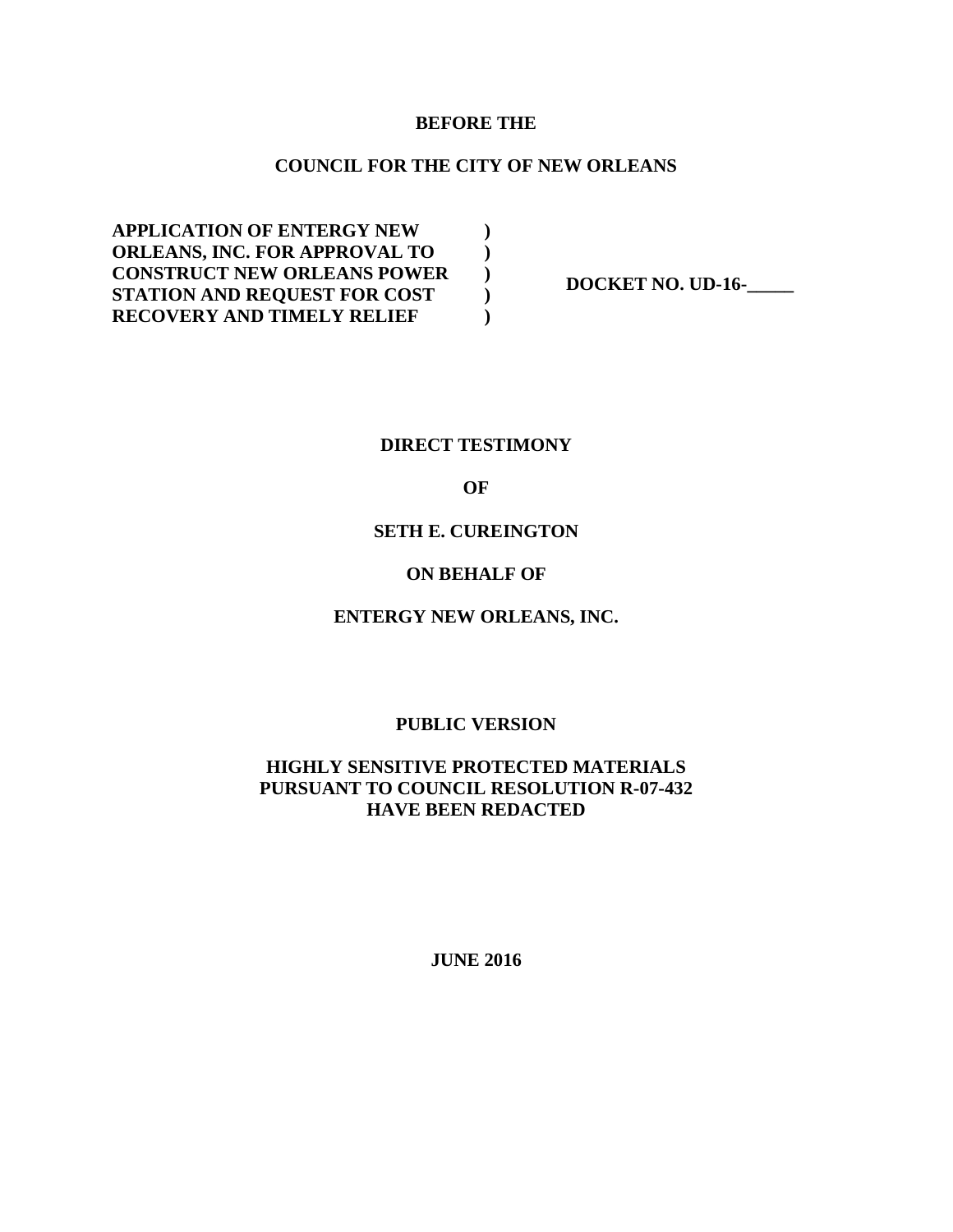#### **TABLE OF CONTENTS**

| I.      |           |  |
|---------|-----------|--|
|         | A.        |  |
|         | <b>B.</b> |  |
| $\Pi$ . |           |  |
|         | A.        |  |
|         | <b>B.</b> |  |
| III.    |           |  |
| IV.     |           |  |
|         | A.        |  |
|         | <b>B.</b> |  |
|         | C.        |  |
| V.      |           |  |
|         |           |  |

#### **EXHIBITS**

| <b>Exhibit SEC-1</b> | Seth E. Cureington Prior Testimony                               |
|----------------------|------------------------------------------------------------------|
| <b>Exhibit SEC-2</b> | <b>MISO Overview, NARUC Winter Meeting</b>                       |
| <b>Exhibit SEC-3</b> | Indianapolis Power & Light Company 2014 Integrated Resource Plan |
| <b>Exhibit SEC-4</b> | Projected Load and Capability ( <b>HSPM</b> )                    |
| Exhibit SEC-5        | Technology and Site Selection ( <b>HSPM</b> )                    |
| <b>Exhibit SEC-6</b> | Economic Analysis of Preferred CT Technologies (HSPM)            |
| <b>Exhibit SEC-7</b> | ENO Final 2015 IRP (on CD)                                       |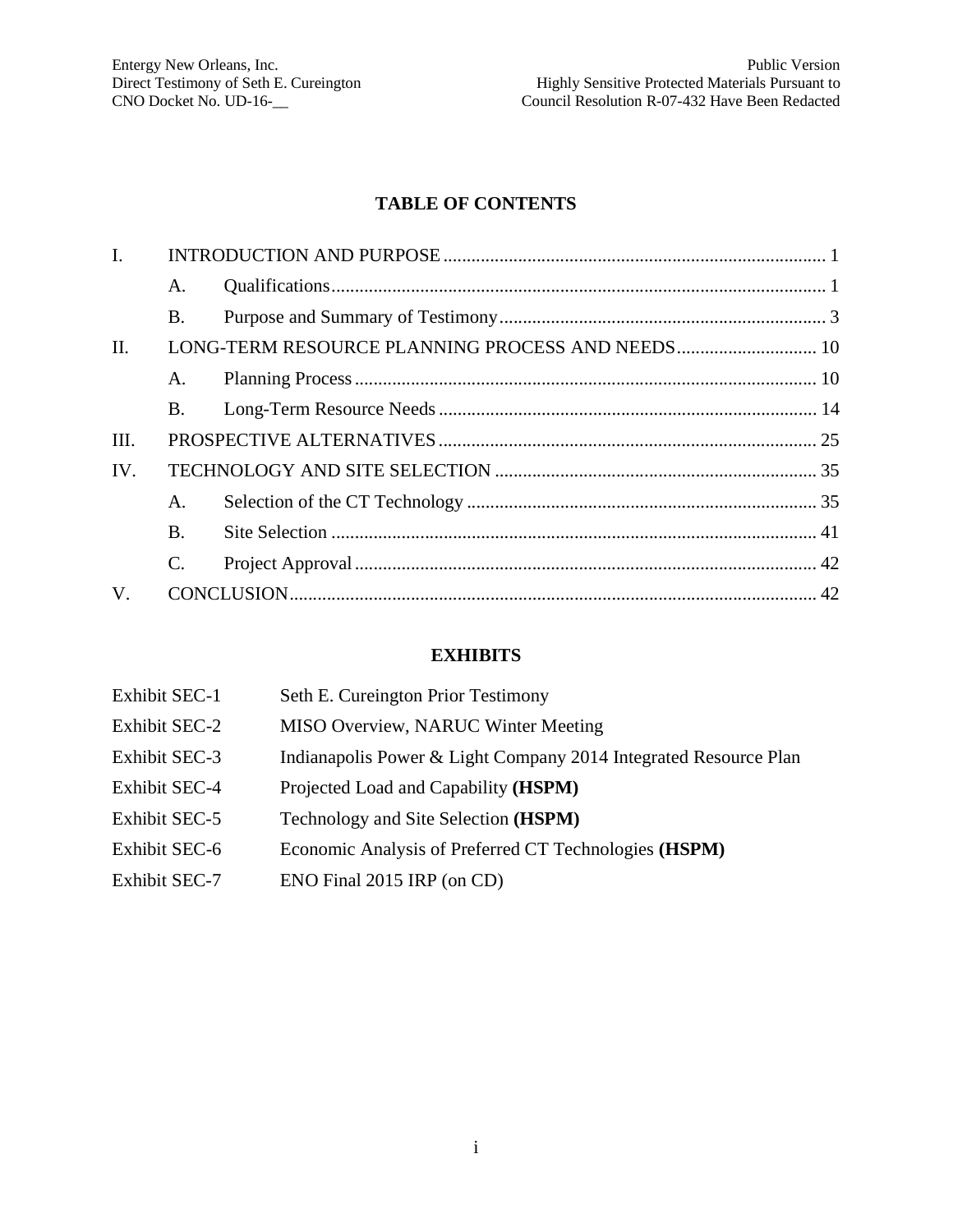Enterg Direct CNO D gy New Orlean t Testimony of Docket No. UD ns, Inc. f Seth E. Curein  $D-16$ ngton

| $\overline{2}$ |        | I.<br><b>INTRODUCTION AND PURPOSE</b>                                                |
|----------------|--------|--------------------------------------------------------------------------------------|
| 3              |        | <b>Qualifications</b><br>A.                                                          |
| 4              | $Q1$ . | PLEASE STATE YOUR NAME AND BUSINESS ADDRESS.                                         |
| 6              | A.     | My name is Seth E. Cureington. My business address is 1600 Perdido St.,              |
| 7              |        | New Orleans, Louisiana 70112.                                                        |
| 7              |        |                                                                                      |
| 8              | Q2.    | BY WHOM ARE YOU EMPLOYED AND IN WHAT CAPACITY?                                       |
| 11             | A.     | I am employed by Entergy New Orleans, Inc., ("ENO" or the "Company") as              |
| 12             |        | Director, Resource Planning and Market Operations. In that capacity, among other     |
| 13             |        | activities, I provide resource planning services to ENO.                             |
| 12             |        |                                                                                      |
| 13             | Q3.    | ON WHOSE BEHALF ARE YOU TESTIFYING?                                                  |
| 15             | A.     | I am filing this Direct Testimony before the Council of the City of New Orleans (the |
| 16             |        | "Council") on behalf of ENO.                                                         |
| 16             |        |                                                                                      |
| 18             | Q4.    | <b>WHAT</b><br>ARE<br>YOUR<br><b>RESPONSIBILITIES</b><br>AS<br>DIRECTOR,<br>RESOURCE |
| 19             |        | PLANNING AND MARKET OPERATIONS?                                                      |
| 24             | A.     | As Director of ENO's Resource Planning and Market Operations department, I am        |
| 25             |        | responsible for providing oversight to all of ENO's integrated resource planning     |
| 26             |        | efforts, implementation plans, as well as market operations in the Midcontinent      |
| 27             |        | Independent System Operator, Inc. ("MISO") regional transmission organization        |
| 28             |        | ("RTO"). I also serve as the Chairman of the Entergy New Orleans Operating           |
| 29             |        | Committee.                                                                           |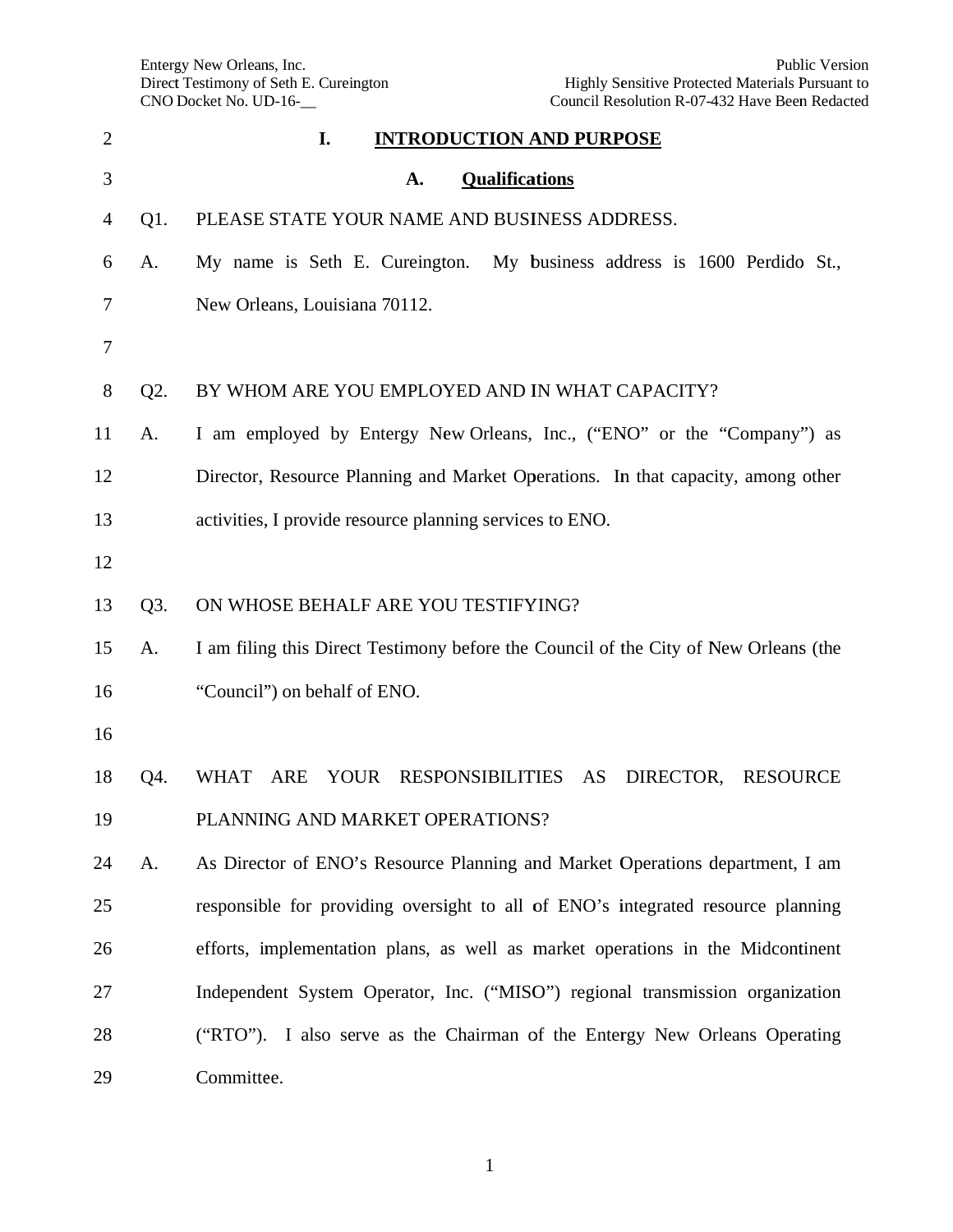### Q5. PLEASE DESCRIBE YOUR EDUCATION AND PROFESSIONAL EXPERIENCE.

 A. I earned a Bachelor of Science degree in 2001 and a Master of Science in Economics in 2004 from Louisiana State University.

 began my career with Entergy Services, Inc.  $("ESI")^1$  as a Senior Analyst with the System Planning and Operations ("SPO") organization in 2006, where I was responsible for providing technical and analytical support for a wide range of commercial and supply procurement activities for the EOCs. I remained with SPO for the following six years, during which time I was promoted to the role of Senior Wholesale Executive with the Commercial Operations Group where I was responsible for leading the technical and commercial evaluation of all long-term generation supply opportunities in support of the EOCs' portfolio transformation initiative. In 2011, I joined ENO's Regulatory Affairs organization as Manager, Resource Planning where I was responsible for providing oversight to the development of ENO's integrated resource plans and providing guidance and analytical support to ENO's Regulatory Affairs group with respect to the integrated resource planning process. In 2013, my responsibilities were expanded to include oversight of market operations MISO, and in June 2016 I was promoted to Director, Resource Planning and Market Operations.

 ESI is an affiliate of the Entergy Operating Companies ("EOCs") and provides engineering, planning, accounting, technical, and regulatory-support services to each of the EOCs. The five current EOCs are Entergy Arkansas, Inc. ("EAI"), Entergy Louisiana, LLC ("ELL"), Entergy Mississippi, Inc. ("EMI"), ENO, and Entergy Texas, Inc. ("ETI").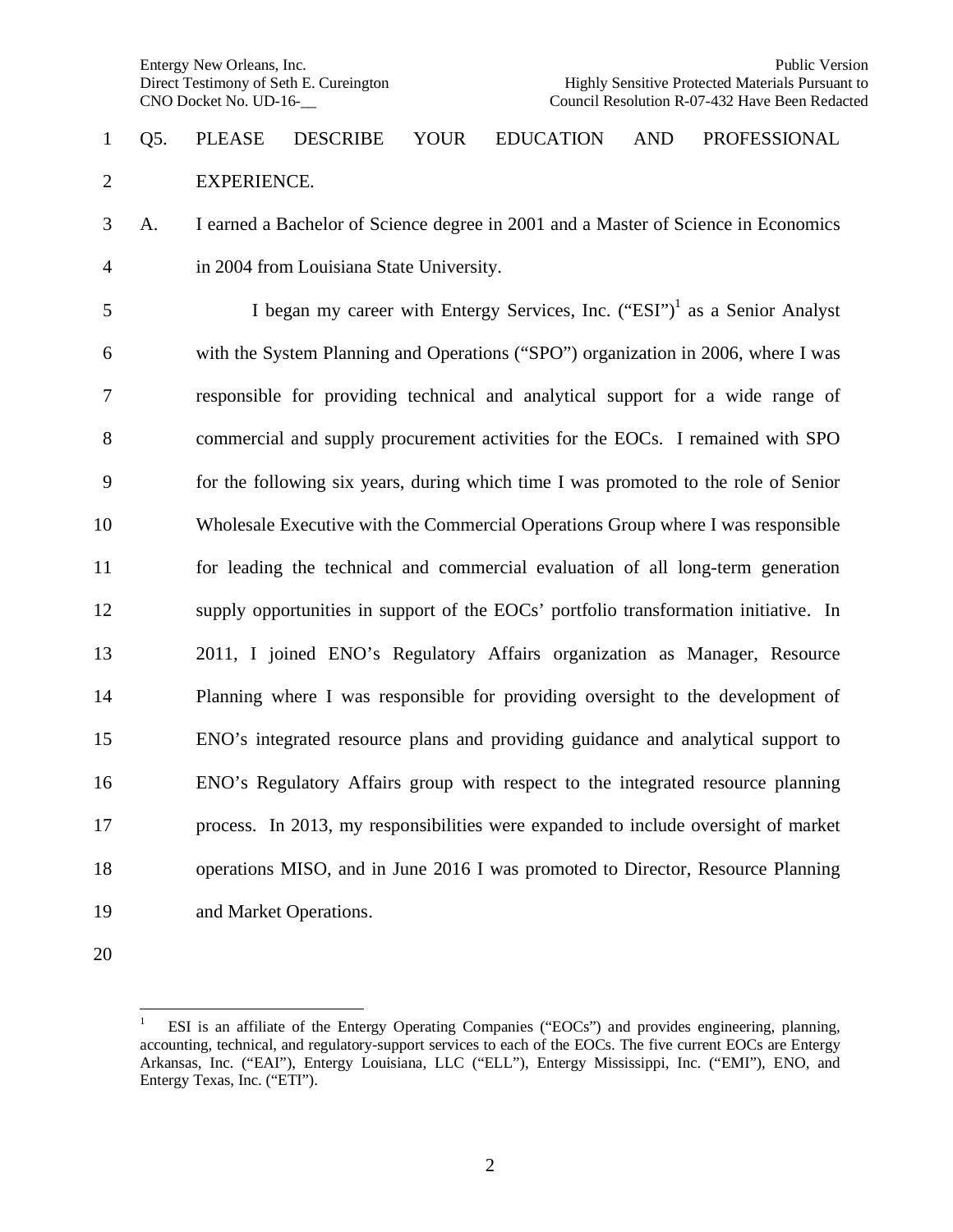25

| $\overline{2}$ | Q6. | HAVE YOU PREVIOUSLY PROVIDED TESTIMONY BEFORE THE COUNCIL?                              |
|----------------|-----|-----------------------------------------------------------------------------------------|
| $\overline{4}$ | A.  | Yes. I have attached as Exhibit SEC-1 a listing of my prior testimony before the        |
| 5              |     | Council.                                                                                |
| 5              |     |                                                                                         |
| 6              |     | <b>B.</b><br><b>Purpose and Summary of Testimony</b>                                    |
| $\tau$         | Q7. | WHAT IS THE PURPOSE OF YOUR TESTIMONY?                                                  |
| 11             | A.  | I am testifying on behalf of the Company in support of its Application for approval to  |
| 12             |     | construct the New Orleans Power Station, a 226 MW combustion turbine ("CT")             |
| 13             |     | generating unit to be located at the Company's Michoud generating facility in New       |
| 14             |     | Orleans, Louisiana ("NOPS").                                                            |
| 12             |     |                                                                                         |
| 14             | Q8. | PLEASE PROVIDE A BRIEF OVERVIEW OF THE REASONS FOR PROPOSING                            |
| 15             |     | NOPS.                                                                                   |
| 22             | A.  | Recent unit deactivations (which were economic decisions based on maintenance and       |
| 23             |     | other operational issues) have left the Company short of both its overall long-term     |
| 24             |     | capacity needs and its long-term peaking and reserve capacity needs. The deactivated    |
| 25             |     | units (ENO's Michoud Units 2 and 3) provided a significant source of local              |
| 26             |     | generating capacity within the Company's service area <i>(i.e.</i> , Orleans Parish) in |
| 27             |     | support of reliable operations and mitigated supply- and market-related risks. As       |
| 28             |     | discussed more fully below, going forward, the Company is proposing NOPS to             |
| 29             |     | address these and other long-term needs.                                                |
| 24             |     | NOPS is proposed to be located in Orleans Parish, which complies with the               |

Council's prior directive to use reasonable diligent efforts to site a generating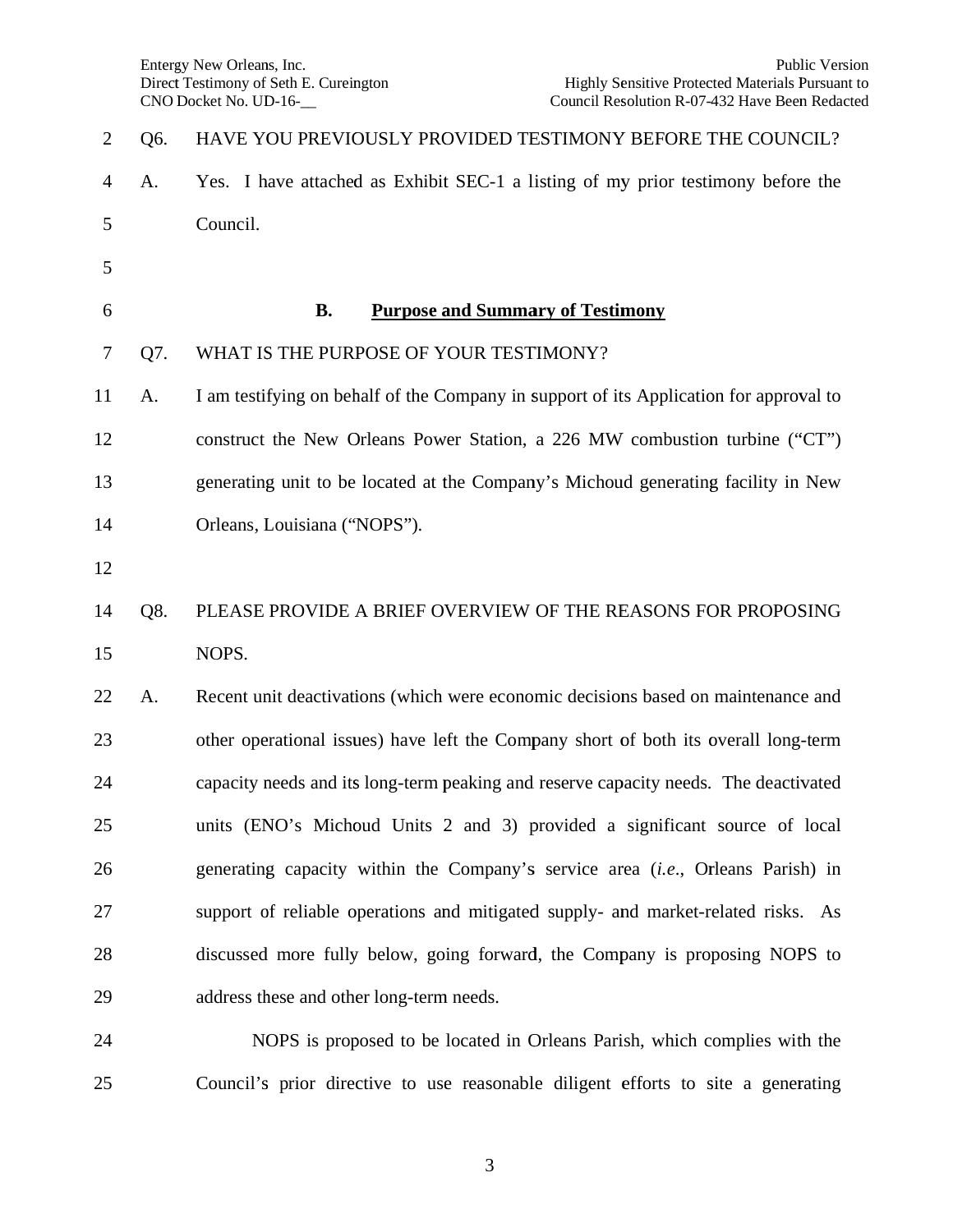resource within Orleans Parish. Moreover, as also discussed more fully below, while the Company continues to support the addition of cost effective demand-side 3 management ("DSM") programs<sup>2</sup> and renewable resources to its portfolio, neither offer a cost-effective or lower-risk alternative sufficient to obviate the need for NOPS. In addition, deferring the timely deployment of new peaking and reserve capacity resources and instead relying on the MISO capacity market to meet long- term capacity needs will expose the Company's customers to increased cost and risk. For these reasons, the Company requests that the Council approve the construction of NOPS. Q9. PLEASE ELABORATE ON THE COMPANY'S LONG-TERM CAPACITY NEEDS. A. The recent deactivation of Michoud Units 2 and 3 resulted in the loss of 14 approximately 781 MW of local capacity (which is approximately of ENO's 2016 forecasted non-coincident peak load). As a result, ENO has an overall long- term need for capacity as well as a long-term need for local peaking and reserve capacity resources. While the acquisition of Power Block 1 of the Union Power Station ("Power Block 1") helped to offset a substantial portion of ENO's overall capacity needs (including baseload and load-following needs), the Company has an

 The term DSM includes both energy efficiency and demand response programs. For example, ENO currently operates Energy Smart, which is a comprehensive energy efficiency program that provides incentives for energy efficient measures, including energy audits, direct install CFL bulbs, low flow fixtures, weatherization, HVAC and A/C tune-ups, and lighting. Demand response programs typically are designed to reduce demand during peak hours. An example would be a thermostat that can turn off air conditioning in response to commands from the utility.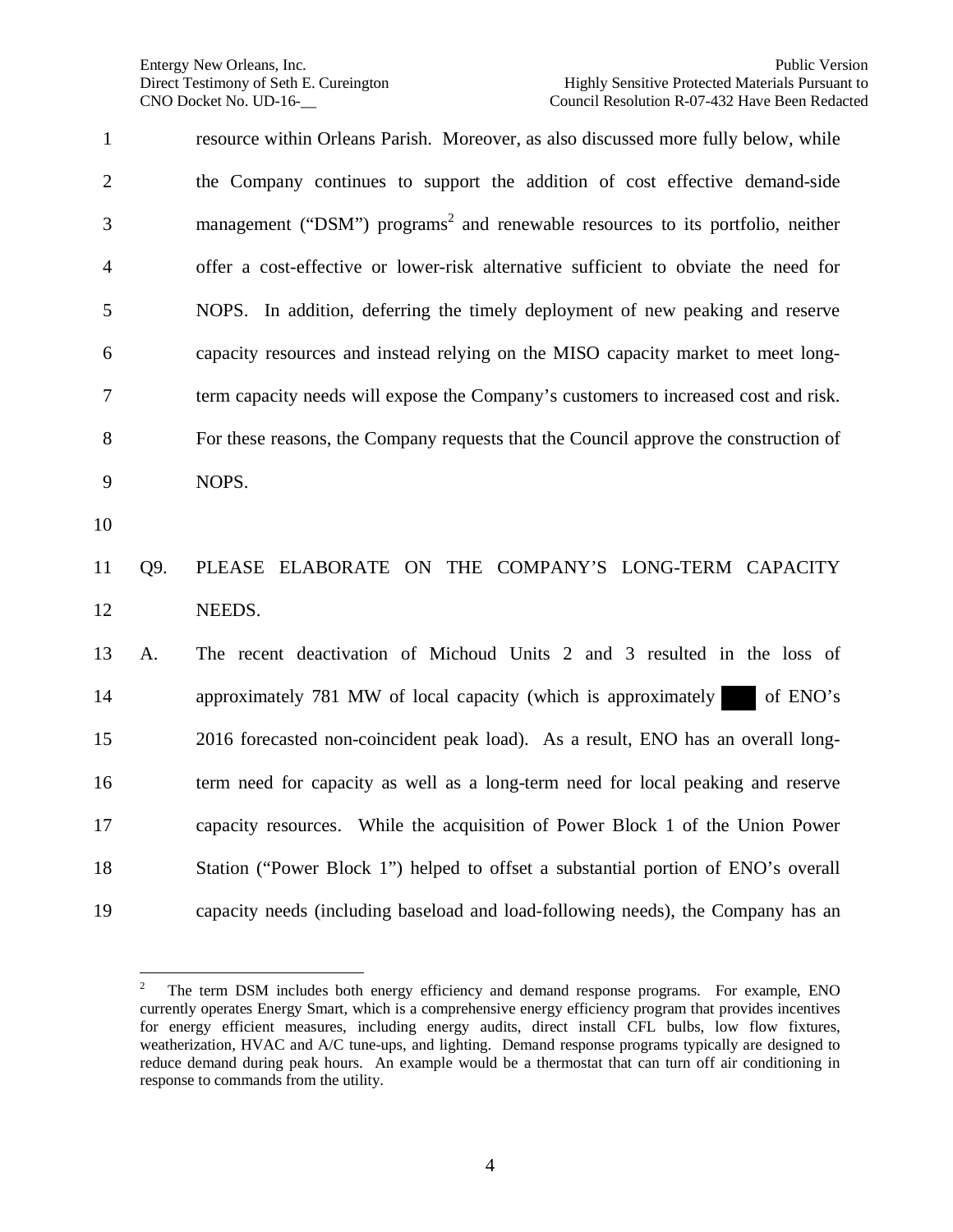| $\mathbf{1}$   |      | overall remaining long-term capacity need of approximately 124 MW in 2016 and up      |
|----------------|------|---------------------------------------------------------------------------------------|
| $\overline{c}$ |      | to 205 MW by 2030. Moreover, current projections show that ENO has an existing        |
| 3              |      | long-term need for approximately 288 MW of peaking and 118 MW of reserve              |
| $\overline{4}$ |      | capacity resources in 2016, which need is expected to persist throughout the planning |
| 5              |      | horizon absent the addition of new resources capable of meeting those needs. Prior to |
| 6              |      | deactivation, Michoud Units 2 and 3 helped meet a portion of those needs by           |
| 7              |      | providing the Company's only source of local capacity within its service area (i.e.,  |
| 8              |      | Orleans Parish).                                                                      |
| 9              |      |                                                                                       |
| 10             | Q10. | HAVE THE COMPANY'S EXISTING DSM AND RENEWABLE RESOURCES                               |
| 11             |      | BEEN TAKEN INTO CONSIDERATION IN ESTABLISHING THE IDENTIFIED                          |
| 12             |      | <b>LONG-TERM NEEDS?</b>                                                               |
| 13             | A.   | Yes. The Company's existing portfolio of DSM and renewable resources has been         |
| 14             |      | accounted for and do not obviate the need for NOPS. The Energy Smart energy           |
| 15             |      | efficiency programs, which are currently in year five, have reduced the Company's     |
| 16             |      | annual peak load for the east bank of Orleans Parish by an estimated 16.5 MW. For     |
| 17             |      | the Energy Smart programs in Algiers, annual peak load has been reduced by an         |
| 18             |      | estimated 1.1 MW.                                                                     |
| 19             |      | The Company also accounted for the current level of behind-the-meter                  |
| 20             |      | ("BTM") residential rooftop solar within the Company's service area when              |
| 21             |      | determining its long-term need, which reduced the Company's 2015 peak load by         |
| 22             |      | approximately 14 MW. The projected effects of Energy Smart and BTM rooftop solar      |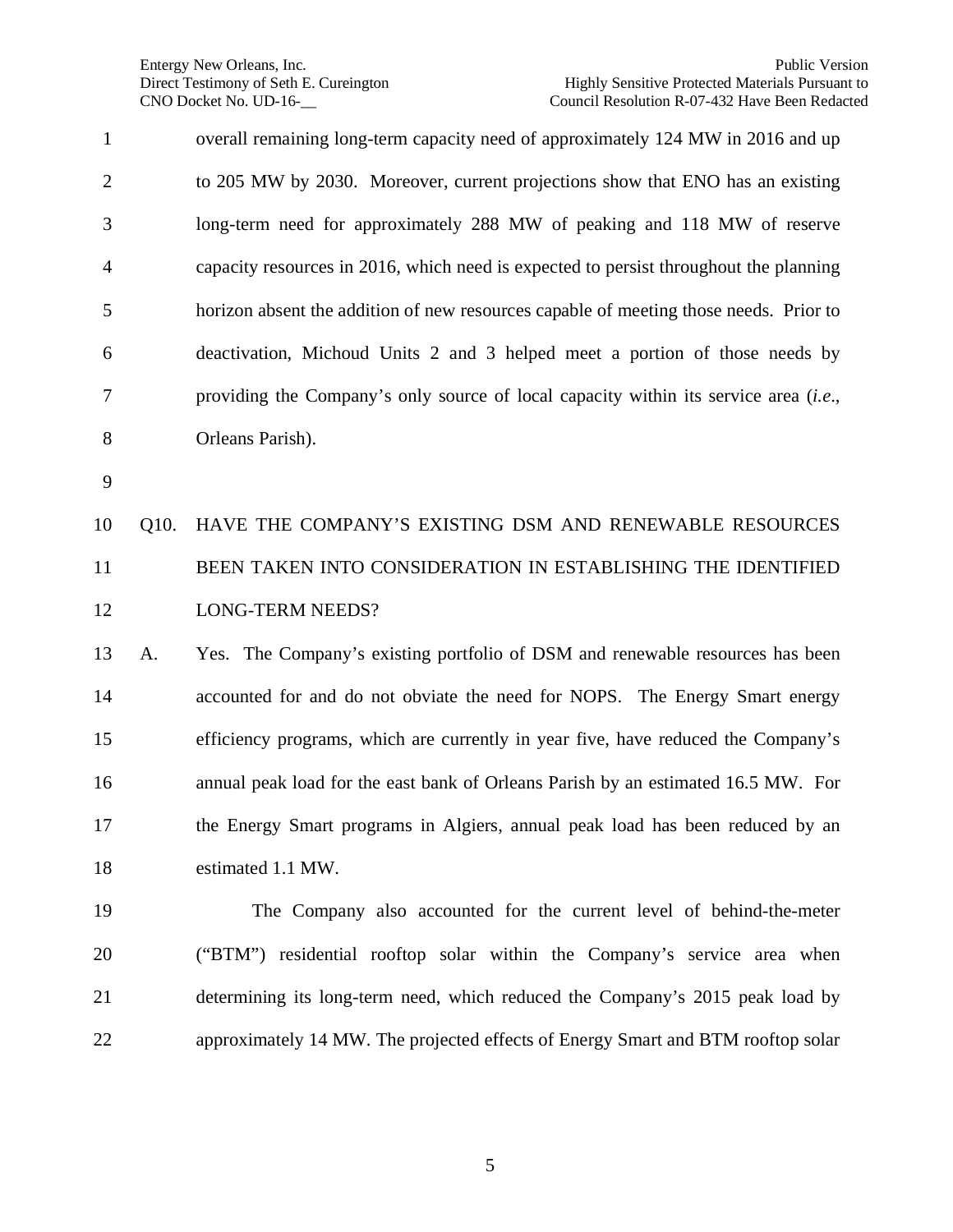on the Company's peak demand are factored into the peak load forecast, as discussed more fully below. Q11. WOULD INCREASED INVESTMENT IN DSM OR RENEWABLE RESOURCES PROVIDE AN ECONOMIC ALTERNATIVE TO NOPS? A. No. Regarding DSM resources, insufficient cost-effective incremental DSM programs beyond the Company's currently approved Energy Smart programs have been identified to meet the entirety of the Company's long-term needs. The

 Company engaged ICF International ("ICF") to conduct an analysis of the long-term DSM potential achievable in New Orleans. Based on the results of ICF's study, the Company concludes that the achievable amount of DSM in New Orleans constitutes only approximately 13% of ENO's need for long-term peaking and reserve capacity by 2019.

 Renewable resources such as wind and solar photovoltaics ("PV") are intermittent because they rely on the wind and sun to produce energy, thus limiting the ability to rely on them to meet customer demand and their ability to be counted on to meet peak demand. It should also be noted that because they are intermittent, the Company cannot count a megawatt of renewable resource capacity toward meeting a megawatt of its long-term capacity needs. Thus, even if these intermittent resources could meet the Company's long-term need for incremental peaking/revenue capacity (which they cannot), the Company would need to acquire significantly more capacity 22 than its need dictates due to their lower capacity credit. Moreover, to emphasize such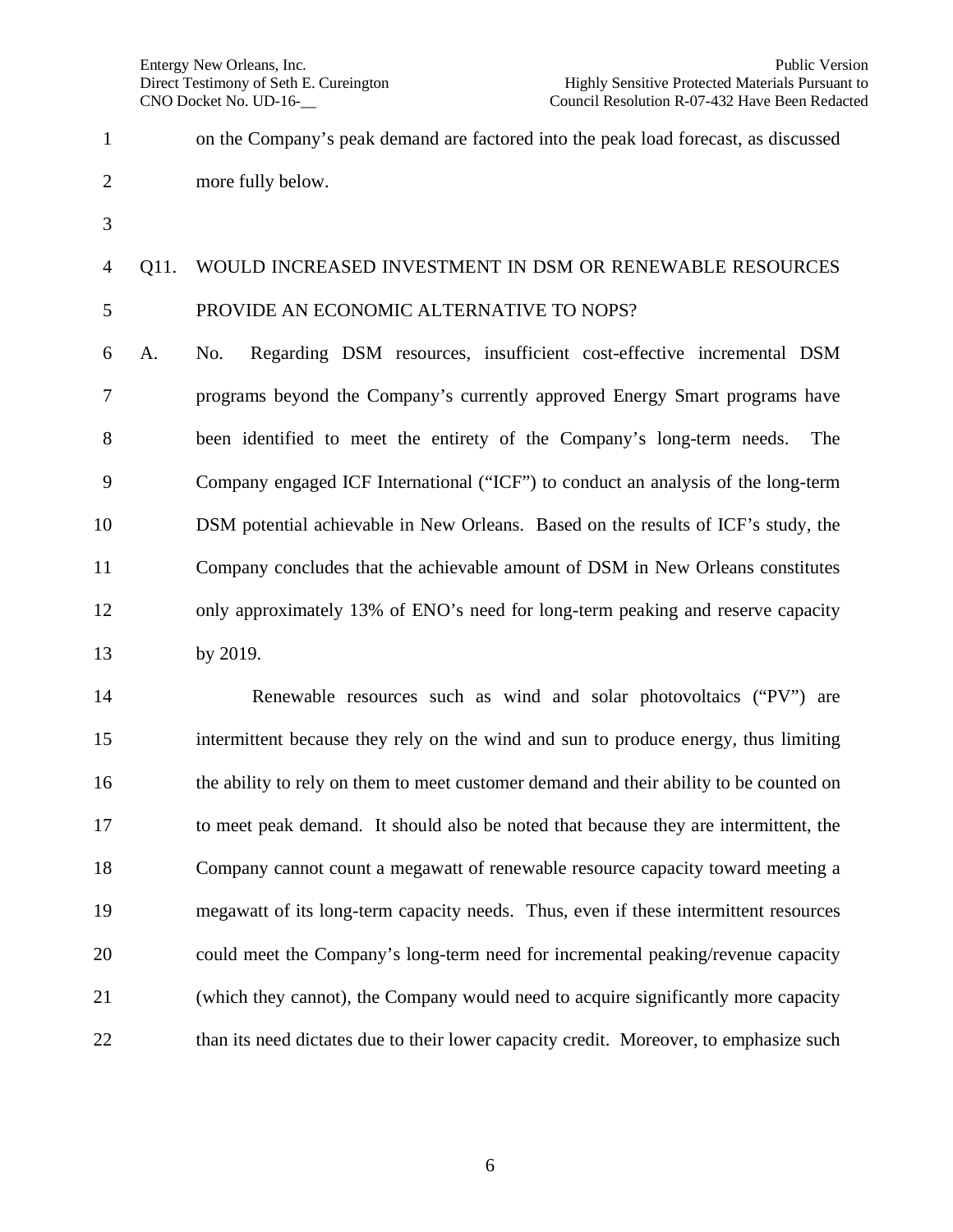- capacity would not meet ENO's specific supply role need for peaking and reserve capacity.
- 

### Q12. COULD ENO DEPEND ON MISO'S CAPACITY MARKET AS AN ALTERNATIVE TO NOPS?

 A. No. As I discuss further in Section III, ENO's planning assumption is that market equilibrium (where supply, including third party resources, and demand balance) in MISO South will occur around 2022. As market equilibrium approaches, capacity prices will reflect new build prices, which are significantly higher than today's capacity prices. Deferring construction of a new resource comes with considerable risk considering the long lead time necessary to gain regulatory approval of, plan, permit, and construct new resources; potential cost premiums for parts and equipment as other utilities are simultaneously shifting to modern, gas-fired resources; and expected sharply higher and more volatile capacity prices as the capacity market approaches equilibrium. Indeed, as discussed below, one need look no further than the MISO RTO, in which ENO is a Load Serving Entity ("LSE"), for a recent example of a capacity shortage leading a 20-fold increase in capacity prices from one year to the next.

### Q13. WHAT OTHER CIRCUMSTANCES SUPPORT THE COMPANY'S NOPS PROPOSAL?

 A. NOPS will provide a modern, cost-effective and local source of generating capacity capable of meeting ENO's long-term overall capacity needs as well as a significant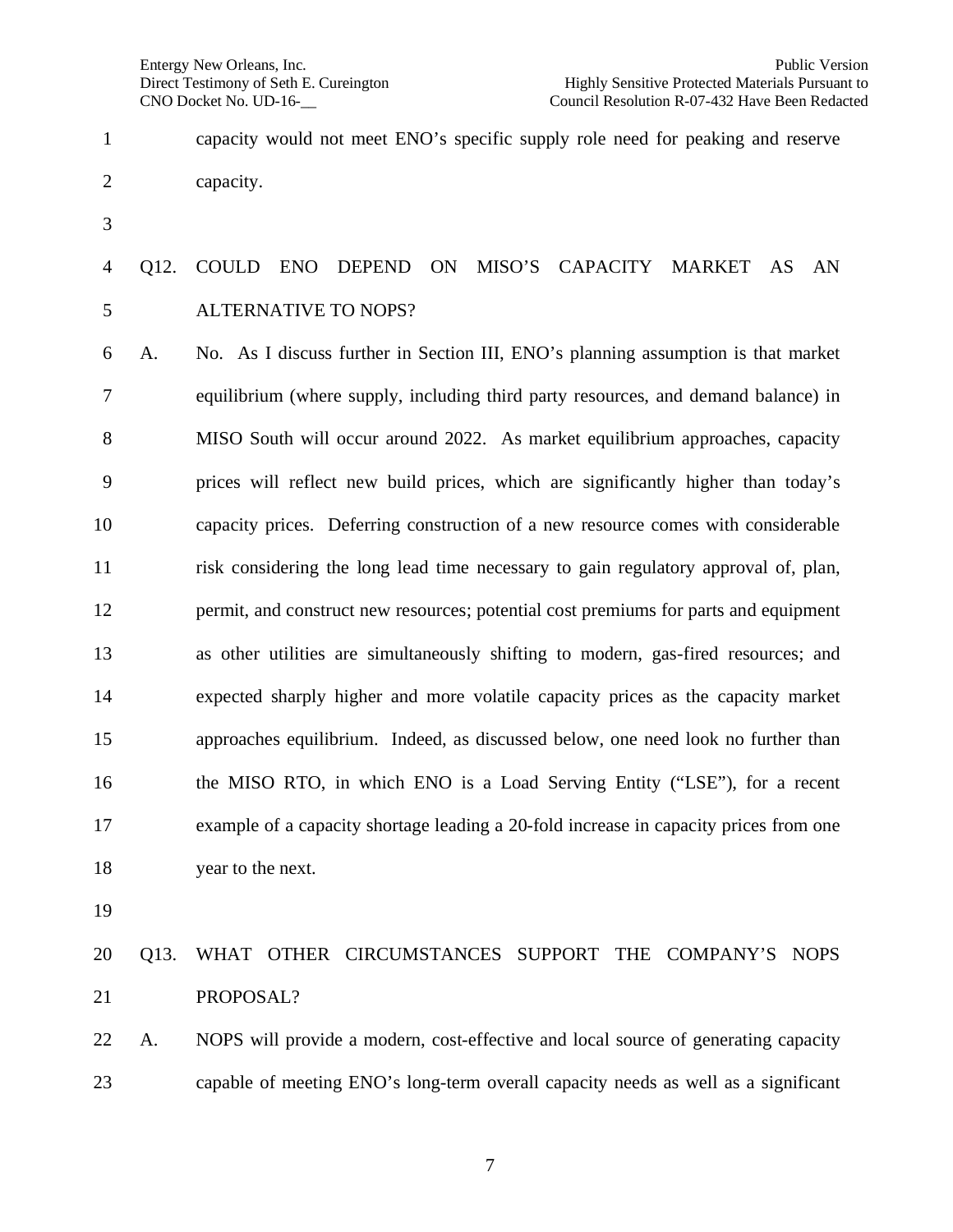portion of its peaking and reserve supply role capacity needs. NOPS will improve supply conditions in the Company's service area by providing a long-term resource capable of supporting reliable service to New Orleans during periods of peak demand and unplanned events, and it will mitigate market and supply related risks, particularly as equilibrium in the capacity market approaches. NOPS is also consistent with ENO's load shape, which supports post-System Agreement operations when ENO must plan to meet its individual resource needs without reference to the System planning perspective. NOPS will also provide a highly-reliable quick-start generation resource in New Orleans to support timely severe weather restoration efforts.

### Q14. IS THE APPLICATION TO CONSTRUCT NOPS CONSISTENT WITH THE COMPANY'S FINAL 2015 INTEGRATED RESOURCE PLAN ("IRP")?

 A. Yes. The Company's Final 2015 IRP was filed on February 1, 2016, in Docket No. 15 UD-08-02.<sup>3</sup> Pursuant to the Council's IRP requirements, the process to develop the 2015 IRP began in June 2014 with a series of public technical conferences to solicit input from stakeholders and inform development of the IRP. The Final 2015 IRP reflects a thorough consideration, and in certain cases additional modeling and analysis, of the issues raised through the stakeholder process, and it concluded by identifying a Preferred Portfolio for meeting customers' long-term needs at the lowest reasonable cost, while considering reliability and risk. The IRP identified an overall

*See* ENO Final 2015 IRP, February 1, 2016, attached here to as Exhibit SEC-7.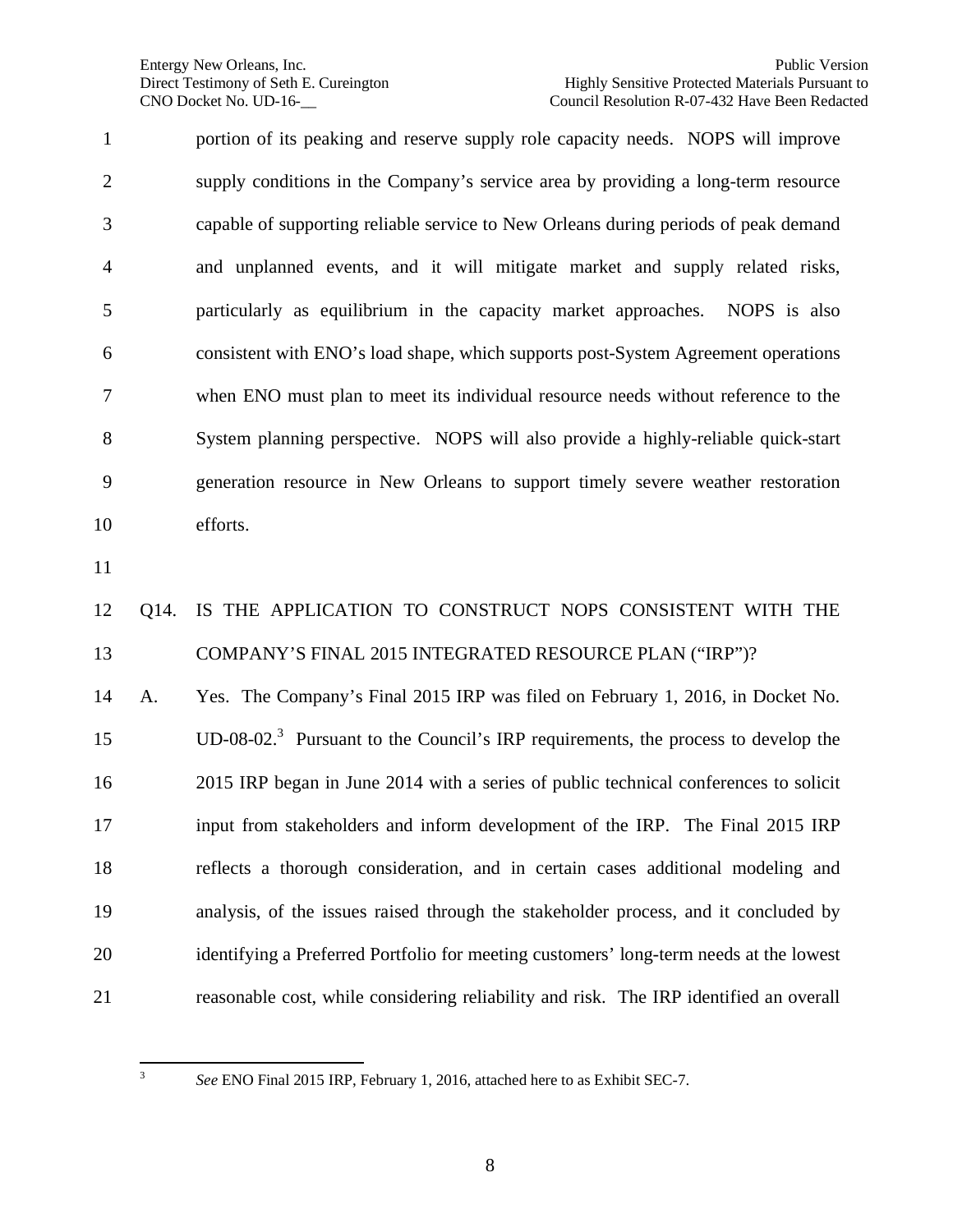long-term need for capacity as well as a need for long-term peaking and reserve resources.

3 During development of the 2015 IRP, the Company conducted a DSM Potential Study, Generation Technology Assessment, and Portfolio Evaluation, which thoroughly evaluated a range of viable supply and demand-side resource alternatives capable of meeting those needs. The Preferred Portfolio includes cost-effective incremental DSM resources identified through the IRP process, however; the IRP established a remaining need for peaking and reserve capacity. The results of the Final 2015 IRP support the conclusion that a large G Frame CT resource such as NOPS is the lowest reasonable cost resource addition capable of meeting the Company's remaining overall long-term capacity needs (including the target planning reserve margin ("PRM") of 12%), and a substantial portion of the identified long-term peaking and reserve capacity need.

 Q15. WHAT DOES YOUR TESTIMONY AND ANALYSIS OF THE COMPANY'S LONG-TERM RESOURCE NEEDS ASSUME WITH RESPECT TO THE COMPANY'S PARTICIPATION IN THE ENTERGY SYSTEM AGREEMENT ("ESA")?

 A. ENO's participation, along with all of the other remaining EOCs that are participating in the ESA, will terminate on August 31, 2016. Accordingly, my testimony and analysis of ENO's long-term resource needs reflect a post-ESA planning environment. When the ESA terminates, long-term resource planning for ENO post-termination will focus on meeting the Company's long-term resource needs without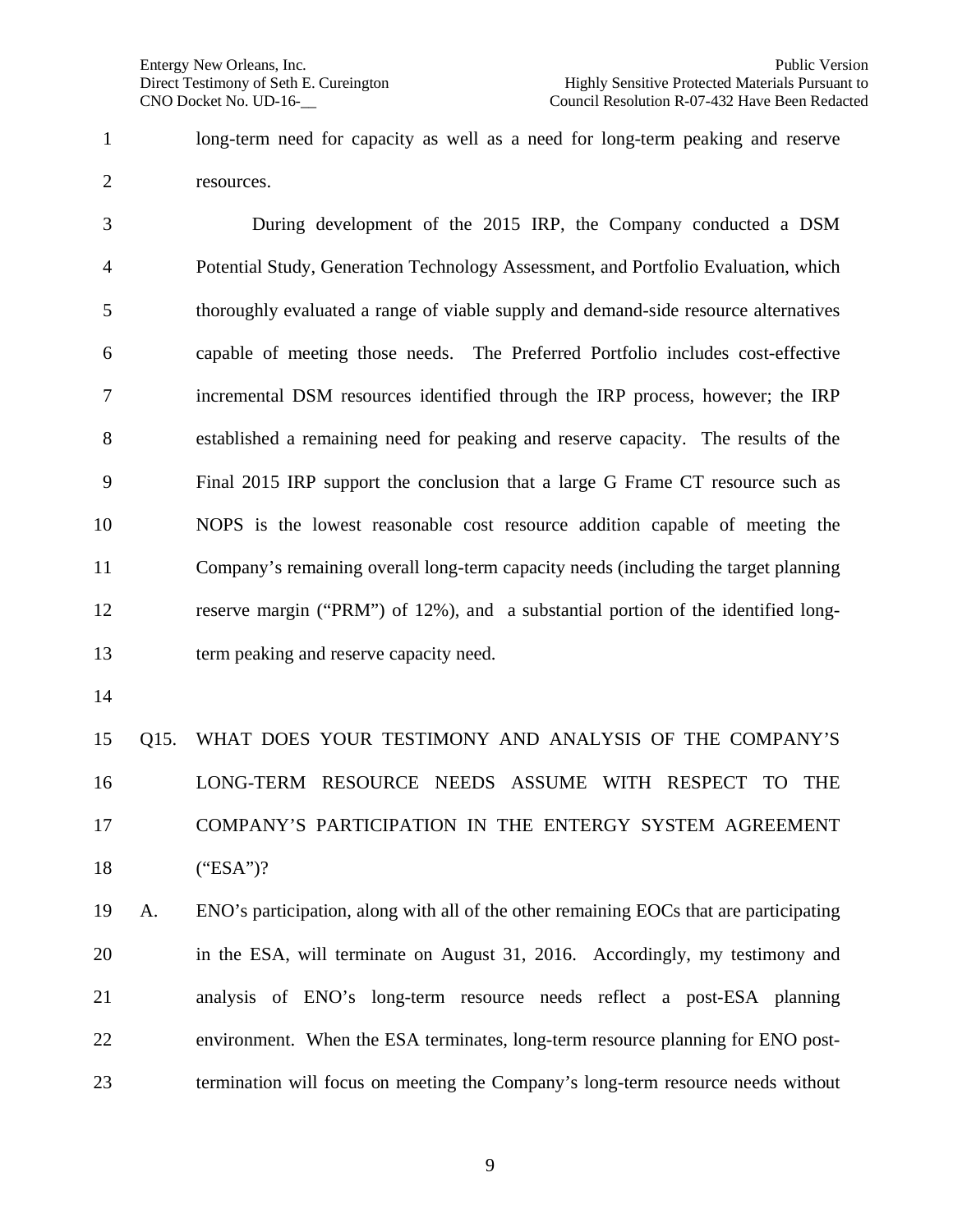| $\mathbf{1}$   |      | reference to the System planning perspective. Importantly, as discussed by Company       |
|----------------|------|------------------------------------------------------------------------------------------|
| $\overline{2}$ |      | witness Shauna Lovorn-Marriage, the conditions upon which the Council approved           |
| 3              |      | early termination of the ESA included a commitment by the Company to pursue a            |
| 4              |      | new generating resource to be located in the Company's service area <i>(i.e.</i> Orleans |
| 5              |      | Parish, Louisiana).                                                                      |
| 6              |      |                                                                                          |
| 7              |      | II.<br><b>LONG-TERM RESOURCE PLANNING PROCESS AND NEEDS</b>                              |
| 8              |      | <b>Planning Process</b><br>A.                                                            |
| 9              | Q16. | WHAT IS THE PURPOSE OF THE COMPANY'S LONG-TERM RESOURCE                                  |
| 10             |      | PLANNING PROCESS?                                                                        |
| 11             | A.   | The Company's planning process seeks to accomplish three broad objectives:               |
| 12             |      | To serve customers' power needs reliably;                                                |
| 13             |      | To do so at the lowest reasonable supply cost; and                                       |
| 14             |      | To mitigate the effects and the risk of production cost volatility resulting from        |
| 15             |      | fuel price and purchased power cost uncertainty, RTO-related charges such as             |
| 16             |      | congestion costs, and possible supply disruptions.                                       |
| 17             |      | The Company's planning process seeks to design a portfolio of resources that reliably    |
| 18             |      | meets customer power needs at the lowest reasonable supply cost while considering        |
| 19             |      | risk.                                                                                    |
| 20             |      |                                                                                          |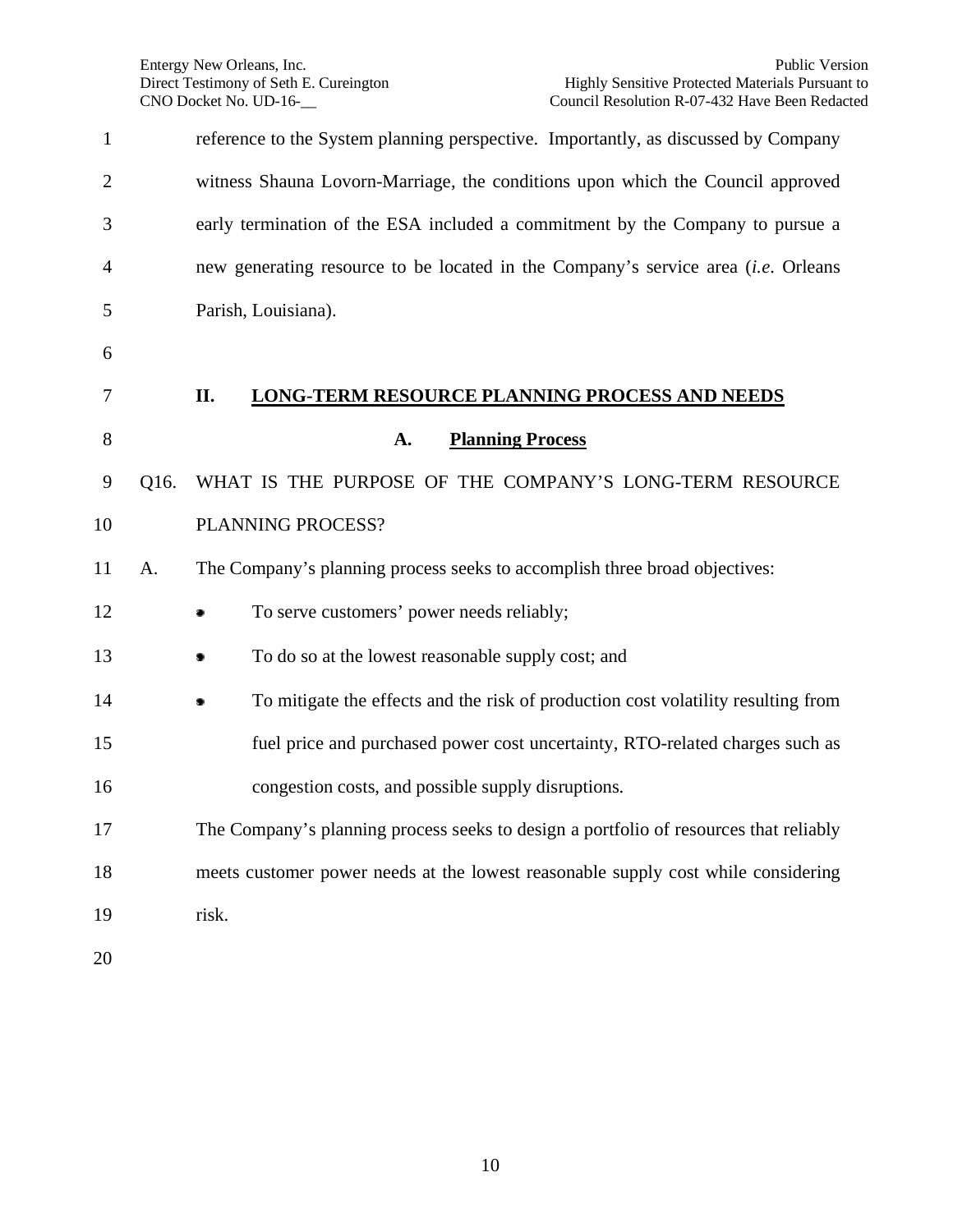### Q17. PLEASE EXPLAIN THE CHARACTERISTICS THE COMPANY SEEKS TO ACHIEVE IN A LONG-TERM GENERATION CAPACITY PORTFOLIO.

 A. In support of the Company's objective to provide safe and reliable service at the lowest reasonable cost while considering risk, the Company must maintain a portfolio of generation resources that includes an appropriate amount and types of capacity. With respect to the amount of capacity, the Company must maintain sufficient generating capacity to meet its peak load plus a PRM, for which the Company has established a target of 12%. With regard to the types of capacity, the Company seeks to add modern, reliable and cost-effective generating technologies consistent with its load shape. Importantly, these objectives must be considered both individually and collectively in determining an appropriate portfolio design that can achieve the 12 planning objectives.

#### Q18. PLEASE ELABORATE ON THE COMPANY'S TARGET PRM.

 A. For purposes of long-term planning, the Company has determined that a 12% target PRM based on installed capacity ratings and forecasted (non-coincident) firm peak load is appropriate in consideration of its long-term planning objectives and membership in MISO. A PRM is intended to provide a generation supply buffer to maintain reliable service during unplanned events, and to facilitate planned events (*e.g*., generator or transmission maintenance). The target PRM is intended to address uncertainties such as, but not limited to, the following:

- 
- **a** deviation in customer load from forecast;
- 
- unplanned outage of a major generating unit or transmission element;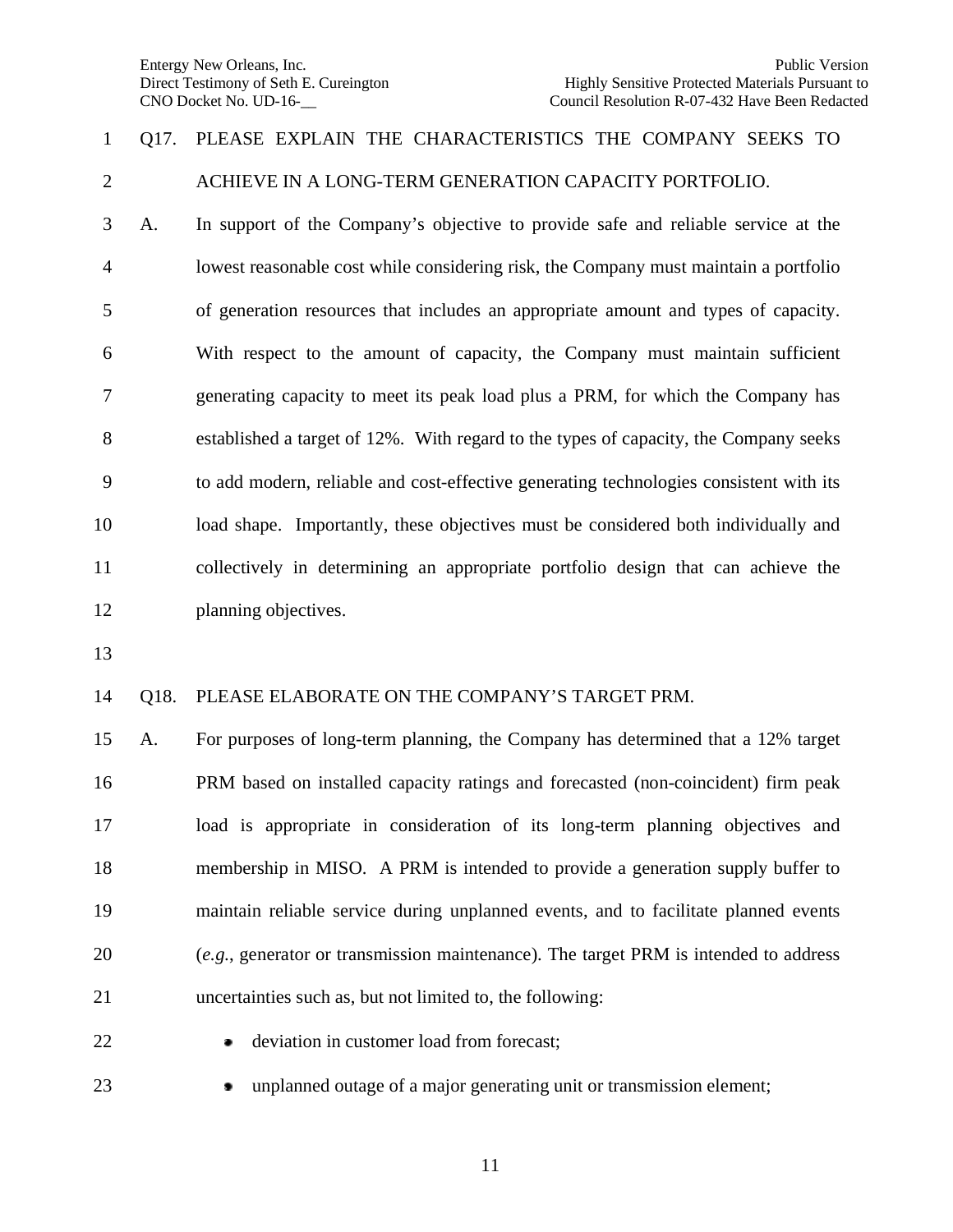| $\mathbf{1}$               |      | potential variability in MISO Resource Adequacy ("RA") requirements; and                                                      |
|----------------------------|------|-------------------------------------------------------------------------------------------------------------------------------|
| $\overline{2}$             |      | uncertainty regarding ENO's long-term resource portfolio $(e.g.,$ availability of                                             |
| 3                          |      | aging legacy gas and coal units sourced through PPAs).                                                                        |
| $\overline{4}$             |      |                                                                                                                               |
| 5                          | Q19. | IS THERE OTHER INDUSTRY DATA SUPPORTING THE CONCLUSION THAT                                                                   |
| 6                          |      | A 12% PRM IS REASONABLE?                                                                                                      |
| 7                          | A.   | Yes. MISO has referenced 15% as a generally accepted reserve requirement when                                                 |
| 8                          |      | assessing the reliable transfer of resources inter-regionally. <sup>4</sup> Further, the Southwest                            |
| 9                          |      | Power Pool requires each control area to maintain a 12% capacity reserve margin,                                              |
| 10                         |      | which equates to a 13.6% planning reserve margin. Notably, Indianapolis Power $\&$                                            |
| 11                         |      | Light Company ("IPL"), another MISO LSE, appears to have reached similar                                                      |
| 12                         |      | conclusions regarding MISO's reserve margin and has elected to use a 14% planning                                             |
| 13                         |      | reserve margin applied to their non-coincident peak load for their 2014 Integrated                                            |
| 14                         |      | Resource Plan, as evidenced by the following excerpt:                                                                         |
| 15                         |      | <b>Planning Reserve Margin Modeling</b>                                                                                       |
| 16                         |      | IPL's minimum PRMR established by MISO for 2014 equates                                                                       |
| 17                         |      | to an effective 14.8% reserve margin, representing an increase                                                                |
| 18                         |      | from 2012 (13.1%) and 2013 (14.2%). As identified above,                                                                      |
| 19                         |      | many factors are used by MISO to establish an LSE's resource                                                                  |
| 20                         |      | adequacy requirement. The LSE's planning reserve margin                                                                       |
|                            |      | changes annually as MISO modifies its LOLE analysis and as a                                                                  |
|                            |      | result of changes in its EFORd and diversity. IPL's ICAP                                                                      |
| 21<br>22<br>23<br>24<br>25 |      | ratings can also change annually due to the results of unit<br>testing. For Ventyx's long term modeling purposes in this IRP, |
|                            |      | IPL identified a 14% planning reserve margin to be used                                                                       |
| 26                         |      | consistent with IPL's summer-rated capacity. This long-term                                                                   |
| 27                         |      | modeling number provides for targeted reserves in the range of                                                                |

 Exhibit SEC-2, MISO Overview, NARUC Winter Meeting, February 2015 at slide 10.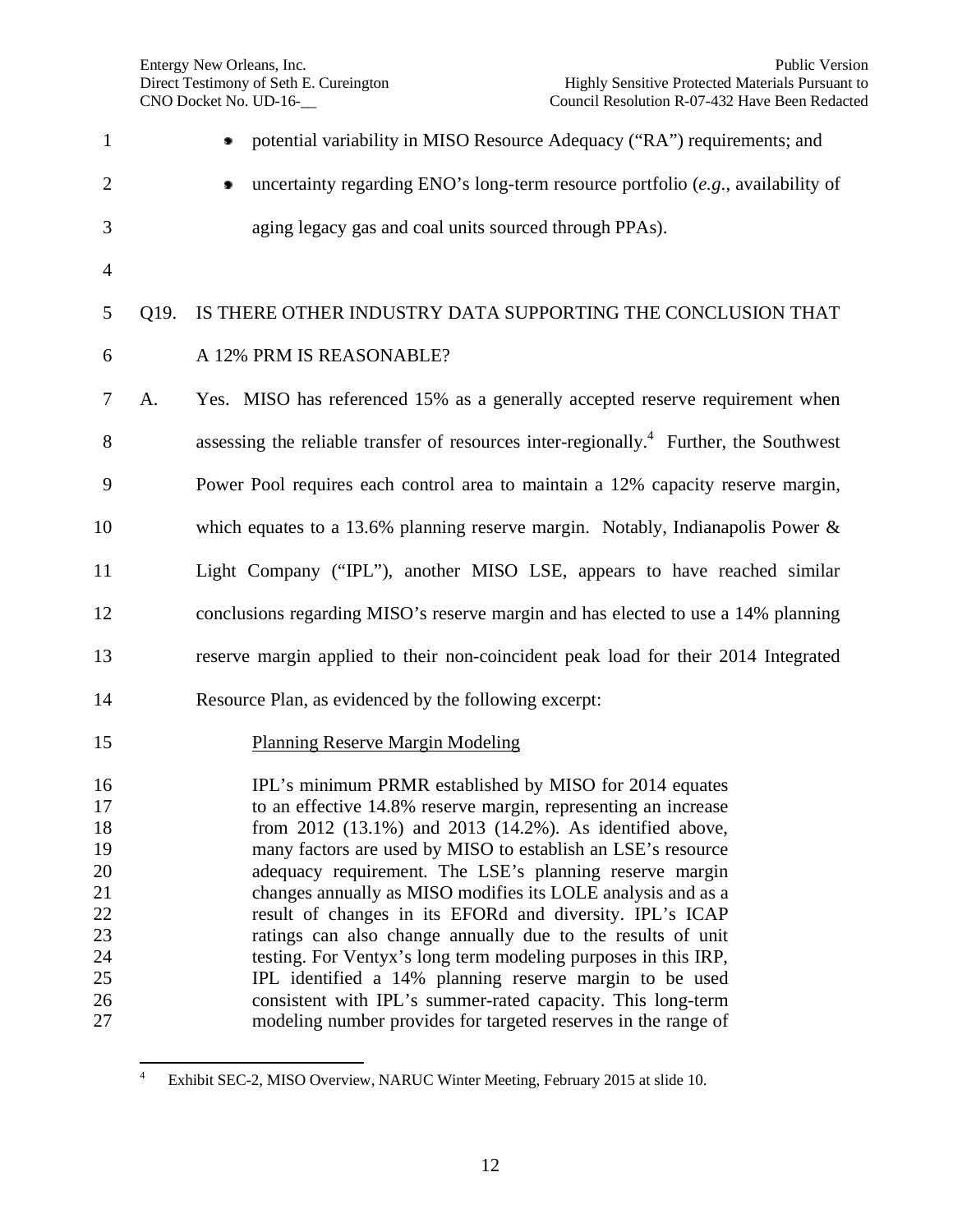future expected MISO-determined resource needs and is consistent with the MISO specific calculations.... $^5$ 

### Q20. DID JOINING MISO AFFECT THE WAY THE COMPANY CALCULATES ITS TARGET PRM?

 A. Yes. Prior to joining MISO, the Company applied a 16.85% PRM based on a loss of load expectation ("LOLE") calculation for the Entergy System, which focused solely on reliability. Upon joining MISO, the Company sought to identify a PRM that provided a reasonable and stable basis for meeting long-term planning objectives, considering both reliability and the implications of participation in the larger, more diverse MISO market. Accordingly, for purposes of long-term planning the Company adopted a 12% target PRM based on installed capacity ratings and forecasted non-coincident peak load. The 12% target reflects the benefits of participating in a larger, more diverse market while recognizing the differences between MISO's annual process and the Company's long-term planning objectives.

## Q21. HAS THE COMPANY PREVIOUSLY TARGETED A 12% PRM TO SUPPORT 18 THE NEED FOR LONG-TERM RESOURCE ADDITIONS?

 A. Yes, the Company's 12% target PRM is the same 12% used in establishing the need for, and the Council's subsequent approval of, the Company's share of the new Ninemile 6 CCGT unit in Council Docket UD-11-03, and the acquisition of Power Block 1 at the Union Power Station in Council Docket UD-15-01.

 Exhibit SEC-3, Indianapolis Power & Light Company 2014 Integrated Resource Plan, p. 45.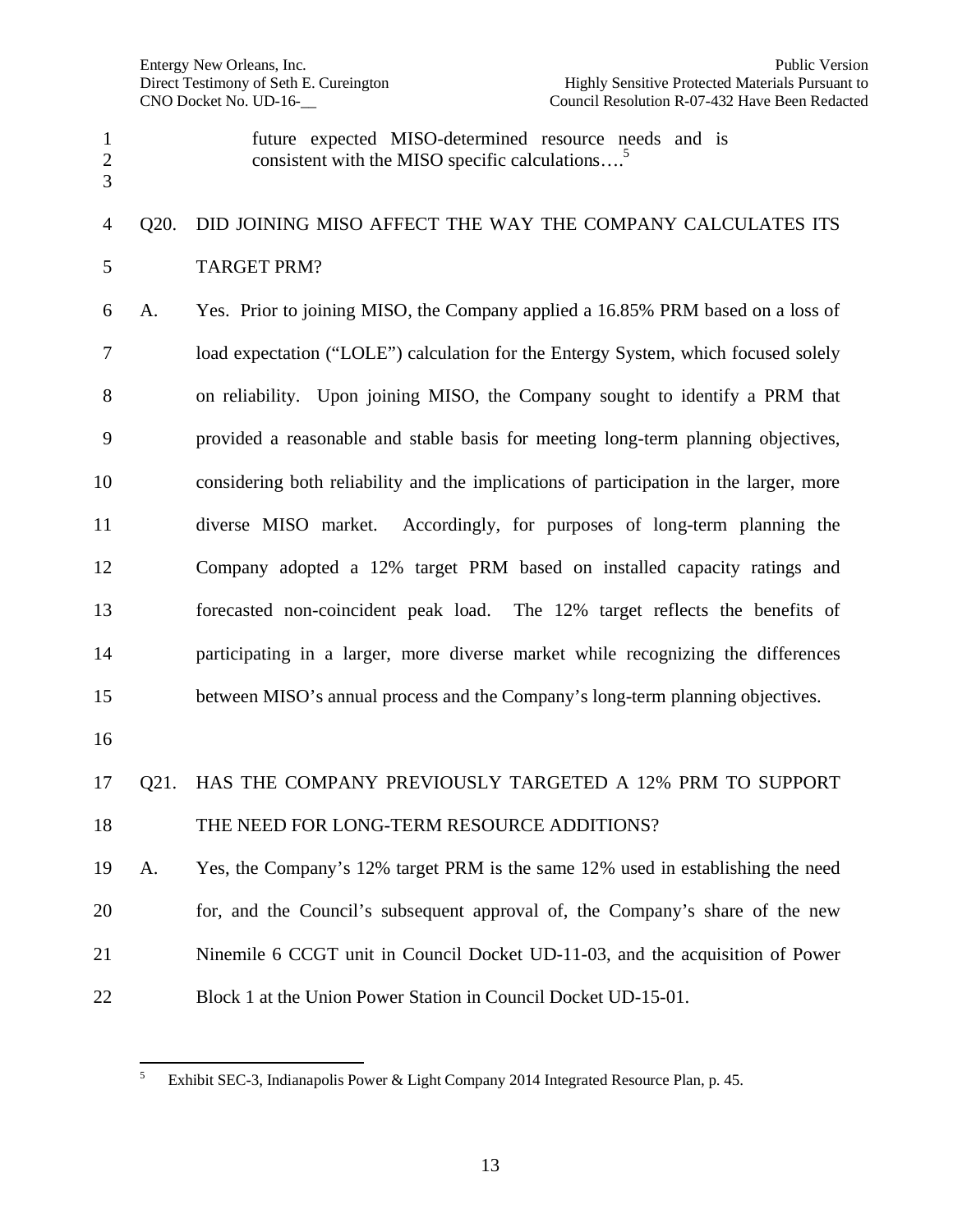| $\overline{2}$ |      | <b>Long-Term Resource Needs</b><br>В.                                                  |
|----------------|------|----------------------------------------------------------------------------------------|
| 3              | Q22. | PLEASE DESCRIBE THE COMPANY'S CURRENT RESOURCE PORTFOLIO.                              |
| $\overline{4}$ | A.   | As of June 1, 2016, the Company will control approximately 1,162 MW of long-term       |
| 5              |      | generating capacity either through ownership or life-of-unit PPAs with affiliate       |
| 6              |      | Operating Companies. Table 1 below summarizes the Company's long-term capacity         |
| 7              |      | resources by fuel type measured in installed MW. As reflected in Table 1, roughly      |
| 8              |      | one-half of the capacity in the Company's existing resource portfolio is from CCGT     |
| 9              |      | resources. The bulk of the remaining capacity is from nuclear resources, followed by   |
| 10             |      | a small amount of legacy gas, <sup>6</sup> coal, hydro, and CT resources. <sup>7</sup> |

| г і | m<br>Ш |  |
|-----|--------|--|
|-----|--------|--|

| <b>ENO Installed Capacity (2016)</b> |           |               |
|--------------------------------------|-----------|---------------|
| <b>Fuel Type</b>                     | <b>MW</b> | $\frac{6}{9}$ |
| <b>CCGT</b>                          | 647       | 56%           |
| <b>Nuclear</b>                       | 420       | 36%           |
| <b>Legacy Gas</b>                    | 59        | 5%            |
| Coal                                 | 33        | 3%            |
| <b>Hydro</b>                         | 2         | 0%            |
| <b>CT</b>                            |           | 0%            |
| <b>Total</b>                         | 1,162     | 100%          |

<sup>6</sup> Legacy Gas refers to the EOC's natural gas-fired steam turbine generators originally placed in service at various points in time during the 1950s, 1960s and 1970s.

<sup>7</sup> Table 1 excludes Load Modifying Resources, but which are included in the Company's assessment of longterm resource needs shown in Exhibit SEC-4.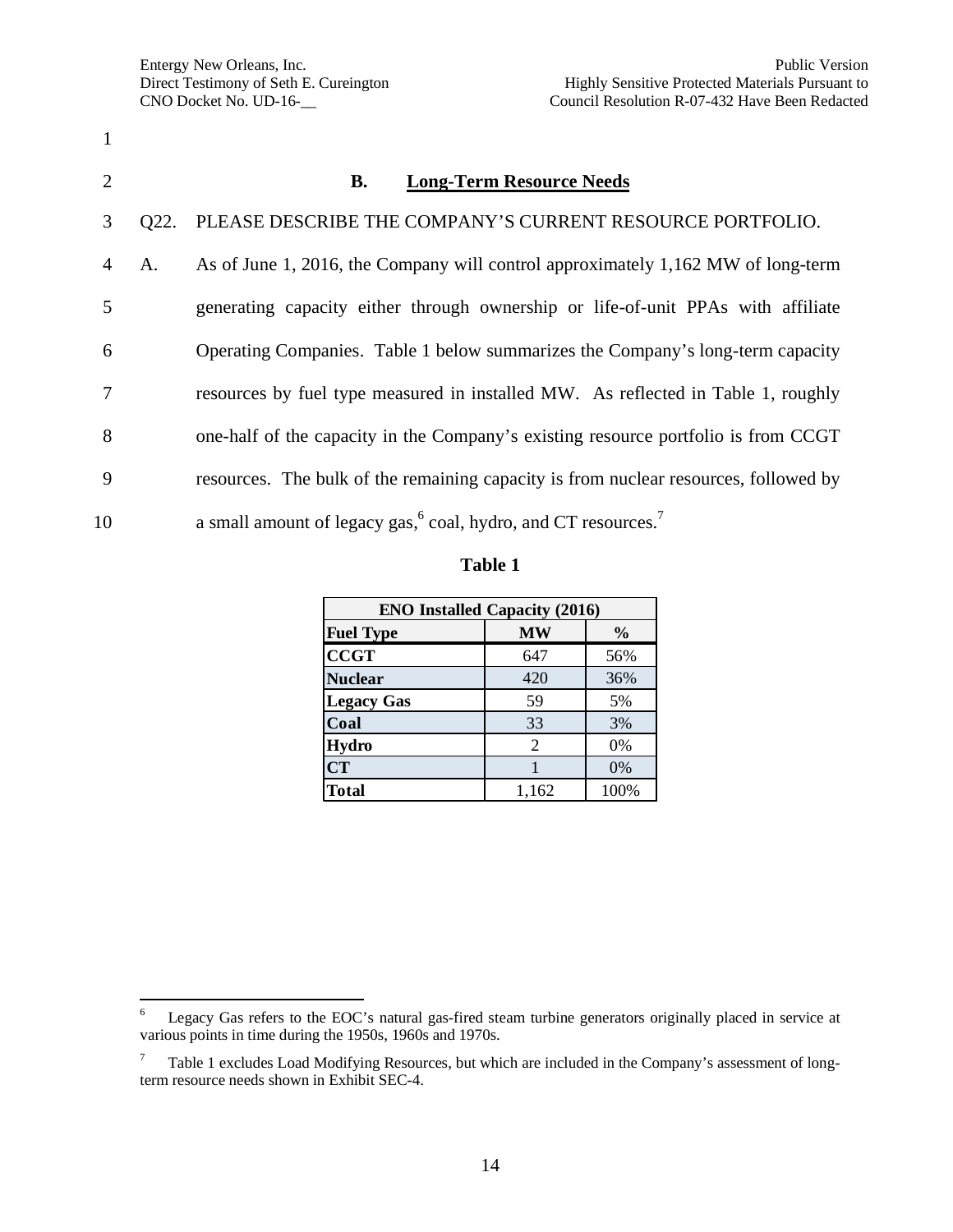#### Q23. PLEASE DESCRIBE THE COMPANY'S CURRENT LOAD FORECAST.

 A. In preparing the load forecast in Exhibit SEC-4, the Company utilized the 4 methodology described in the Final 2015 IRP.<sup>8</sup> Through this process, a peak load forecast was developed that derives from the hourly annual twenty-year load forecast for ENO. The process accounts for existing DSM programs (*e.g*., Energy Smart) as well as BTM residential rooftop solar PV through indirect and direct reductions to the load forecast. The resulting forecast was then adjusted for both transmission and distribution losses before incorporation into Exhibit SEC-4.

#### Q24. DOES THE COMPANY NEED ADDITIONAL GENERATING CAPACITY?

 A. Yes. After accounting for existing and recently acquired supply and demand-side resources (which includes Energy Smart and BTM rooftop solar), the Company continues to have a need for additional long-term capacity, including a need for peaking and reserve capacity. The Company's long term need for capacity is driven primarily by the deactivation of Michoud Units 2 and 3, which Power Block 1 helped to offset. To illustrate the Company's needs, I have compared the Company's projected peak load with its portfolio of existing resources. Exhibit SEC-4 provides a Projected Load and Capability analysis that compares the Company's overall planning requirements (based on non-coincident peak load forecast, grossed up for transmission and distribution losses, plus a target PRM of 12%) with the Company's

 ENO 2015 IRP at page 43.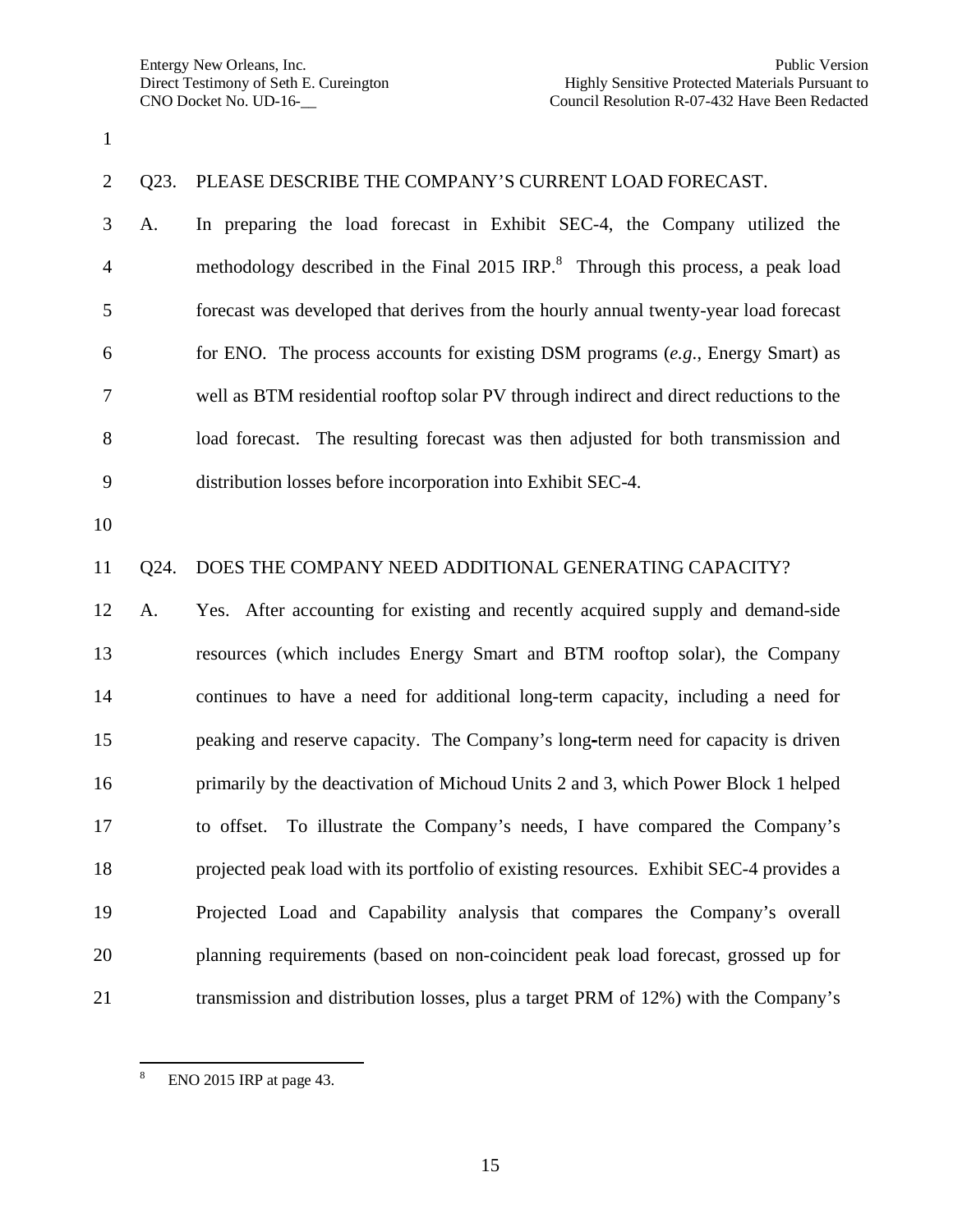| $\mathbf{1}$   |      | existing long-term supply and demand-side resources that it expects to have in its         |
|----------------|------|--------------------------------------------------------------------------------------------|
| $\overline{2}$ |      | portfolio during the planning horizon (based on installed capacity ratings).<br>The        |
| 3              |      | results of the analysis attached as Exhibit SEC-4 provide ENO's projected needs,           |
| 4              |      | with and without planned resource additions $(e.g., \text{NOPS}).$                         |
| 5              |      |                                                                                            |
| 6              | Q25. | WHAT DOES THE ANALYSIS INDICATE?                                                           |
| $\tau$         | A.   | Projected load plus the target PRM results in a long-term capacity need that exceeds       |
| $8\,$          |      | the Company's existing supply and demand-side resources, which indicate a need to          |
| 9              |      | deploy additional long-term resources. As shown in Exhibit SEC-4, the Company              |
| 10             |      | projects an overall need for approximately 134 MW of capacity by 2020 and up to            |
| 11             |      | 205 MW by 2030. As explained more specifically below, the Company also has a               |
| 12             |      | need for long-term local peaking and reserve capacity resources.                           |
| 13             |      |                                                                                            |
| 14             | Q26. | PLEASE ELABORATE ON THE TYPES OF RESOURCES THE COMPANY                                     |
| 15             |      | NEEDS.                                                                                     |
| 16             | A.   | In conducting long-term resource planning, the Company analyzes not only its overall       |
| 17             |      | capacity needs, but also its need for capacity that serves specific supply roles, such as: |
| 18             |      | base load, load following, peaking, and reserve. Having an appropriate amount of           |
| 19             |      | capacity suitable to serve each of these supply roles allows the Company to reliably       |
| 20             |      | and cost-effectively serve the time-varying level of customer load.                        |
| 21             |      | Supply role requirements are considered as general guidelines for portfolio                |
| 22             |      | planning purposes and do not necessarily address other planning criteria (e.g.,            |
| 23             |      | locational considerations). As illustrated in Figure 1 below, the Company defines its      |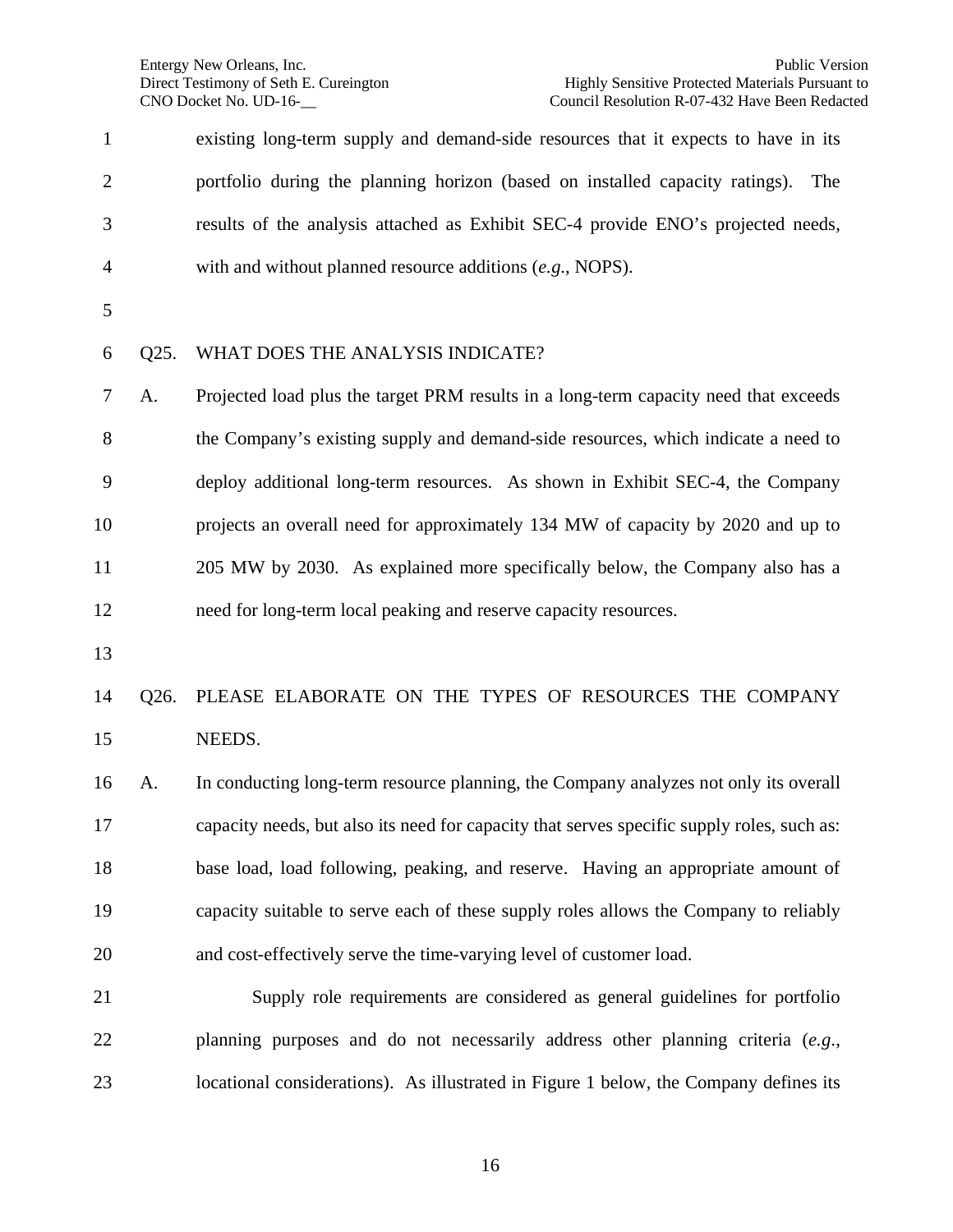| $\mathbf{1}$   | base load requirement as the minimum level of load that is served 85% of the hours in     |
|----------------|-------------------------------------------------------------------------------------------|
| $\overline{2}$ | a year. Next, the load following requirement is defined as the levels of load that        |
| 3              | exceed base load but are less than load levels experienced in the highest 15% of the      |
| $\overline{4}$ | hours of the year <i>(i.e., core load-following and seasonal load-following)</i> .<br>The |
| 5              | Company's peaking requirement is defined as the level of load that is served in the       |
| 6              | highest 15% of the hours of the year. Finally, the PRM target is 12% of the peak load     |
| $\overline{7}$ | and, as described earlier, helps to maintain reliable service over a range of planned     |
| 8              | and unplanned circumstances.                                                              |

#### **Figure 1 Highly Sensitive Protected Materials**



 Each supply resource has its own unique cost and performance characteristics 11 that allow it to be functionally and economically suited to serve a given supply role. Generally, base load resources typically cost more to construct per MW, but operate with relatively low variable cost and, because the resource is expected to operate in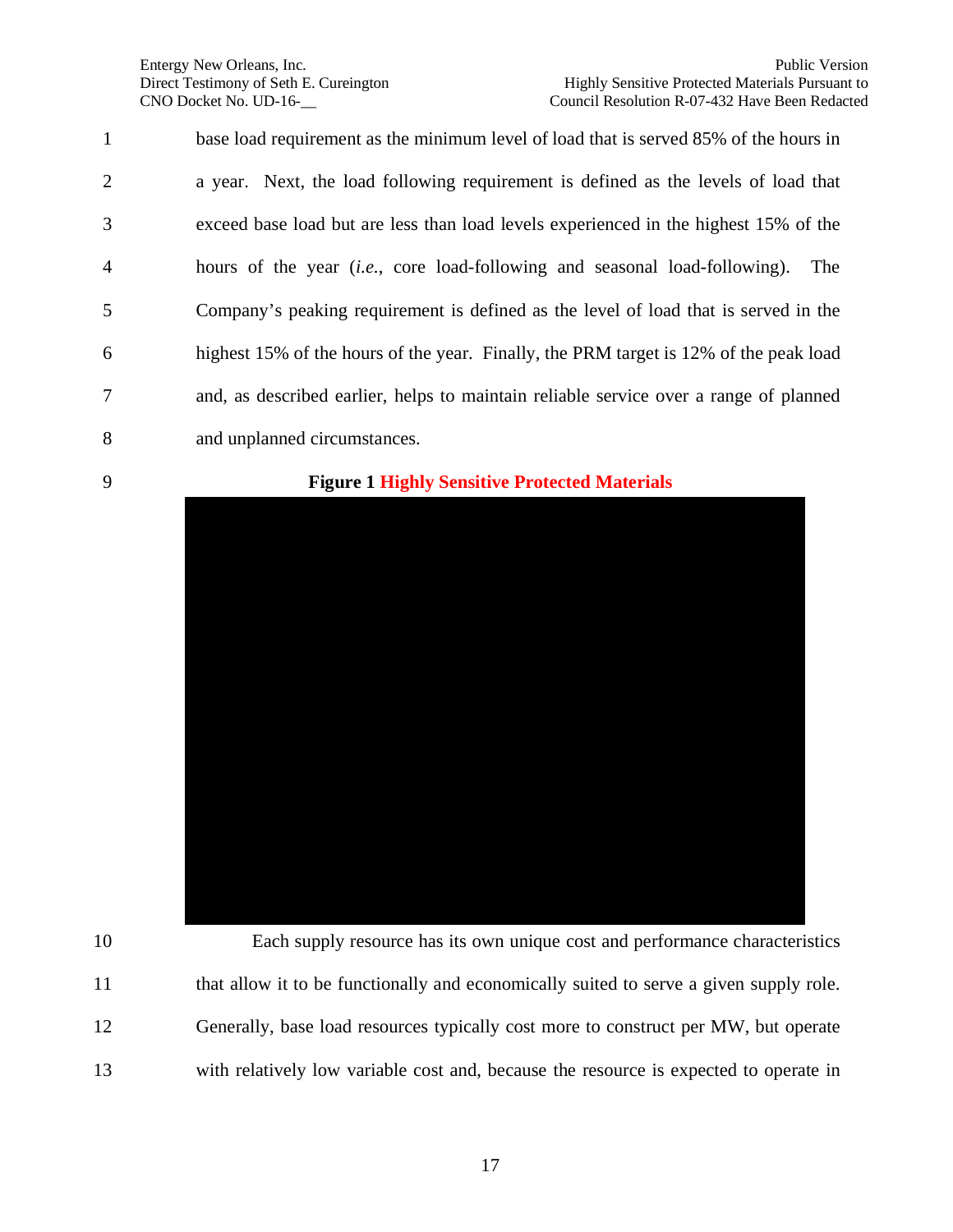most hours at high output levels, the total supply cost is relatively low on a \$/MWh basis. Conversely, a peaking or reserve unit is expected to operate at low utilization levels and higher variable costs, but typically has a relatively low capital cost and, therefore, is typically the most economical alternative when utilized in a peaking role. Load following units have moderate capital cost and variable cost.

 In order to reliably meet customers' needs at the lowest reasonable cost, the Company must maintain a portfolio of long-term resources that includes an appropriate amount and types of capacity. At this time, the Company has a need for long-term resources, including resources capable of operating in a peaking and reserve role. Table 2 provides the Company's projected capacity surplus or (deficit) overall and across supply role.<sup>9</sup> 11

**Table 2**

|                             |             | 2020             |                       |             | 2030             |                       |
|-----------------------------|-------------|------------------|-----------------------|-------------|------------------|-----------------------|
| $(MW)^{10}$                 | <b>Need</b> | <b>Resources</b> | Surplus/<br>(Deficit) | <b>Need</b> | <b>Resources</b> | Surplus/<br>(Deficit) |
| <b>Base Load</b>            | 554         | 453              | (101)                 | 572         | 427              | (145)                 |
| Load<br><b>Following</b>    | 338         | 682              | 344                   | 342         | 665              | 323                   |
| Peaking &<br><b>Reserve</b> | 417         | 40               | (377)                 | 422         | 39               | (383)                 |
| <b>Total</b>                | 1,309       | 1,175            | (134)                 | 1,336       | 1,131            | (205)                 |

12 As shown in Table 2, the Company projects the need for approximately 377 MW of 13 peaking and reserve resources by 2020, which need is expected to grow to

<sup>9</sup> The Company's Load Modifying Resources are included in the supply role analysis as Reserve capacity, as shown in Exhibit SEC-4.

Figures may not foot as compared to Exhibit SEC-4 due to rounding.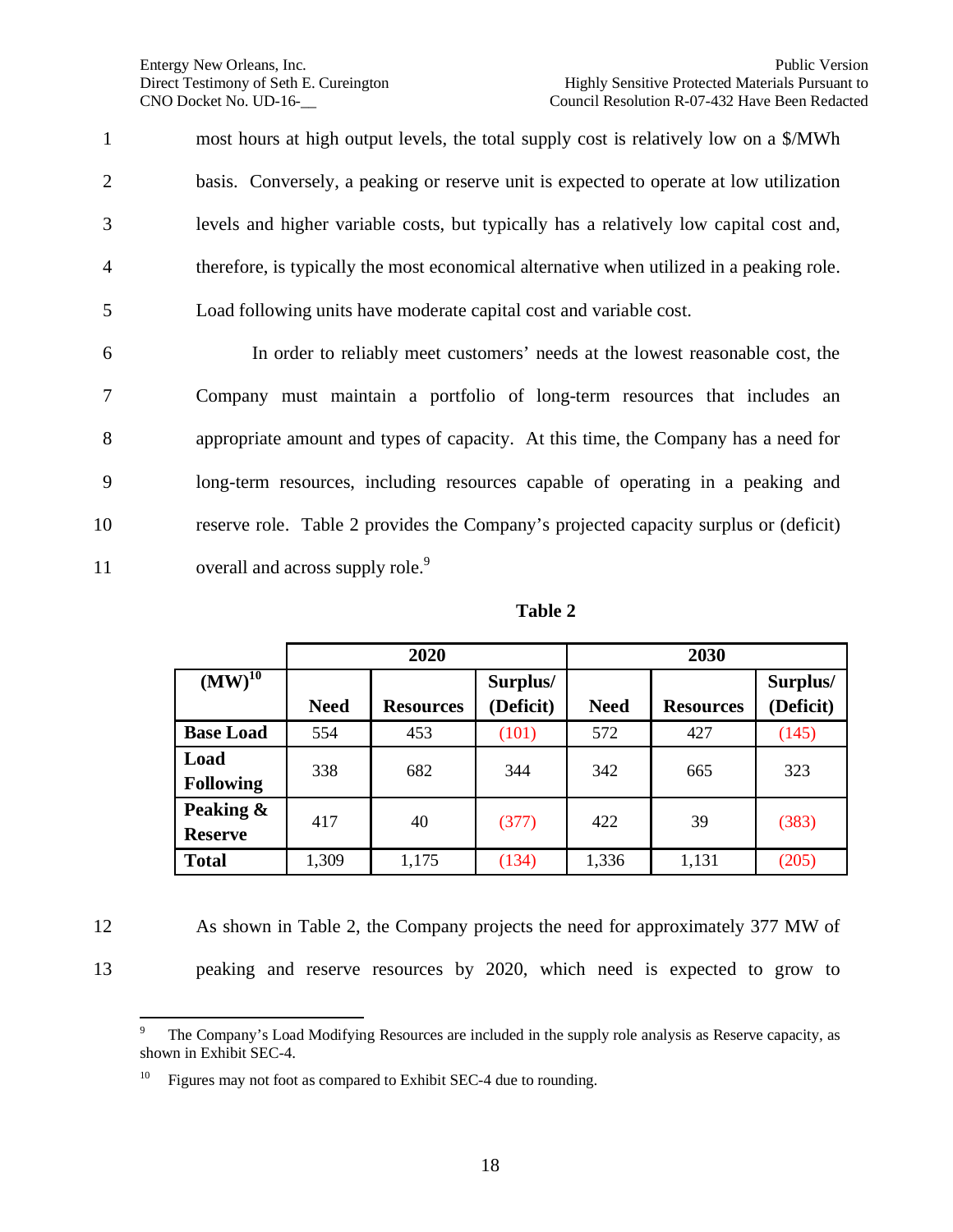| $\mathbf{1}$   |                   | approximately 383 MW near the end of the planning horizon (2030) absent the             |
|----------------|-------------------|-----------------------------------------------------------------------------------------|
| $\overline{2}$ |                   | addition of new resources. Even absent growth in the Company's peak load, the need      |
| 3              |                   | for peaking and reserve resources driven by the deactivation of Michoud Units 2 and     |
| $\overline{4}$ |                   | 3 is substantial and exceeds the amount of capacity that would be obtained through      |
| 5              |                   | the addition of NOPS.                                                                   |
| 6              |                   |                                                                                         |
| 7              | Q27.              | HOW WILL THE COMPANY MEET ITS LONG-TERM NEED FOR PEAKING                                |
| 8              |                   | AND RESERVE RESOURCES PRIOR TO THE IN-SERVICE DATE FOR NOPS?                            |
| 9              | A.                | Based on my assessment of the current and previous MISO Planning Resource               |
| 10             |                   | Auctions ("PRA") for MISO South, as well as the 2015 OMS Survey, it is reasonable       |
| 11             |                   | to expect that excess capacity will be available in the PRA through the end the         |
| 12             |                   | decade. Based on that expectation, the Company plans to meet near-term peaking          |
| 13             |                   | and reserve capacity and energy needs through the MISO markets until NOPS is            |
| 14             |                   | constructed.                                                                            |
| 15             |                   |                                                                                         |
| 16             | O <sub>28</sub> . | HOW DO YOU CONCLUDE THAT CT RESOURCES SUCH AS NOPS ARE                                  |
| 17             |                   | BEST SUITED TO MEET THE COMPANY'S LONG-TERM PEAKING AND                                 |
| 18             |                   | RESERVE CAPACITY NEEDS?                                                                 |
| 19             | A.                | CT resources such as NOPS are the preferred technology to meet current and              |
| 20             |                   | projected long-term peaking and reserve capacity needs due to their low installed cost  |
| 21             |                   | and operational flexibility. Because peaking and reserve capacity resources are not     |
| 22             |                   | expected to operate for extended periods of time, their installed cost is more relevant |
| 23             |                   | than operating costs. In addition, during periods of peak demand, generating            |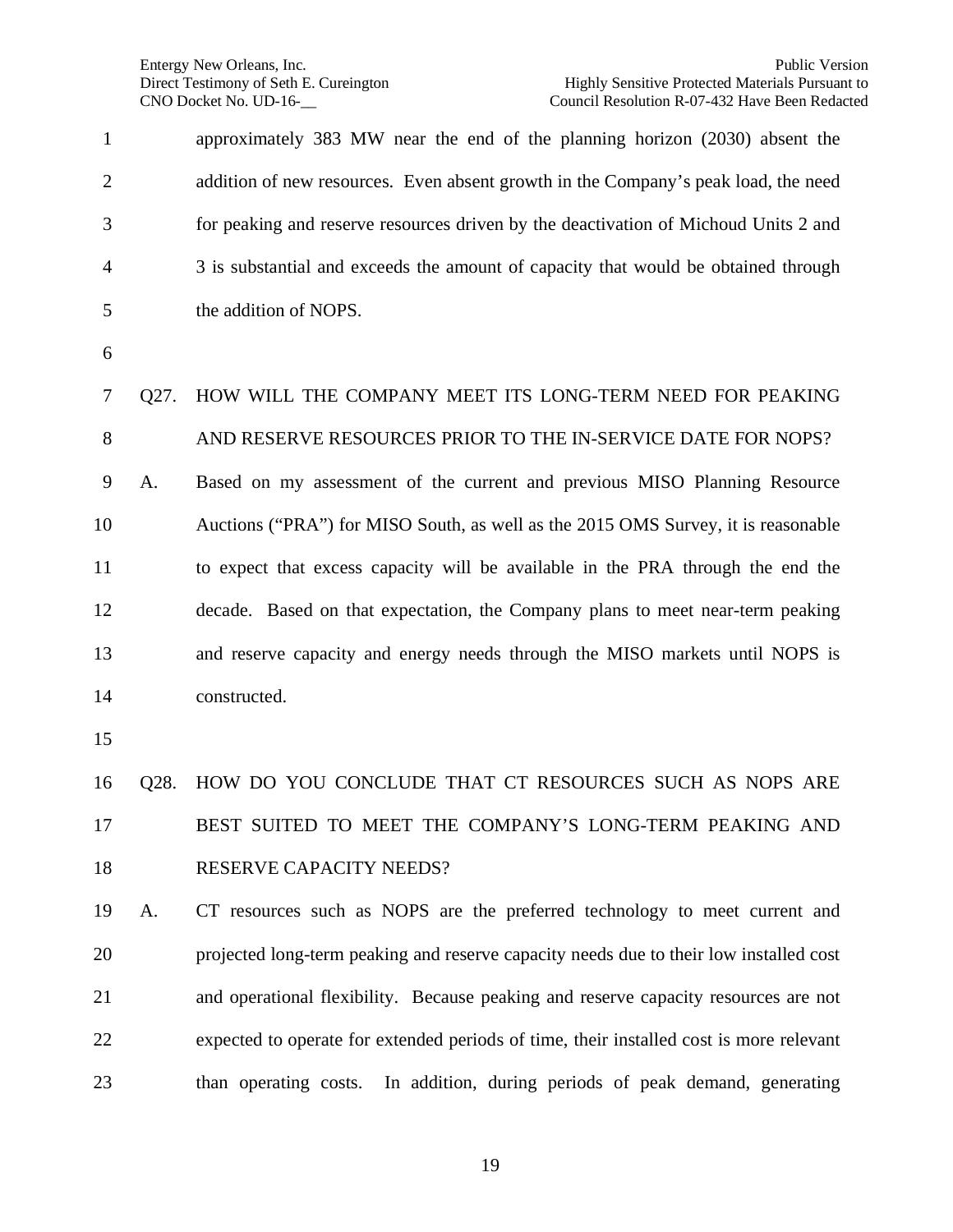resources must be able to respond quickly to changing conditions on the electric system in order to maintain reliability by starting on short notice and responding to dispatch signals to quickly ramp up or down. Consistent with the Company's planning objectives, CT resources such as NOPS provide the lowest reasonable cost technology capable of meeting peaking and reserve capacity needs while considering market and supply risks. In Section III below, I discuss in more detail why CT resources such as NOPS are better suited than prospective alternatives to meet the Company's long-term peaking and reserve capacity needs.

 Q29. YOU IDENTIFIED A LONG-TERM NEED FOR PEAKING AND RESERVE CAPACITY THAT EXCEEDS THE CAPACITY OF NOPS. PLEASE EXPLAIN WHY THE COMPANY IS NOT PROPOSING ADDITIONAL LONG-TERM RESOURCE ADDITIONS BEYOND NOPS TO MEET THAT NEED.

 A. With the addition of NOPS, the Company is projected to meet its overall long-term capacity need as well as a substantial portion of the projected peaking and reserve capacity need. Table 3 provides the effect of NOPS on the Company's long-term capacity needs following the projected in-service date, which reflects a slight overall surplus of capacity through 2030 and a persistent peaking and reserve capacity deficit. When determining how best to meet long-term needs, the Company must consider a range of factors. NOPS is a significant incremental resource addition that will help meet a substantial portion of the Company's long-term need for local peaking and reserve resources. It will also meet the Company's overall long-term capacity needs, including the target PRM.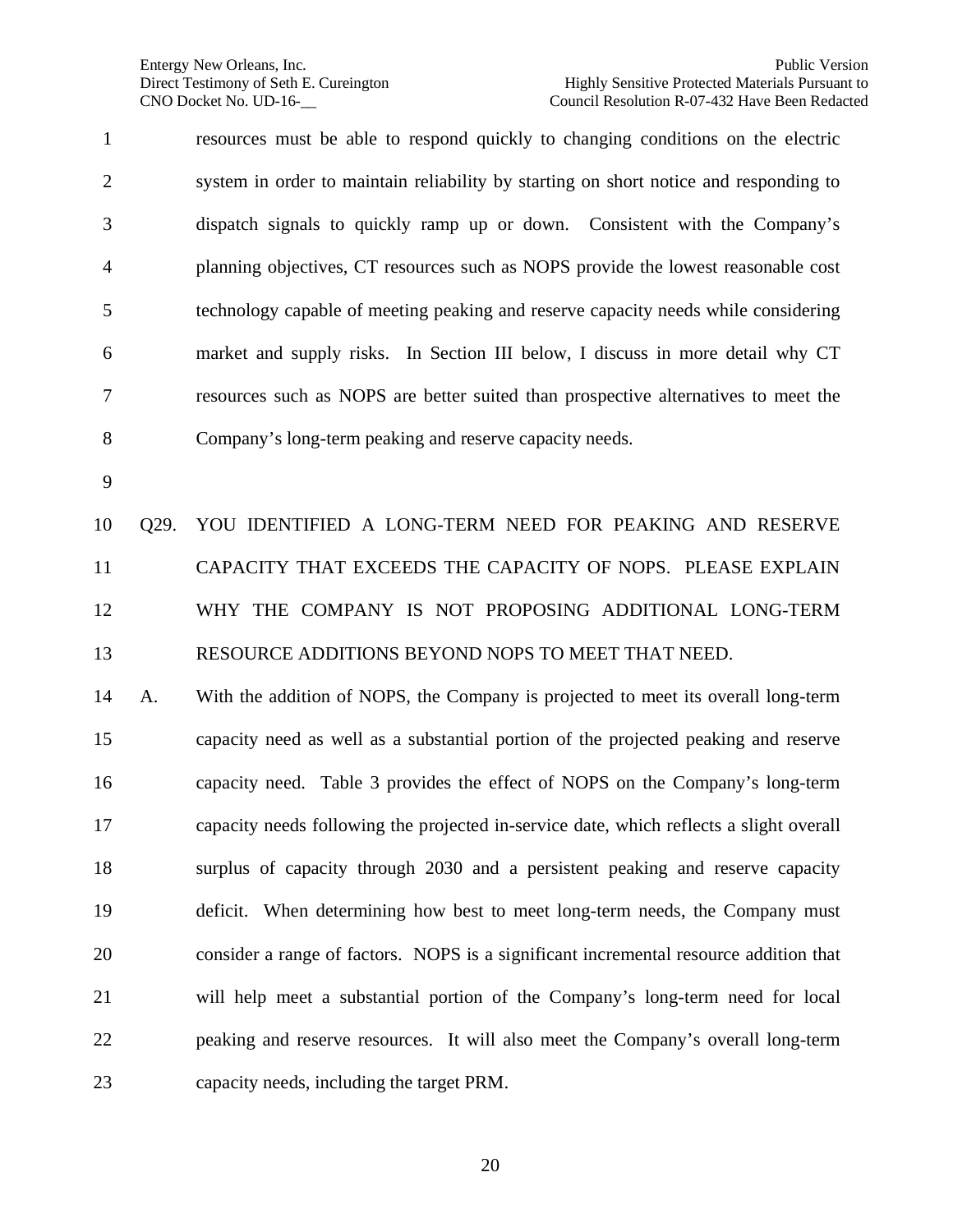1 While the supply role analysis indicates the need for additional peaking and reserve capacity, it also indicates a surplus of load-following capacity. The surplus load-following capacity is primarily driven by the acquisition of Power Block 1, which at current and projected gas prices can also help meet the projected need for baseload resources. In contrast, it would not be appropriate to rely on the surplus load-following capacity associated with Power Block 1 to meet the identified peaking and reserve needs because Power Block 1 is already included in ENO's resource mix and contributes to meeting other supply role needs, and Power Block 1 is outside the Company's service area and does not address the need for local area peaking and reserve capacity to support long-term reliability within the Company's service area. Thus, the results of the supply role analysis must be taken into consideration along with other factors, including the Company's overall long-term needs, market dynamics, and locational considerations. The addition of NOPS strikes the appropriate balance among these considerations. Further, peaking and reserve capacity needs not met by NOPS provides an opportunity to pursue cost-effective DSM, which I discuss in Section III below.

#### 17 **Table 3**

|                          |             | 2020                       |                       |             | 2030                       |                       |
|--------------------------|-------------|----------------------------|-----------------------|-------------|----------------------------|-----------------------|
| $(MW)^{11}$              | <b>Need</b> | <b>Resources</b><br>w/NOPS | Surplus/<br>(Deficit) | <b>Need</b> | <b>Resources</b><br>w/NOPS | Surplus/<br>(Deficit) |
| <b>Base Load</b>         | 554         | 453                        | (101)                 | 572         | 427                        | (145)                 |
| Load<br><b>Following</b> | 338         | 682                        | 344                   | 342         | 665                        | 323                   |
| Peaking &                | 417         | 266                        | (151)                 | 422         | 265                        | (157)                 |

<sup>&</sup>lt;sup>11</sup> Figures may not foot as compared to Exhibit SEC-4 due to rounding.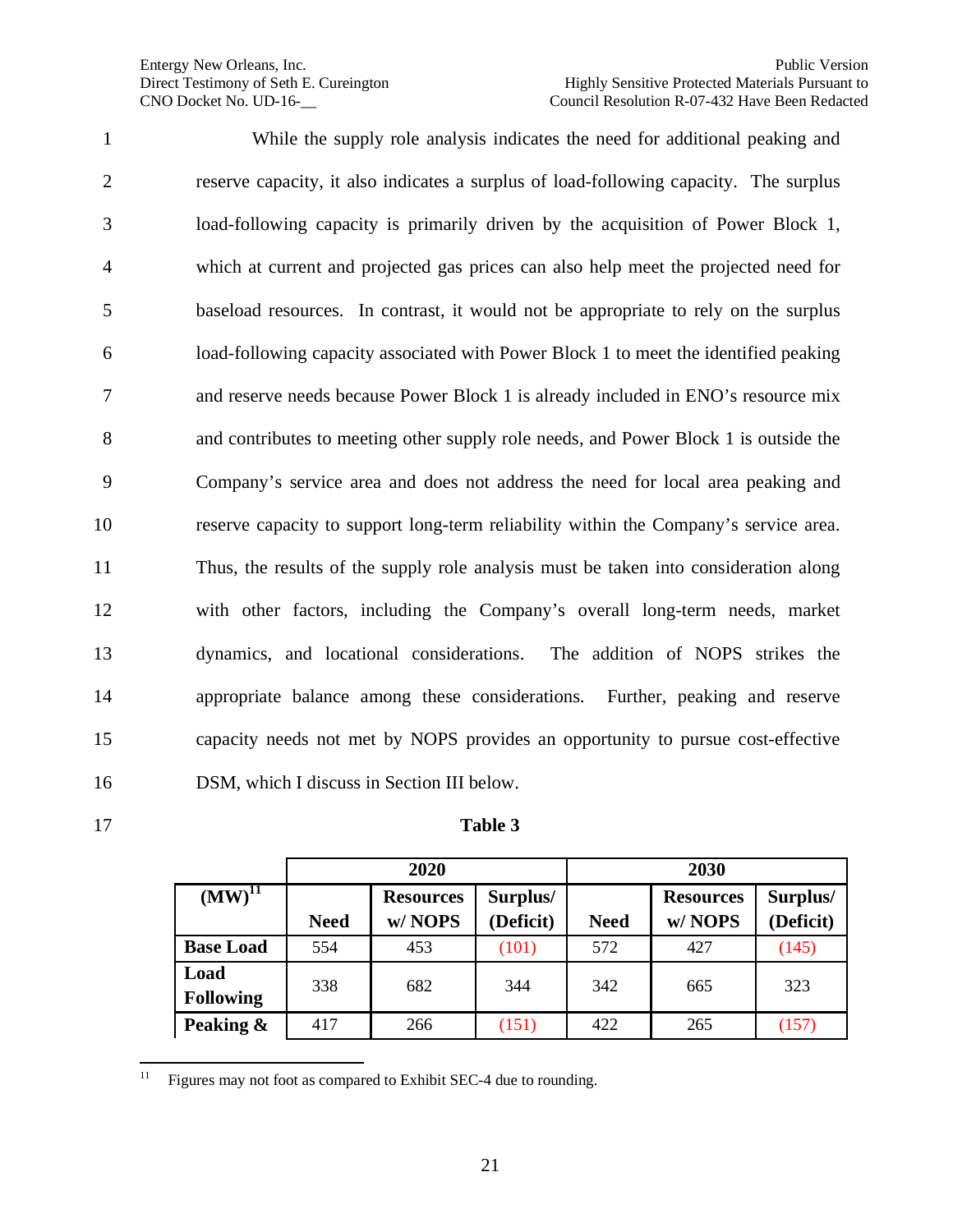|                |      | <b>Reserve</b>       |       |                                                                                                 |    |       |       |    |
|----------------|------|----------------------|-------|-------------------------------------------------------------------------------------------------|----|-------|-------|----|
|                |      | <b>Total</b>         | 1,309 | 1,401                                                                                           | 92 | 1,336 | 1,357 | 21 |
| $\mathbf{1}$   |      |                      |       |                                                                                                 |    |       |       |    |
| $\overline{2}$ | Q30. |                      |       | PLEASE ELABORATE ON THE COMPANY'S NEED FOR LOCAL AREA                                           |    |       |       |    |
| 3              |      | GENERATING CAPACITY. |       |                                                                                                 |    |       |       |    |
| $\overline{4}$ | A.   |                      |       | Prior to deactivation, Michoud Units 2 and 3 provided a significant amount of local             |    |       |       |    |
| 5              |      |                      |       | area capacity because both units were within ENO's service area (i.e. Orleans Parish),          |    |       |       |    |
| 6              |      |                      |       | which is part of the supply-constrained Downstream of Gypsy ("DSG") load pocket.                |    |       |       |    |
| $\tau$         |      |                      |       | Because the Company's service area is located in a load pocket, the planning process            |    |       |       |    |
| 8              |      |                      |       | must factor in the ability to maintain reliability during unplanned events like                 |    |       |       |    |
| 9              |      |                      |       | hurricanes, the forced outage of a major transmission element(s) relied upon to import          |    |       |       |    |
| 10             |      |                      |       | generation to the region, and the forced outage of a large generator(s) within the load         |    |       |       |    |
| 11             |      |                      |       | pocket that supports local area reliability (e.g., Ninemile). Absent the addition of            |    |       |       |    |
| 12             |      |                      |       | NOPS, ENO will not have any generating capacity within its service area, and it must            |    |       |       |    |
| 13             |      |                      |       | rely on other generation within the load pocket to maintain local area reliability.             |    |       |       |    |
| 14             |      |                      |       | While ENO does receive a long-term allocation of the three remaining                            |    |       |       |    |
| 15             |      |                      |       | generating resources within the load pocket through life-of-unit power purchase                 |    |       |       |    |
| 16             |      |                      |       | agreements ( <i>i.e.</i> , Ninemile units 4, 5 and 6), Ninemile units 4 and 5 are over 40 years |    |       |       |    |

 agreements (*i.e*., Ninemile units 4, 5 and 6), Ninemile units 4 and 5 are over 40 years old, and all three units are located outside of the Company's service area. Moreover, ENO's existing portfolio relies heavily on resources external to its service area to serve the energy and capacity needs of the Company. Table 4 provides a breakdown of ENO's existing portfolio of generating capacity based on proximity to the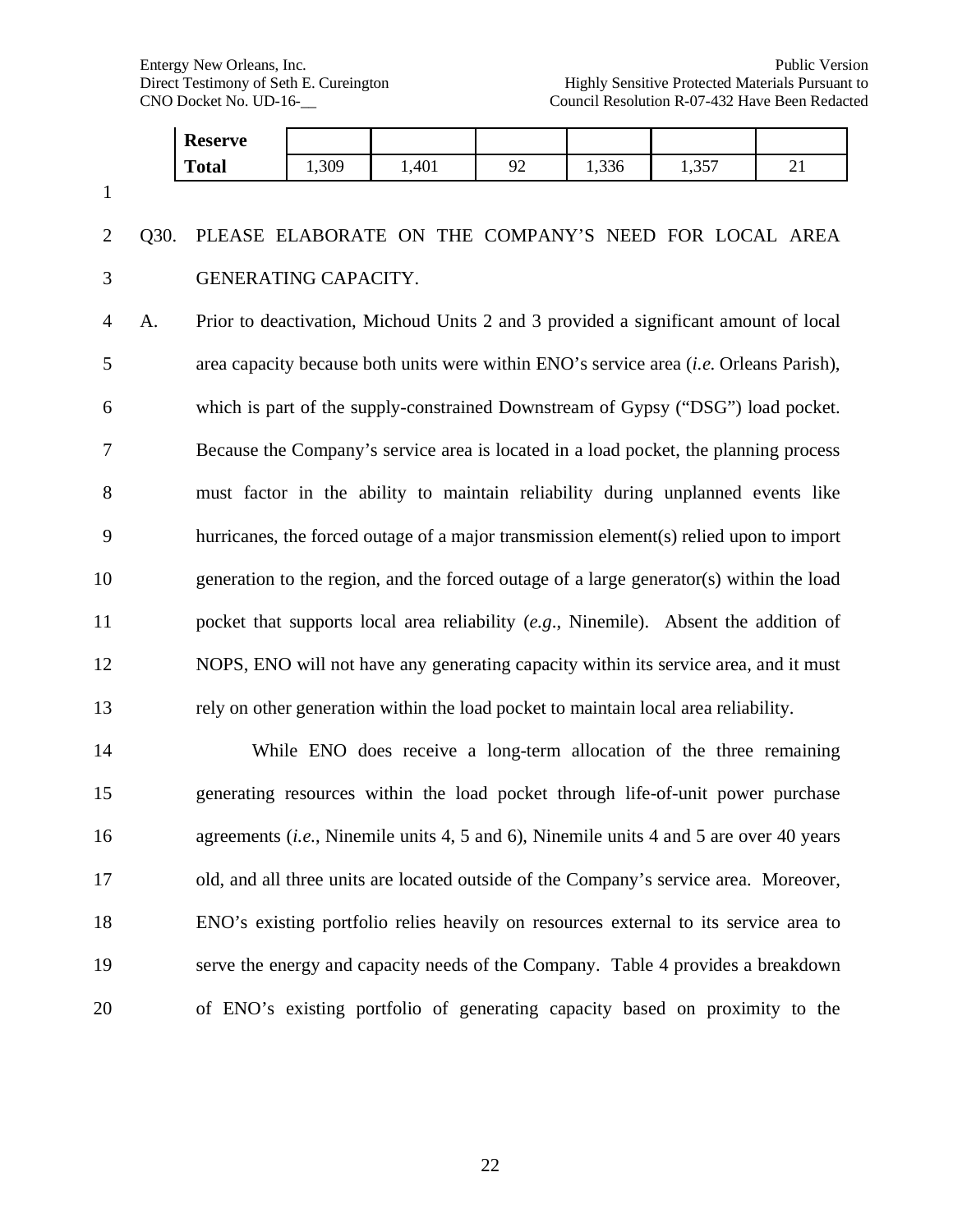1 Company's service area and the load pocket more generally.<sup>12</sup> The addition of NOPS to the Company's portfolio would constitute the only generating capacity within Orleans Parish, and will accordingly reduce the reliance on the Ninemile generating facility to maintain local area reliability within Orleans Parish. **Table 4 Highly Sensitive Protected Materials** Q31. PLEASE ELABORATE ON THE RELIABILITY BENEFITS OF LOCAL GENERATION. A. As explained by Mr. Charles Long, the addition of local generation will help prevent stability problems that are caused by disturbances and faults, supply dynamic reactive power, and dynamically regulate voltage. New local generation will also reduce the Company's reliance on transmission import capability, which is limited by the interface of the transmission elements that connect the load pocket with the rest of the transmission network. Q32. ARE THERE ADDITIONAL BENEFITS OF LOCAL GENERATION? A. Yes. Local generation provides the following additional benefits: **Improves Economics** – Local generation reduces transmission losses by locating the source of electricity near the load to be served. Transmission

As of June 1, 2016.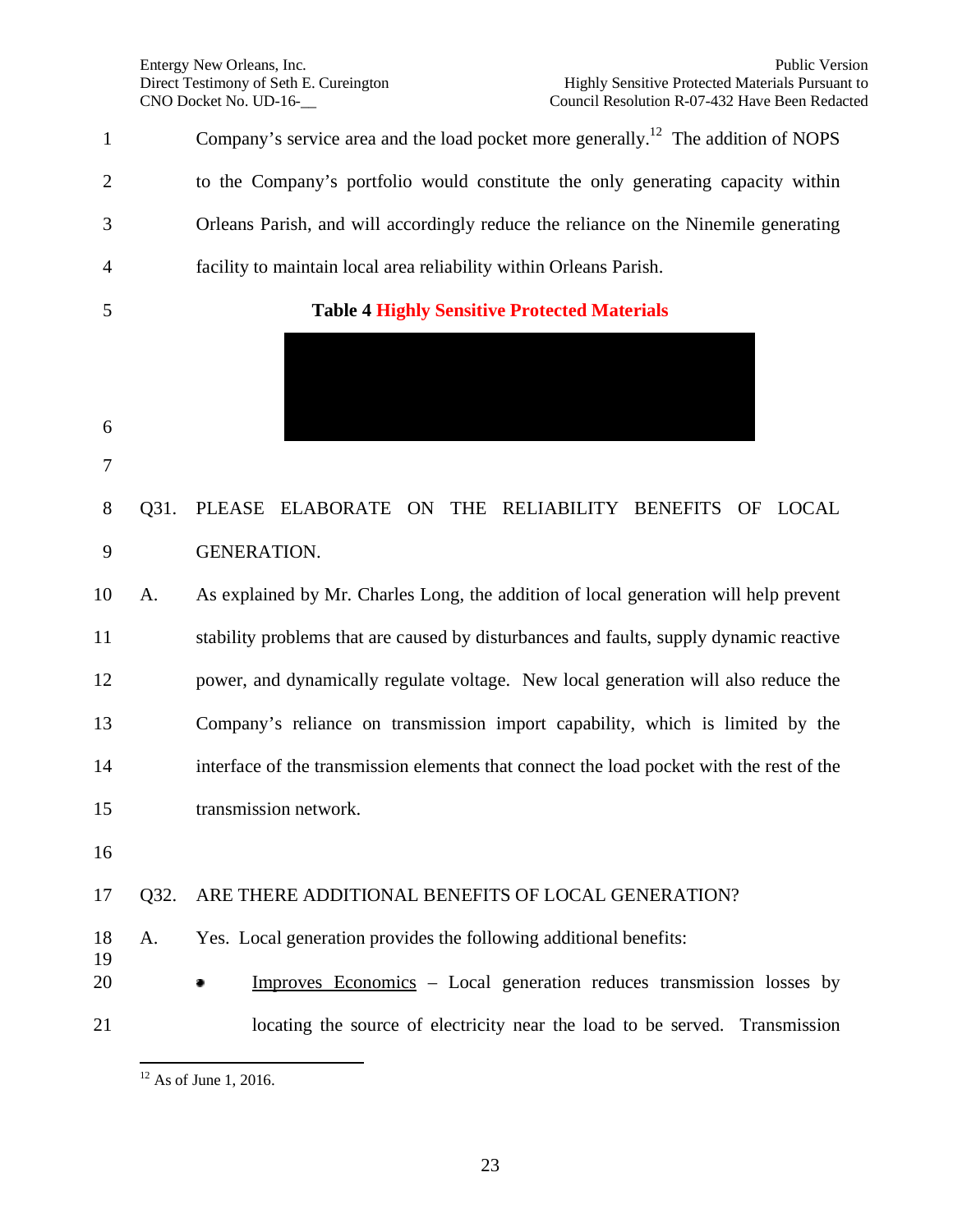losses can increase during periods of peak demand, providing further support for siting peaking resources near the peak load to be served.

- Mitigates Market Risks Local generation will mitigate transmission congestion price risk and supply power that can be dispatched at a known heat rate, helping to limit volatility of, and customer's exposure to, locational marginal prices ("LMPs"), which exposure is typically greatest during periods of peak demand. In other words, when there is congestion on the transmission system between generating resources and load, LMPs typically increase. This not only increases the cost of load purchases from MISO, but also increases 10 payments from MISO to generators in the affected area. If ENO faces these 11 higher LMPs in the ENO load zone, the increased LMP revenues received by NOPS act as a hedge to offset the increased cost of load purchases from MISO.
- 14 Reduced Reliance on Transmission Imports As discussed by Mr. Charles Long, locating new resources near the load to be served will reduce reliance on transmission imports, which in turn can reduce the need for future transmission upgrades necessary to maintain reliability and mitigate congestion.
- **Long-term Strategic Benefits** NOPS will provide a modern, cost-effective local source of peaking and reserve capacity that will reduce the Company's reliance on the Ninemile generating plant to maintain reliability in Orleans Parish.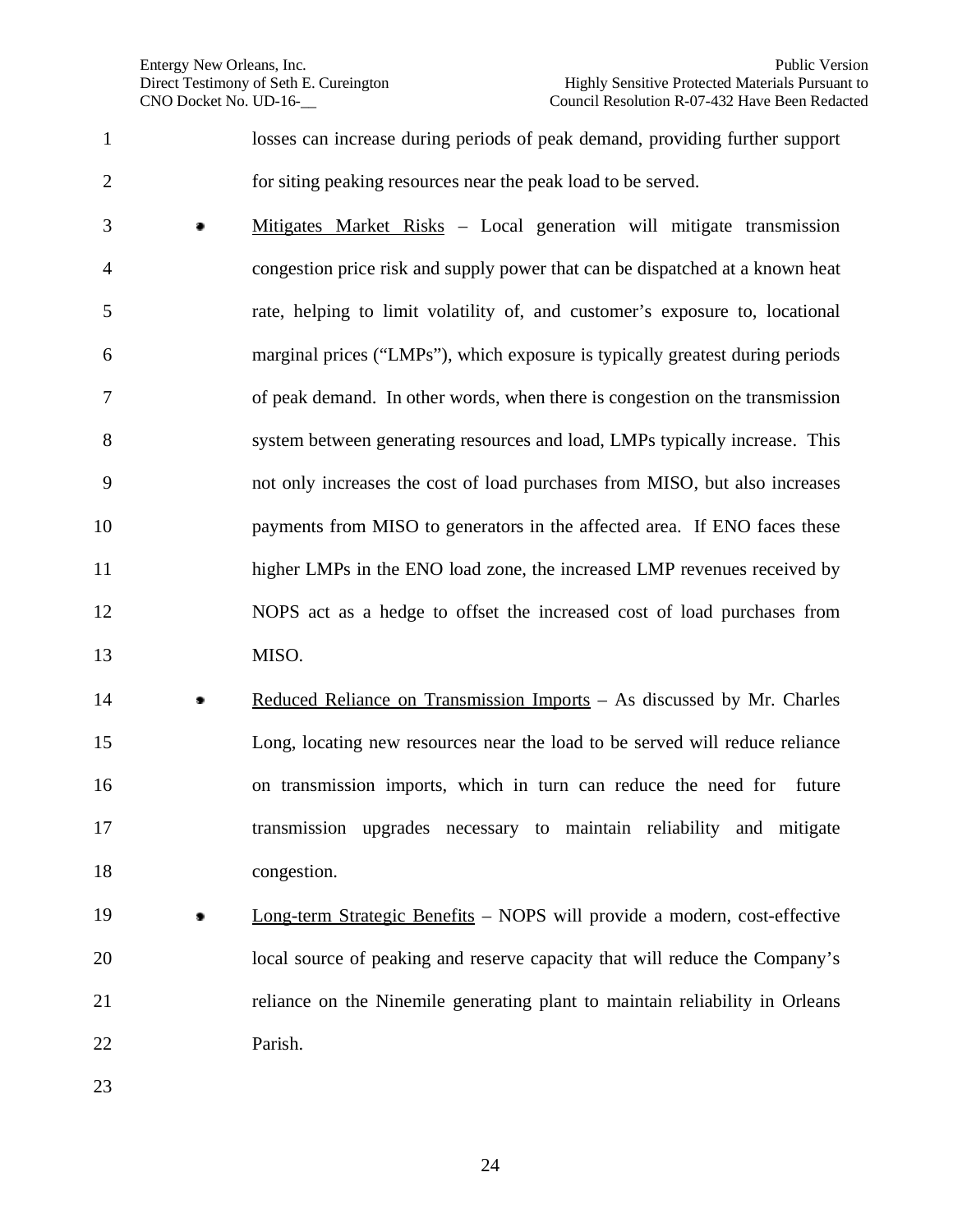### Q33. DO LOCAL RESOURCES PROVIDE BENEFITS DURING STORM RESTORATION?

 A. Yes. Having additional local generation will reduce the Company's reliance on transmission assets that may be more likely to be out of service immediately following a severe weather event (*e.g*., hurricane). For example, as discussed in more detail by Mr. Charles Long, in September 2008, Hurricane Gustav affected all of the transmission lines serving the region, which included the Company's service area, leaving the region "islanded" from the rest of the interconnected transmission grid and, thus, completely reliant on local generation at a critical time. As noted in Table 4 above, the Company relies exclusively on transmission to deliver external resources to its service area, which highlights the need for local generating capacity in the event of a major disruption to the transmission system as a result of a severe weather event such as a hurricane. In other words, having local generation is critical to restoring and maintaining power to customers in New Orleans.

- 
- 

#### **III. PROSPECTIVE ALTERNATIVES**

### Q34. IS NOPS CONSISTENT WITH THE SUPPLY ROLE NEEDS OF THE COMPANY?

 A. Yes. CT resources, such as NOPS, are technologically suited for serving peaking and reserve roles. As discussed by Company witness Jonathan E. Long, NOPS is a modern CT unit capable of being started quickly and ramped to full load within minutes. This capability will support local area reliability and could help facilitate the integration of renewable resources in or near the Company's service area by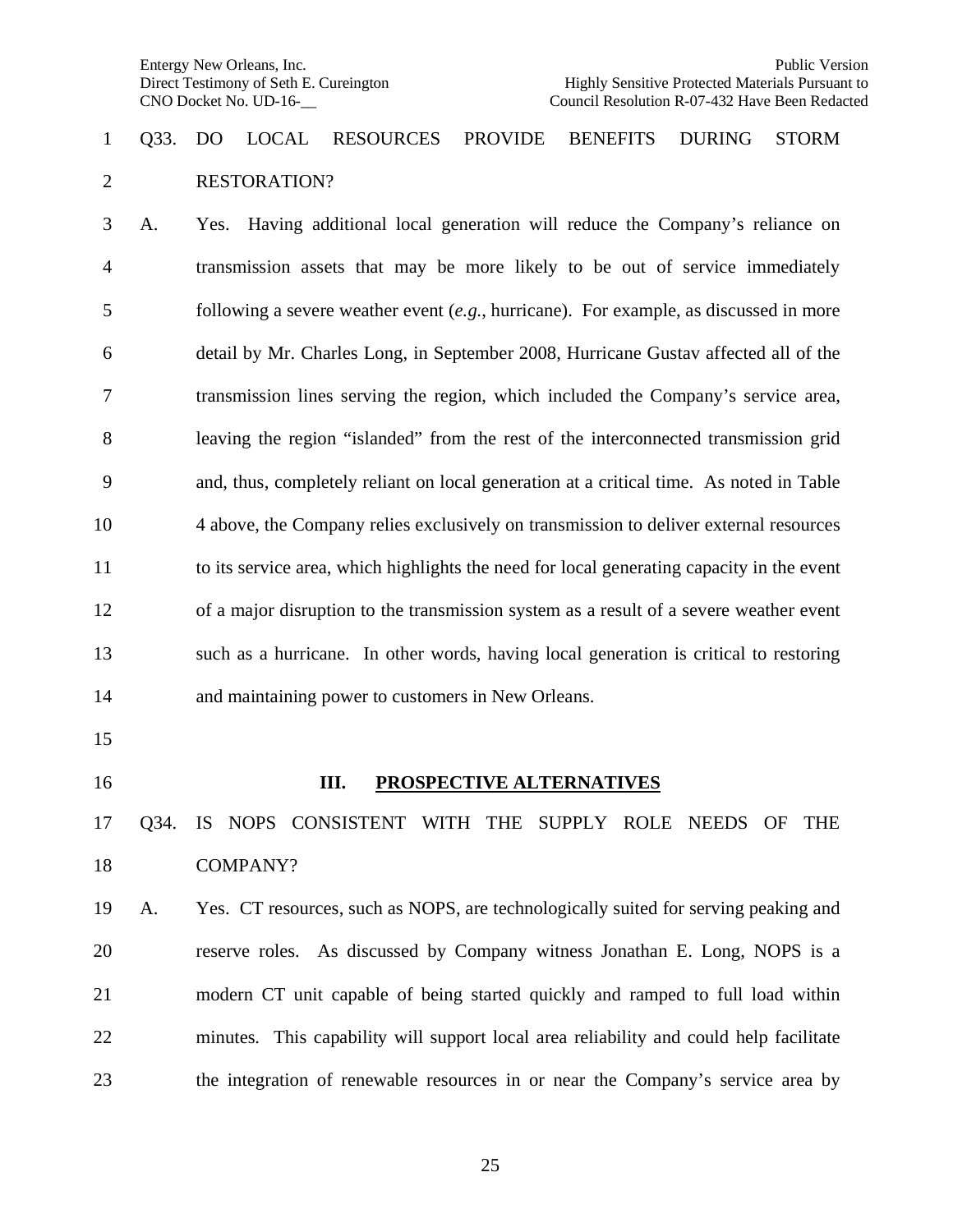| $\mathbf{1}$   | providing a quick start resource capable of coming online and ramping quickly to        |
|----------------|-----------------------------------------------------------------------------------------|
| $\overline{2}$ | address the intermittency associated with renewables. Further, because of the limited   |
| 3              | expected capacity factor for peaking and reserve resources, CT technology is            |
| $\overline{4}$ | economically suited to serve in these roles across a range of assumptions regarding     |
| 5              | key uncertainties $(e.g.,$ fuel prices and emissions costs). Consequently, CT resources |
| 6              | such as NOPS support the Company's planning objectives and are consistent with          |
| 7              | supply role needs.                                                                      |

### Q35. COULD THE COMPANY'S PEAKING AND RESERVE CAPACITY NEEDS BE SATISFIED WITH RENEWABLE RESOURCES?

 A. No. Renewable resources such as wind and solar PV are intermittent because they rely on the wind and sun to produce energy, thus limiting the ability to rely on them to meet customer demand. Moreover, the generating capacity of renewables such as wind and solar PV are a function of the amount of wind and sunlight available at a given time, further limiting their ability to be counted on to meet peak demands. As a result, renewables must be supported by dispatchable resources such as CTs to ensure sufficient resources are available to ramp up and produce replacement energy when the wind is either not blowing or blowing less than projected, and similarly when cloud cover or unexpected weather limits the output of solar PV. Finally, because wind and solar are intermittent, even if it were cost-effective to acquire an amount sufficient to meet the Company's long-term capacity needs, it would not eliminate the need for quick-start and fast ramping dispatchable resources such as NOPS.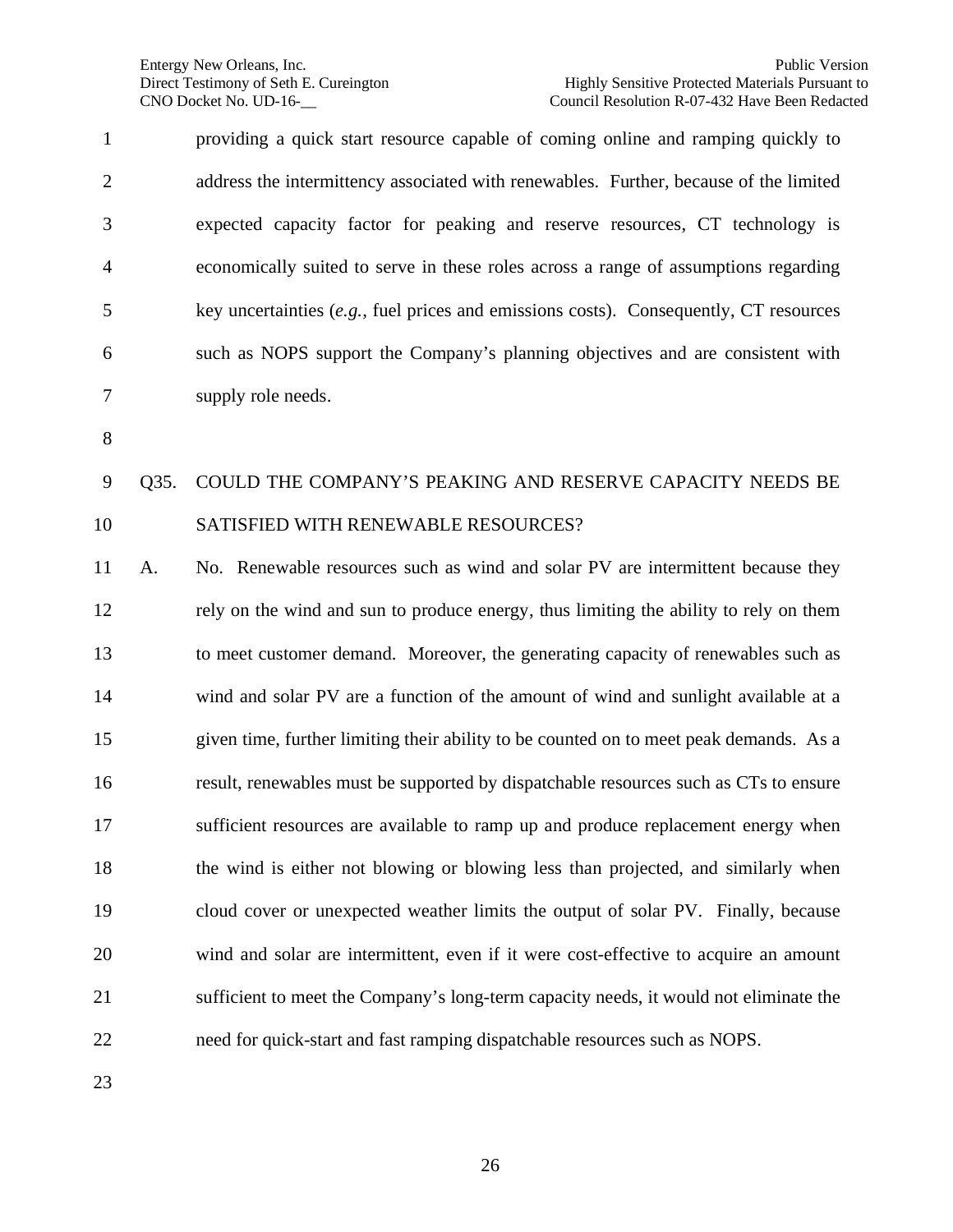# Q36. DOES THIS MEAN THAT INTERMITTENT RESOURCES SUCH AS SOLAR PV

#### 2 AND WIND HAVE NO PLACE IN ENO'S SUPPLY PORTFOLIO?

 A. Not at all. To the extent there are cost-effective sources of renewable energy available to the Company, they could provide benefits to customers in the form of increased diversity of supply and other environmental attributes. As identified in the 6 Company's Action Plan supporting the Final 2015 IRP,  $^{13}$  ENO is undertaking an RFP to determine whether there are cost-effective renewable resources available.<sup>14</sup>

#### Q37. DOES THE INTERMITTENT NATURE OF RENEWABLES SUCH AS SOLAR

# PV AND WIND AFFECT THE EXTENT TO WHICH THEY CAN BE RELIED

#### UPON TO MEET LONG-TERM CAPACITY NEEDS?

 A. Yes. Even if the cost of wind and solar PV were comparable in cost to conventional alternatives, it is reasonable to expect that the total cost to acquire sufficient renewable capacity to meet ENO's overall long-term needs would exceed the cost of conventional alternatives because the Company cannot count a megawatt of renewable resource capacity toward meeting a megawatt of its long-term capacity needs, precisely because both technologies are intermittent.

ENO 2015 IRP at page 84.

<sup>&</sup>lt;sup>14</sup> On May 6, 2016 ESI issued a draft request for proposals for renewable generation resources. The RFP will facilitate a market test of the extent, and cost of, renewable resources available to provide benefits in excess of cost to the Company's customers. More information on the Draft RFP can be found on the ESI RFP Website located at:<https://spofossil.entergy.com/ENTRFP/SEND/2016ENOIRenewableRFP/Index.htm.>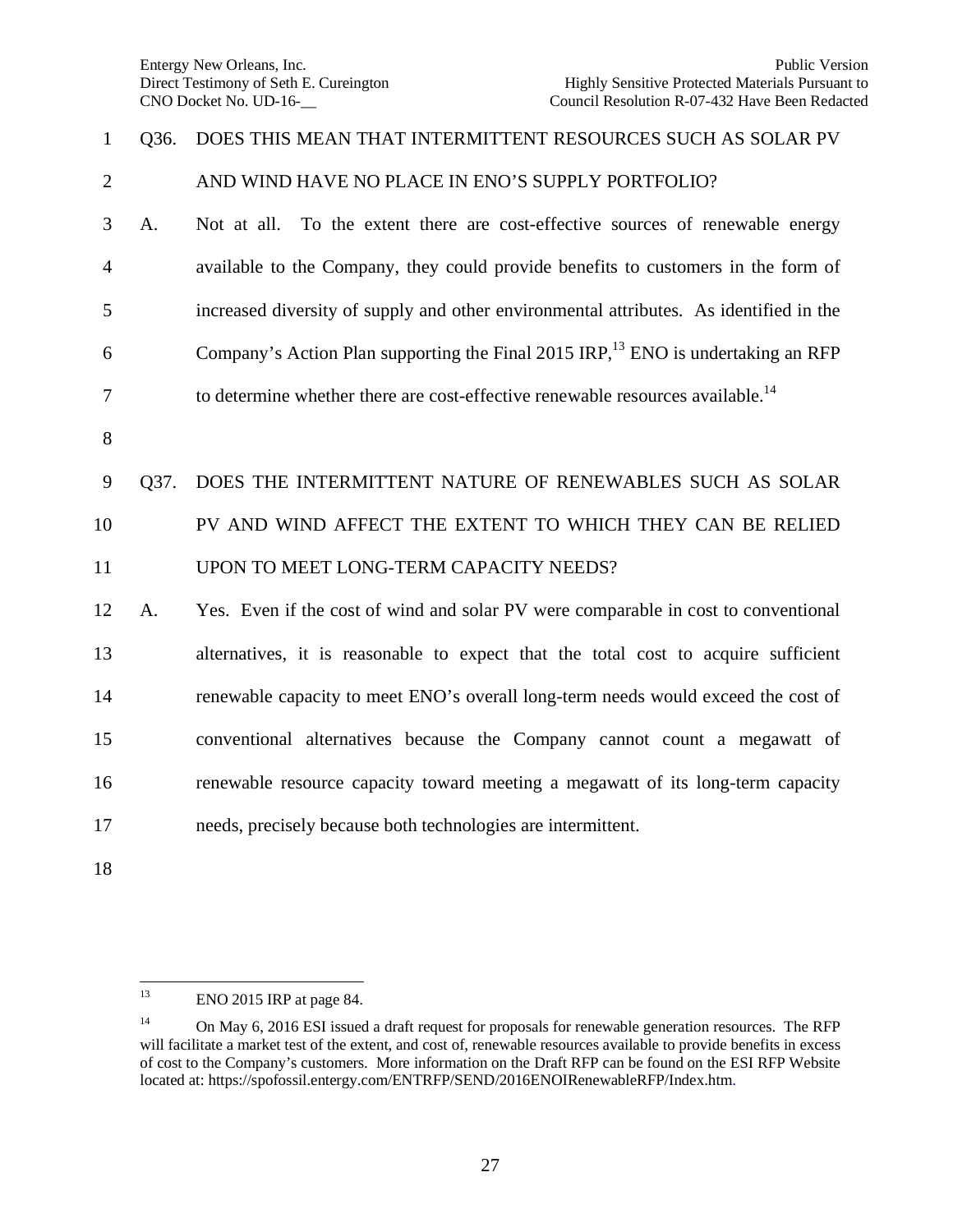# Q38. HOW DOES MISO ACCOUNT FOR THE INTERMITTENCY OF RENEWABLE

RESOURCES THROUGH THE RESOURCE ADEQUACY PROCESS?

 A. Because wind and solar are intermittent, MISO grants those resources less capacity 4 credit in the RA process. For the 2016/2017 Planning Year, MISO granted a 15.6%<sup>15</sup> 5 capacity credit to wind resources and  $50\%$ <sup>16</sup> capacity credit to solar PV resources (during the first year of solar PV operation subject to verification with operational data). Thus, reliance on renewable resources alone to meet MISO's RA requirements would require the Company to invest in significantly more renewable resource capacity than its capacity need would otherwise support.

### Q39. WILL NOPS PRECLUDE THE COMPANY'S ABILITY TO INCORPORATE RENEWABLE RESOURCES INTO FUTURE RESOURCE PLANS?

 A. No. As indicated in Table 1, the Company's existing portfolio includes aging legacy gas and coal generating resources. As those units are deactivated based on their own economic merits, there will be room in the portfolio for new resource additions, creating opportunity for cost-effective renewable energy resources such as wind and solar PV. Moreover, because the cost and performance of solar PV (and to a lesser extent wind) is expected to continue to improve, deferring the addition of those resources could increase the benefits to customers.

<https://www.misoenergy.org/Library/Repository/Report/2016%20Wind%20Capacity%20Report.pdf.>

 <https://www.misoenergy.org/Library/Repository/Meeting%20Material/Stakeholder/LOLEWG/2015/20150> 930/20150930%20LOLEWG-SAWG%20Joint%20Meeting%20Item%2003%20Solar%20Capacity%20Credit. pdf.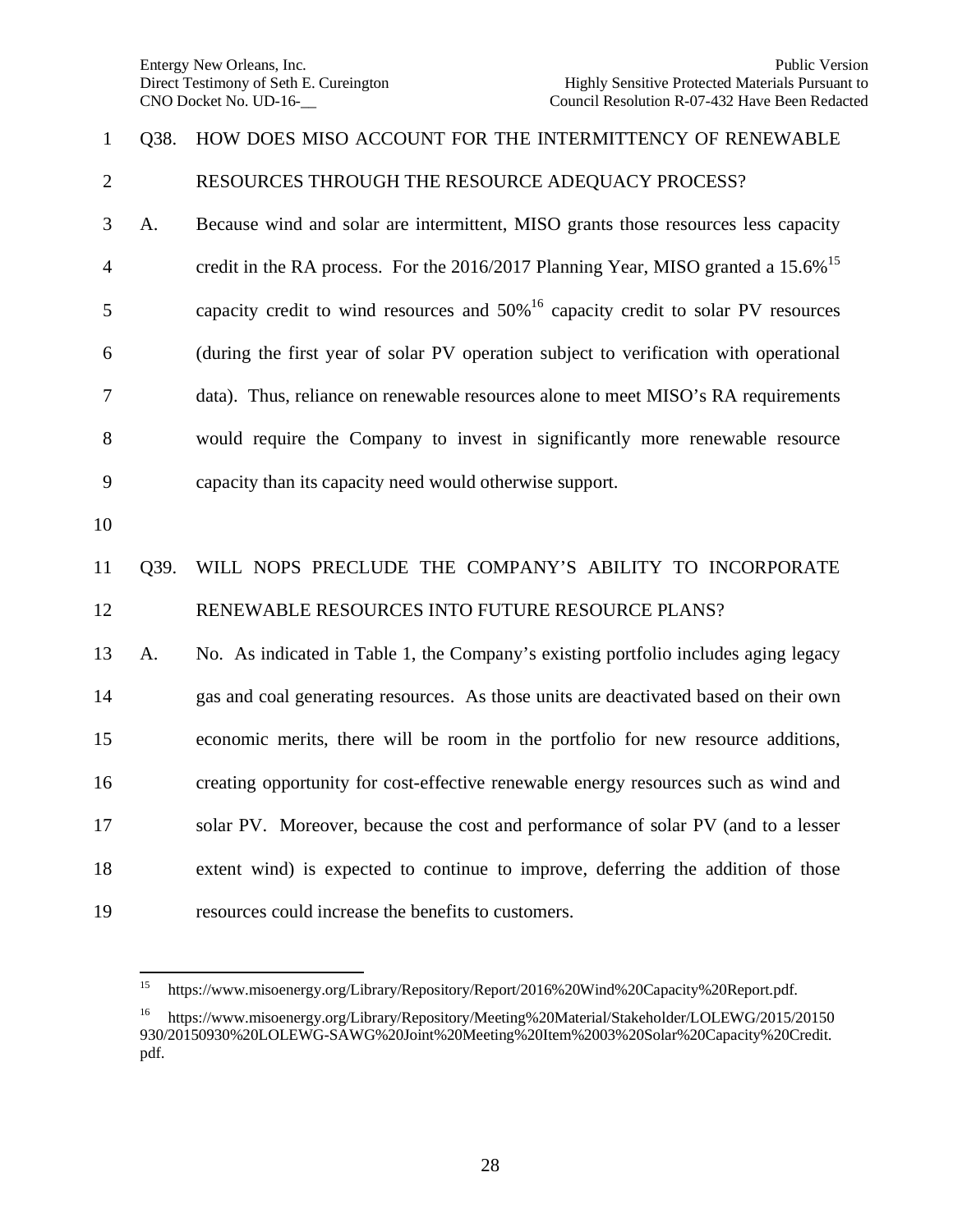## Q40. CAN THE COMPANY'S PEAKING AND RESERVE RESOURCE NEEDS BE MET THROUGH UTILITY-SPONSORED DSM PROGRAMS?

 No. Insufficient achievable DSM resources are available to meet the Company's peak capacity needs. The need for peaking capacity identified in Table 2 is driven primarily by the deactivation of Michoud Units 2 and 3, which need is expected to persist absent the addition of new peaking resources. DSM programs offer opportunities to offset some level of long-term capacity needs, but not enough to meet the entirety of ENO's long-term needs.

10 Moreover, DSM programs capable of reducing peak capacity requirements must be designed and properly administered through the development of detailed implementation plans that involve customer education and outreach in order to facilitate participation, and they require that appropriate cost recovery and incentive mechanisms be approved by the Council, all of which extend the timeframe for achieving desired results. Moreover, industry experience has shown that customer subscription to demand response programs must significantly exceed the target demand reduction (*i.e*., oversubscribe participants to the program) in order to achieve the desired results due in large part to the inability to pass penalties on to the customer when they override the request to curtail. This highlights the uncertainty and additional cost associated with relying on demand response programs to meet peaking capacity needs.

22 Additionally, as part of the ENO 2015 IRP, the Company engaged ICF to conduct an analysis of the long-term DSM potential achievable in New Orleans. ICF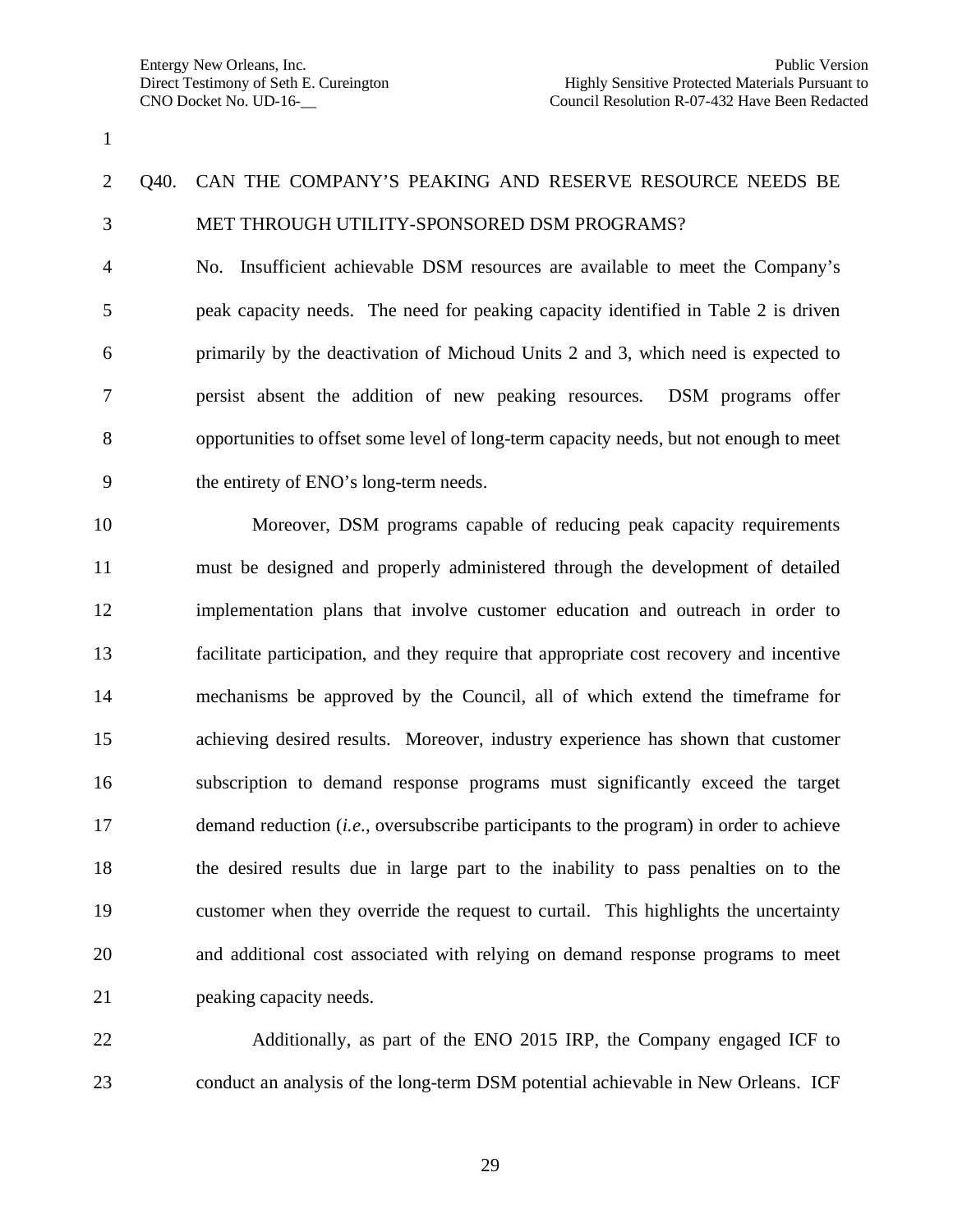concluded that cost-effective DSM could potentially avoid a cumulative 112 MW of 2 beak demand by the end of the 20-year study period.<sup>17</sup> Importantly, it takes time to design programs, develop marketing materials, and ramp up spending, thus limiting the amount of DSM potential that can be achieved in the near-term. For example, ICF estimates that by 2019, approximately 49 MW of cumulative peak demand could be avoided through cost-effective DSM programs. As shown in Table 2 above, the Company needs approximately 377 MW of peaking and reserve capacity by 2020, which far exceeds the capacity of the cost-effective DSM potential identified by ICF in the near-term. Moreover, the Company's long-term peaking and reserve capacity needs exceed the capacity associated with NOPS, thus leaving ample room to pursue cost-effective DSM potential over the planning horizon. Q41. WOULD IT BE PRUDENT TO RELY ON THE MISO ANNUAL PLANNING 14 RESOURCE AUCTION TO MEET LONG-TERM RESOURCE NEEDS? A. No. While the MISO PRA provides a short-term option to meet customers' needs, over-reliance on the short-term market in lieu of long-term resources – especially at a 17 time when market conditions are expected to begin tightening toward equilibrium – involves greater risk compared to a long-term resource such as NOPS, as explained

not have enough long-term owned or controlled capacity sufficient to meet its long-

below. I note that, by reliance, I mean a circumstance in which the Company does

<sup>&</sup>lt;sup>17</sup> In its conclusions, ICF noted that DSM potential studies are forecasts, and thus contain a margin of error and uncertainty with respect to the ability to achieve estimated potential.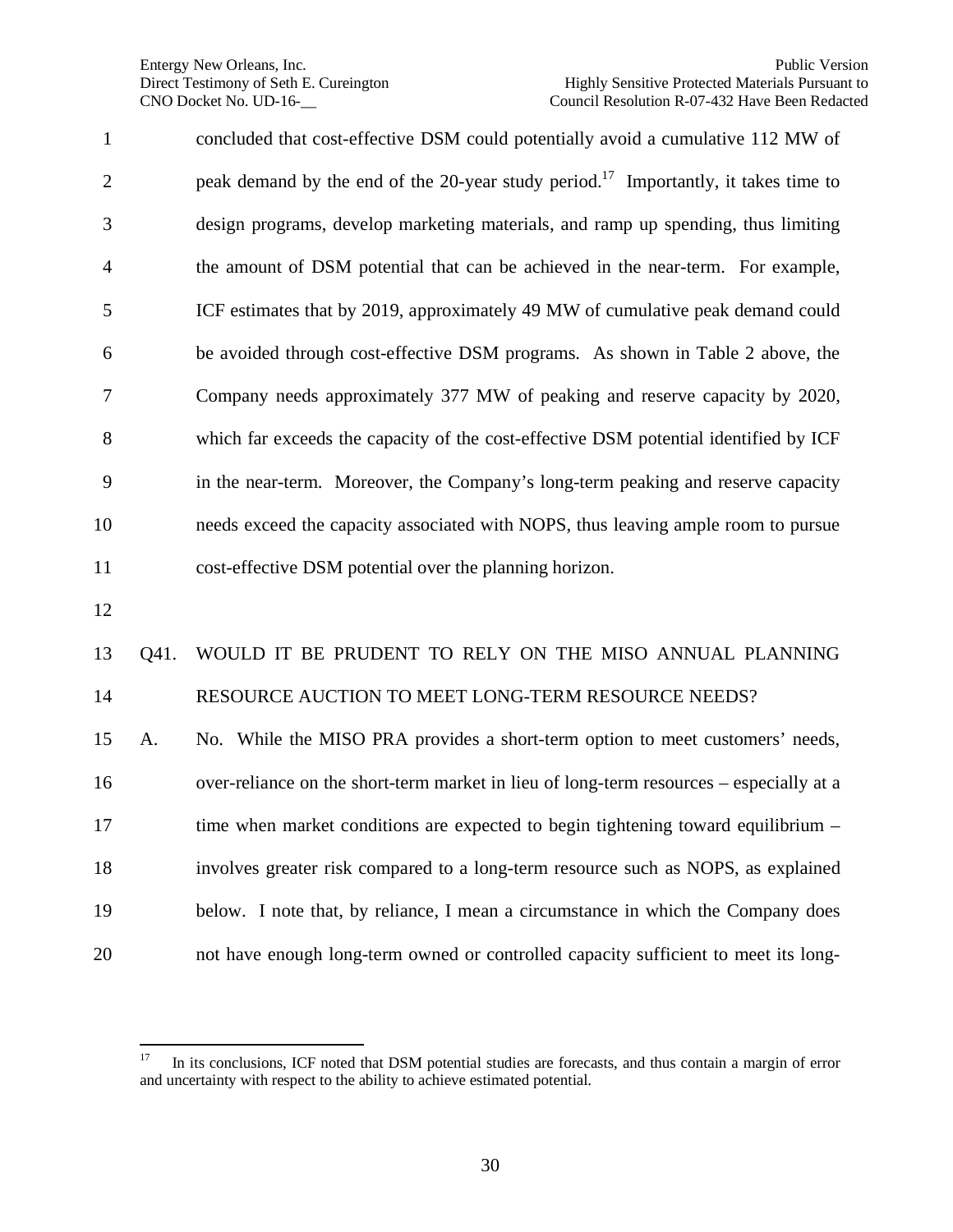| $\mathbf{1}$   |      | term needs, and it seeks to satisfy that deficit with short-term capacity purchased from |
|----------------|------|------------------------------------------------------------------------------------------|
| $\overline{c}$ |      | others in the MISO auction (which purchases are valid only for one year).                |
| 3              |      |                                                                                          |
| 4              | Q42. | WHEN ARE MARKET CONDITIONS EXPECTED TO TIGHTEN?                                          |
| 5              | A.   | While the exact timing is unknown, based on an assessment of capacity supply,            |
| 6              |      | including third party resources that could be available to the Company through PPAs,     |
| 7              |      | and peak demand in the MISO South region, the Company currently projects that the        |
| 8              |      | MISO capacity market will reach supply/demand equilibrium in the year 2022. In           |
| 9              |      | addition, the 2015 OMS MISO Survey produced by MISO in July 2015 indicates that          |
| 10             |      | MISO believes market equilibrium could be reached in the 2020 time frame across the      |
| 11             |      | entire MISO footprint.                                                                   |
| 12             |      |                                                                                          |
| 13             | Q43. | PLEASE EXPLAIN THE CIRCUMSTANCES THAT INFLUENCE MARKET                                   |
| 14             |      | EQUILIBRIUM.                                                                             |
| 15             | A.   | Market conditions in MISO South and the entire MISO market are driven by the             |
| 16             |      | demand for, and supply of, capacity, which is expected to change over time. As load      |
| 17             |      | grows and/or generating resources deactivate, which is the situation today, there will   |
| 18             |      | be a time when demand equals or exceeds the available generating capacity, absent        |
| 19             |      | the construction of new generation resources. Importantly, the balance of supply and     |
| 20             |      | demand in the MISO annual PRA should not be extrapolated to infer the balance of         |
| 21             |      | demand for and supply of long-term generating capacity, as the auction is limited to     |
| 22             |      | one planning year ahead. The future availability of long-term capacity is determined     |

by a variety of factors that are independent of MISO's annual RA process.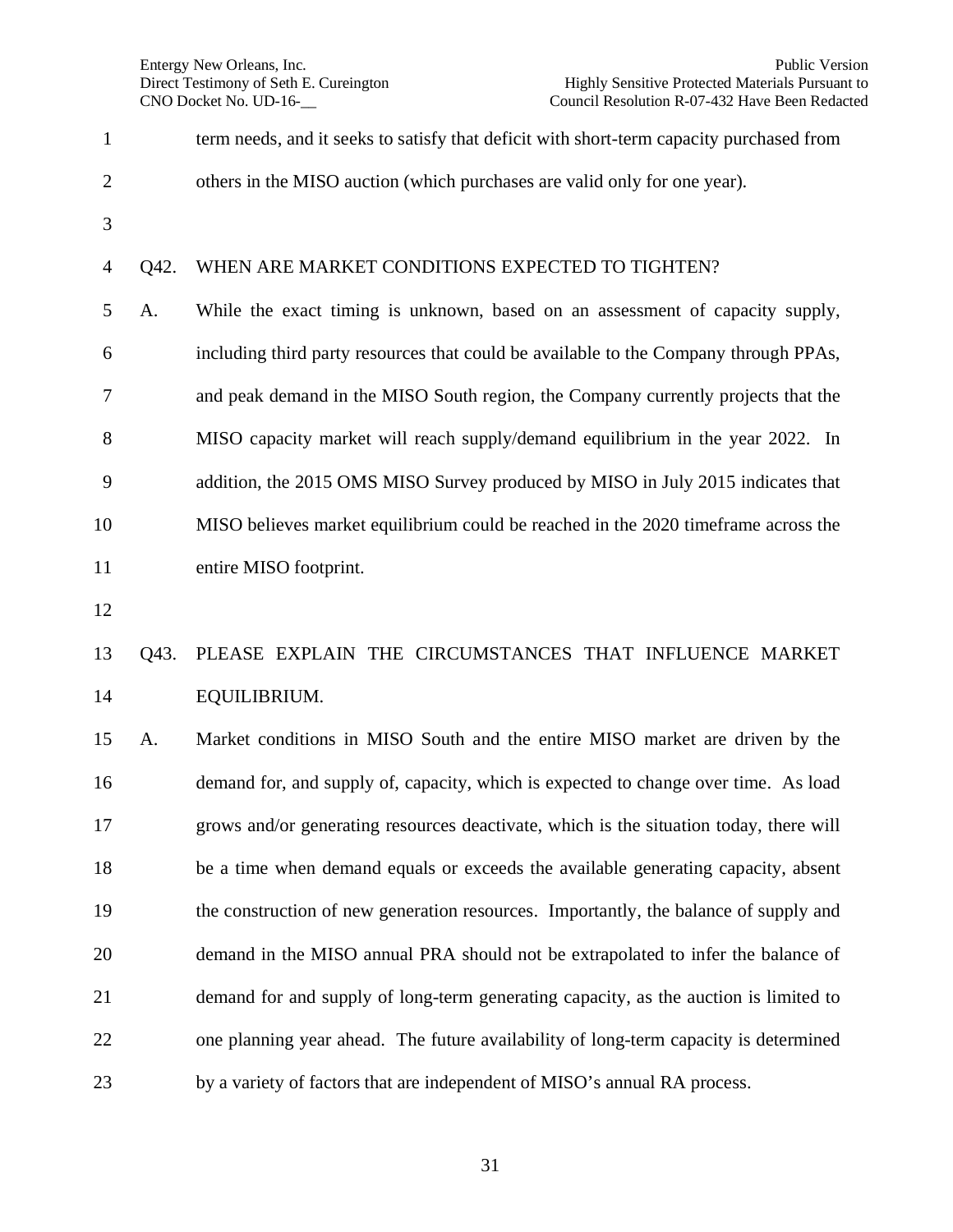#### Q44. WHAT ARE THE CONSEQUENCES OF REACHING MARKET EQUILIBRIUM?

 A. Equilibrium is the point at which supply, including third-party resources, and demand, including appropriate planning reserves, are in balance. Put differently, equilibrium is the point at which the price signal for capacity approaches the cost of new build. Thus, as equilibrium approaches, the price for capacity is expected to increase significantly from current levels. Furthermore, as recent industry trends have shown, current and projected prices for natural gas coupled with increasing pressures to move away from carbon-intense fuel sources are leading to an increase in the demand for lower carbon alternatives such as modern natural gas-fired CT technologies. As demand for these types of resources increase, the cost for labor and materials necessary to construct and install new CT resources would be expected to increase. Deferring deployment of new CT resources nearer to, or even after, market equilibrium will expose customers to increased risk of significantly higher costs due to the labor and equipment premiums and long lead times that would be required for those resources. Moving forward with deployment of NOPS now will mitigate customers' exposure to higher capacity prices as equilibrium approaches as well as the potential cost premium and longer lead times that may be required for new CT resources as equilibrium occurs.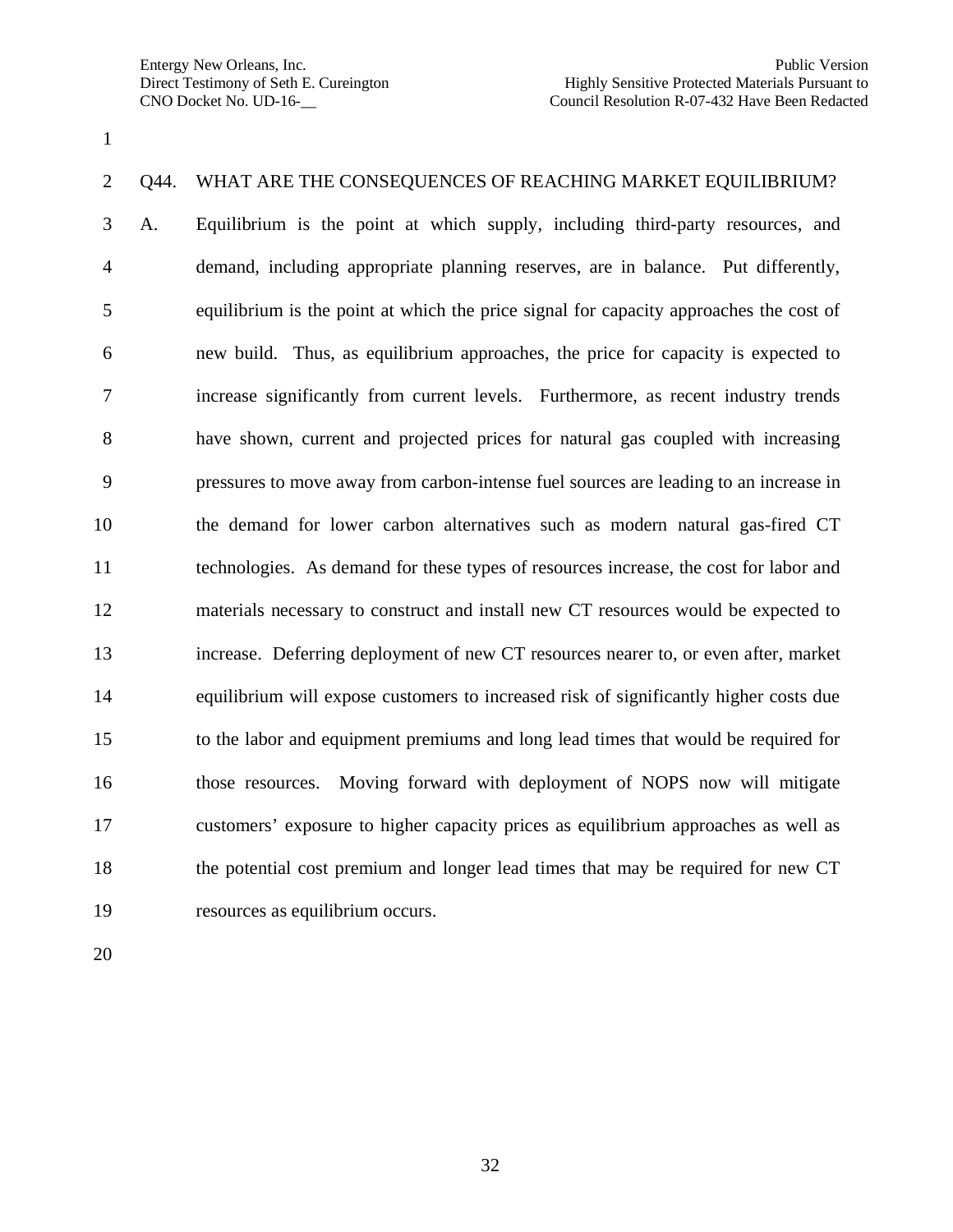# Q45. CAN YOU PROVIDE AN EXAMPLE OF THE RISK ASSOCIATED WITH THE PRICE FOR CAPACITY INCREASING AS THE MARKET APPROACHES EQUILIBRIUM?

 A. Yes. Earlier this year, MISO published the results of the PRA for the 2016/2017 Planning Year, which began June 1, 2016. MISO reported that the Auction Clearing Price ("ACP") for Local Resource Zones ("LRZ") 2 through 7 (*i.e*., majority of MISO North) was \$72/MW-day. In sharp contrast, the ACP for LRZ 2 through 3 and 5 through 7 for the prior 2015/2016 Planning Year was \$3.48/MW-day, representing over a 20-fold increase in the ACP from the 2015/2016 to 2016/2017 Planning Year. MISO explained that the increase was driven in part by a 4,500 MW decline in capacity bid into the PRA in MISO North. This highlights the uncertainty associated with relying on the MISO annual PRA to meet long-term resource needs, which exposes customers to greater risk.

### Q46. COULD THE RESOURCE NEEDS OF ENO BE MET SOLELY THROUGH TRANSMISSION UPGRADES?

 A. No. As explained above, the MISO capacity market is tightening and is expected to reach equilibrium early in the next decade, if not sooner. Upon reaching equilibrium, no amount of transmission investment will be able to address the resource needs of the Company as there will be no excess capacity to serve load.

 In addition to mitigating market risks, as discussed by Company witness Charles Long, there are important reliability and economic factors associated with locating generating resources close to load in order to reduce reliance on transmission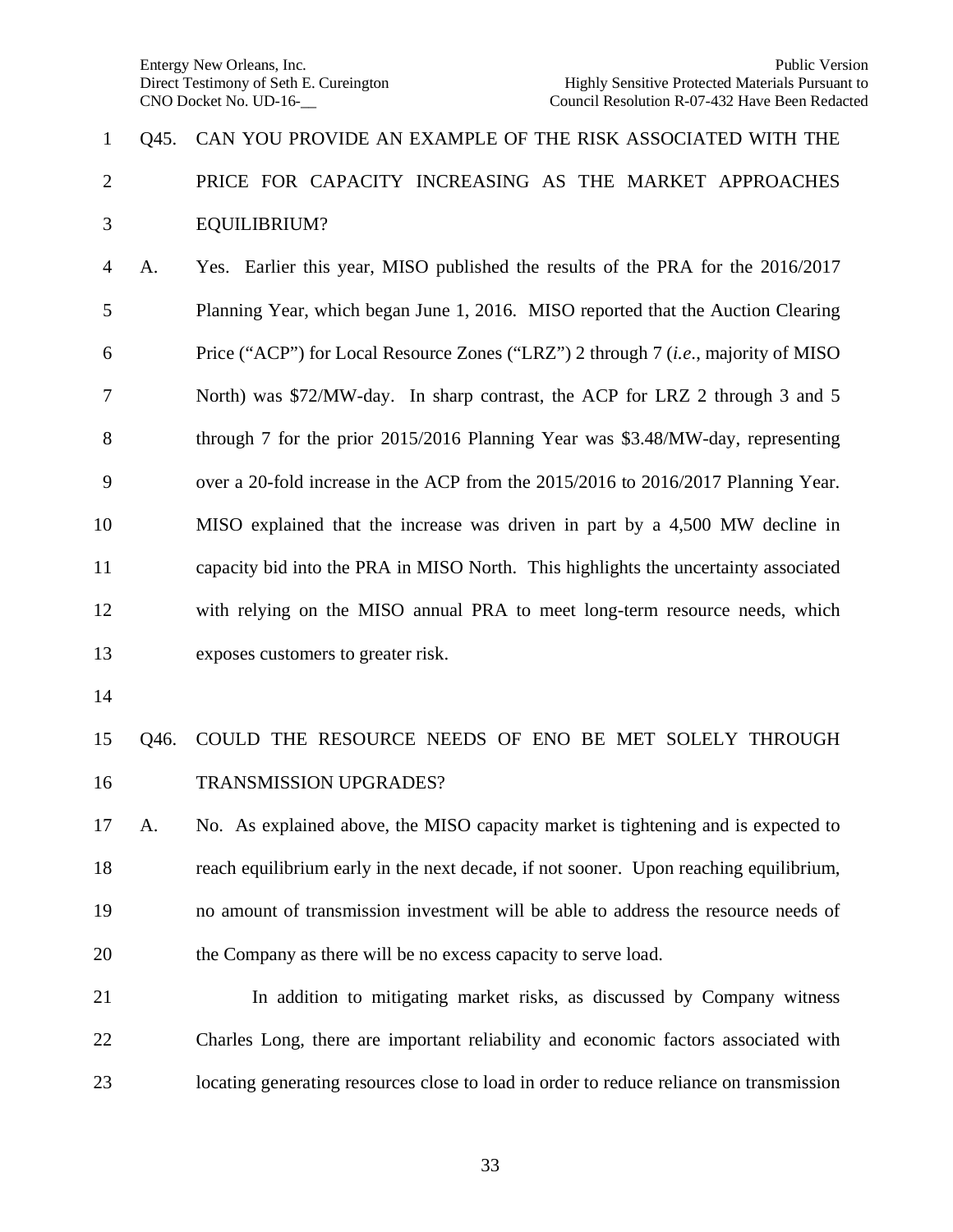where possible and improve reactive power capability and the ability to dynamically regulate voltage. Moreover, as discussed by Mr. Long, there are voltage and local reliability ("VLR") needs in the region that includes ENO's load zone, as determined by MISO, that are most economically and effectively addressed through incremental local area generating capacity. As Mr. Long explains, NOPS will likely have a VLR role in DSG, and if the unit is not constructed, significant large-scale transmission projects would be necessary to maintain reliability over the long-term, ten-year planning horizon. As discussed above, meeting a portion of the Company's long- term needs with local area generating resources will support longer-term reliable operations by ensuring adequate local generating resources are available to facilitate planned generator and transmission outages, mitigate risks associated with unplanned outages, and reduce reliance on transmission imports to serve ENO's load. In addition, local generation will enhance ENO's ability to restore service in the aftermath of a severe weather event, including a hurricane. As indicated in Table 4, the Company already relies heavily on resources external to both its service area and the load pocket, which supports the addition of NOPS to mitigate these and other market and supply related risks.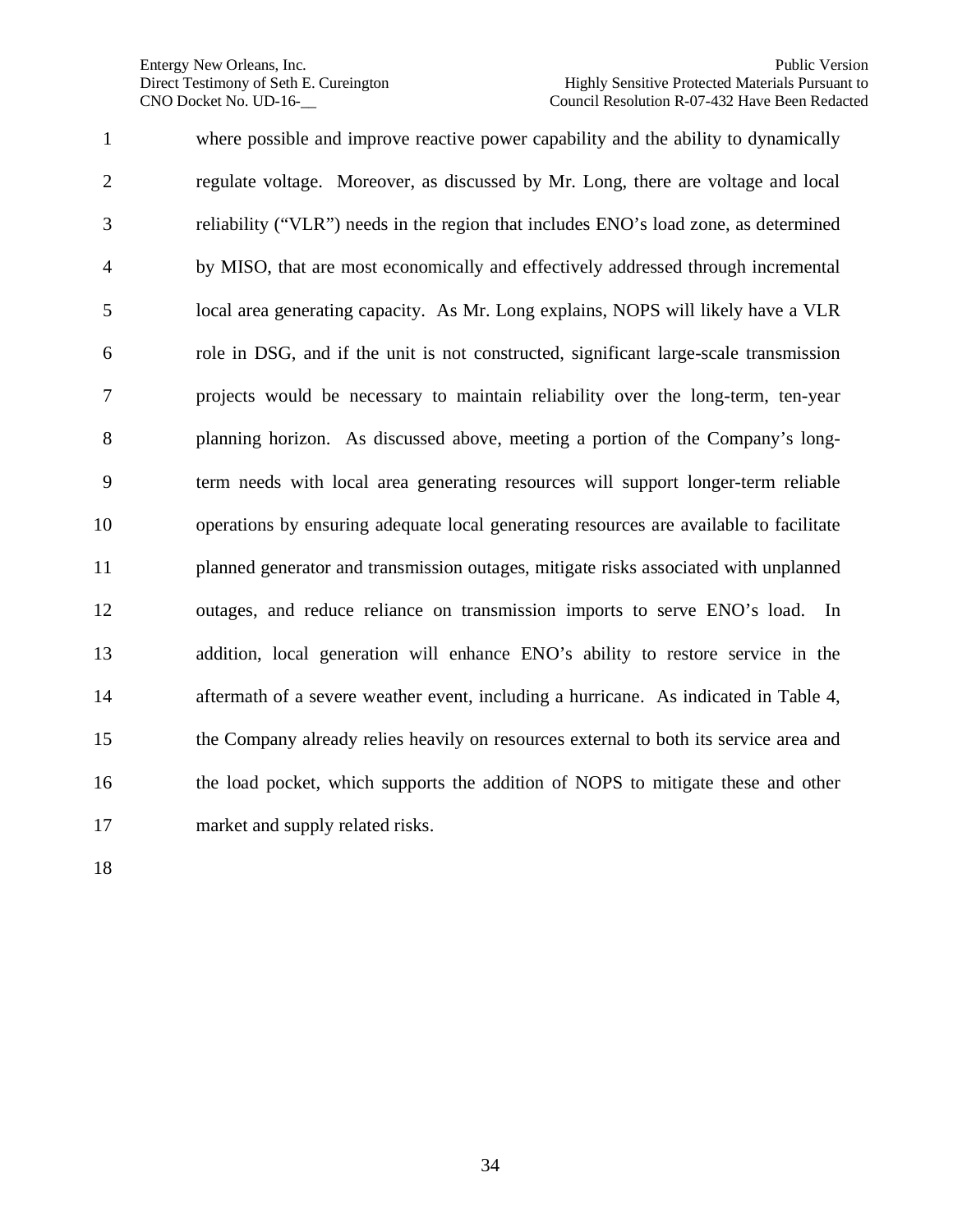Entergy New Orleans, Inc. Direct Testimony of Seth E. Cureington CNO D Docket No. UD D-16-\_\_

| $\overline{2}$ |      | IV.<br><b>TECHNOLOGY AND SITE SELECTION</b>                                                                                   |
|----------------|------|-------------------------------------------------------------------------------------------------------------------------------|
| 3              |      | <b>Selection of the CT Technology</b><br>A.                                                                                   |
| 5              | Q47. | <b>HOW</b><br><b>DID</b><br><b>COMPANY</b><br><b>DETERMINE</b><br><b>THE</b><br><b>APPROPRIATE</b><br><b>CT</b><br><b>THE</b> |
| 6              |      | TECHNOLOGY FOR NOPS?                                                                                                          |
| 11             | A.   | A technology assessment was conducted in 2015 that considered seven different CT                                              |
| 12             |      | technologies: four large frame CTs, two aero derivative CTs, and one internal                                                 |
| 13             |      | combustion engine ("ICE"). The analysis included an assessment of qualitative and                                             |
| 14             |      | quantitative factors consistent with ENO's peaking capacity needs. The results of the                                         |
| 15             |      | analysis support the selection of NOPS as the preferred CT technology, and the                                                |
| 16             |      | analysis is included as Exhibit SEC-5 to my testimony.                                                                        |
| 12             |      |                                                                                                                               |
| 15             | Q48. | SPECIFIC CONCLUSIONS WERE DRAWN<br><b>WHAT</b><br><b>FROM</b><br><b>THE</b><br>2015                                           |
| 16             |      | ASSESSMENT THAT SUPPORTS THE SELECTION OF NOPS AS THE                                                                         |
| 17             |      | PREFERRED CT TECHNOLOGY?                                                                                                      |
| 22             | А.   | The 2015 assessment evaluated the alternative technologies against a range of factors,                                        |
| 23             |      | including fixed and total supply cost, operational flexibility, ENO's planning needs,                                         |
| 24             |      | and gas pressure requirements. The results showed that selection of the Mitsubishi                                            |
| 25             |      | Hitachi Power Systems America ("MHPSA") 501 GAC large frame CT best fit                                                       |
| 26             |      | ENO's planning needs because it provides the highest capacity rating and lowest total                                         |
| 27             |      | supply cost of all seven technologies. In addition, it has a comparable heat rate and                                         |
| 28             |      | competitive ramping rates to provide operational flexibility.                                                                 |
|                |      |                                                                                                                               |

23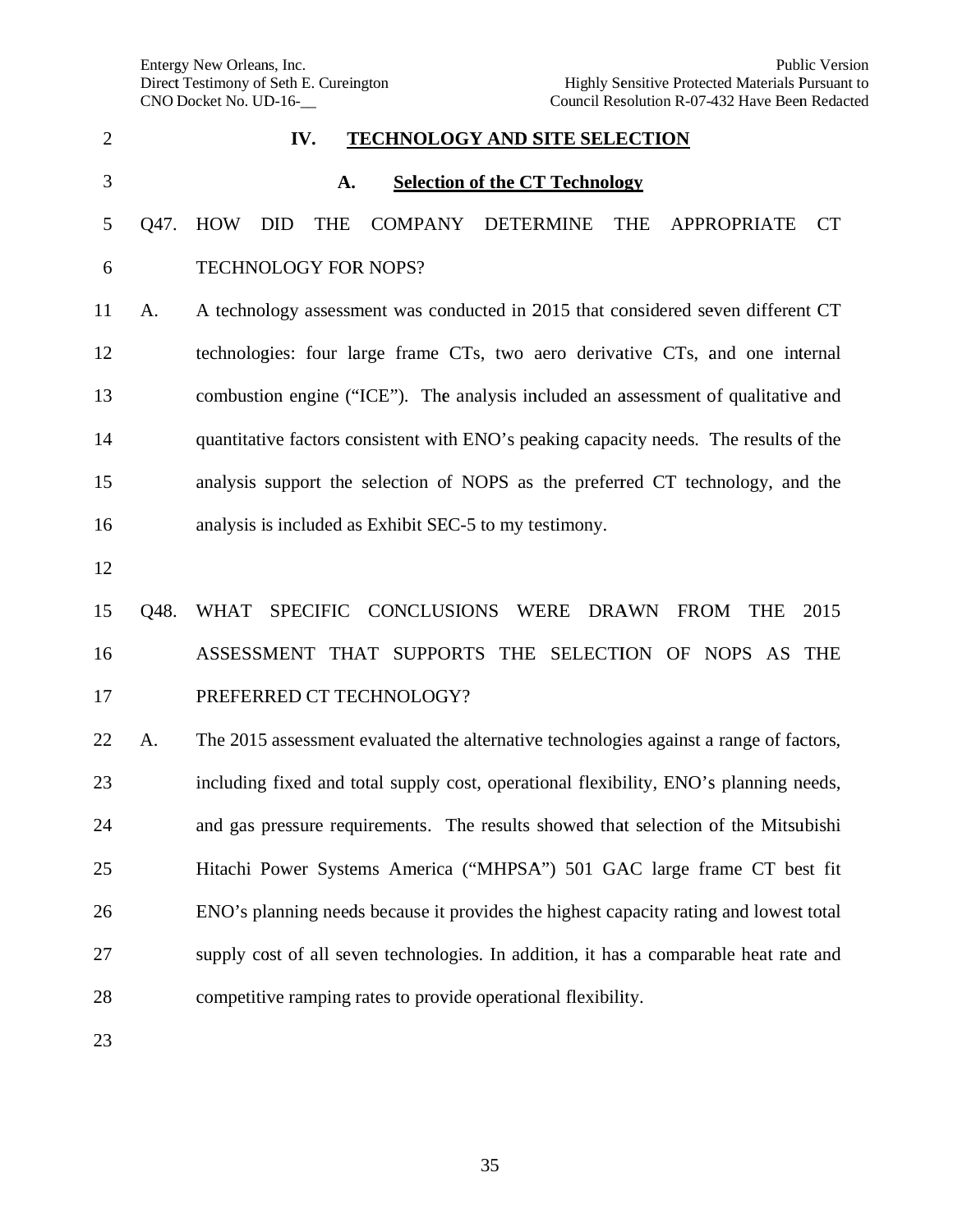### Q49. WERE THERE ANY ADDITIONAL CONCLUSIONS IMPORTANT TO THE SELECTION OF NOPS?

 A. Yes. The economic assessment examined the supply costs of each of the seven alternatives based on an assumed 30-year operating life. As shown in Exhibit SEC-5, even though the MHPSA 501 GAC provides the most capacity of all the alternative machines analyzed, it ranked the lowest in terms of total supply costs. It was followed by the three other large frame CTs, then the two aero derivatives, and finally the ICE. Thus, although smaller-sized units were considered, the larger MHPSA 501 GAC proved to be the most economic solution.

### Q50. IS THE SELECTION OF THE MHPSA 501 GAC CONSISTENT WITH THE 12 TECHNOLOGY ASSESSMENT IN THE 2015 IRP?

 A. Yes. The Generation Technology Assessment in the 2015 IRP evaluated a range of supply-side resource technologies, including a range of CT technologies and sizes. The CT technologies evaluated included a large aero-derivative CT as well as a small and large Frame CT. The assumptions for each technology were meant to be representative of the cost and performance for each *class* of CT and not specific to a particular manufacturer since there are multiple manufacturers that offer some or all of the technologies evaluated.

20 Consistent with the Company's identified long-term peaking and reserve capacity needs, the Company completed the analysis summarized in Exhibit SEC-5 to inform the selection of a CT technology that considers the cost and performance of the particular manufacturers' product offerings. That analysis confirms the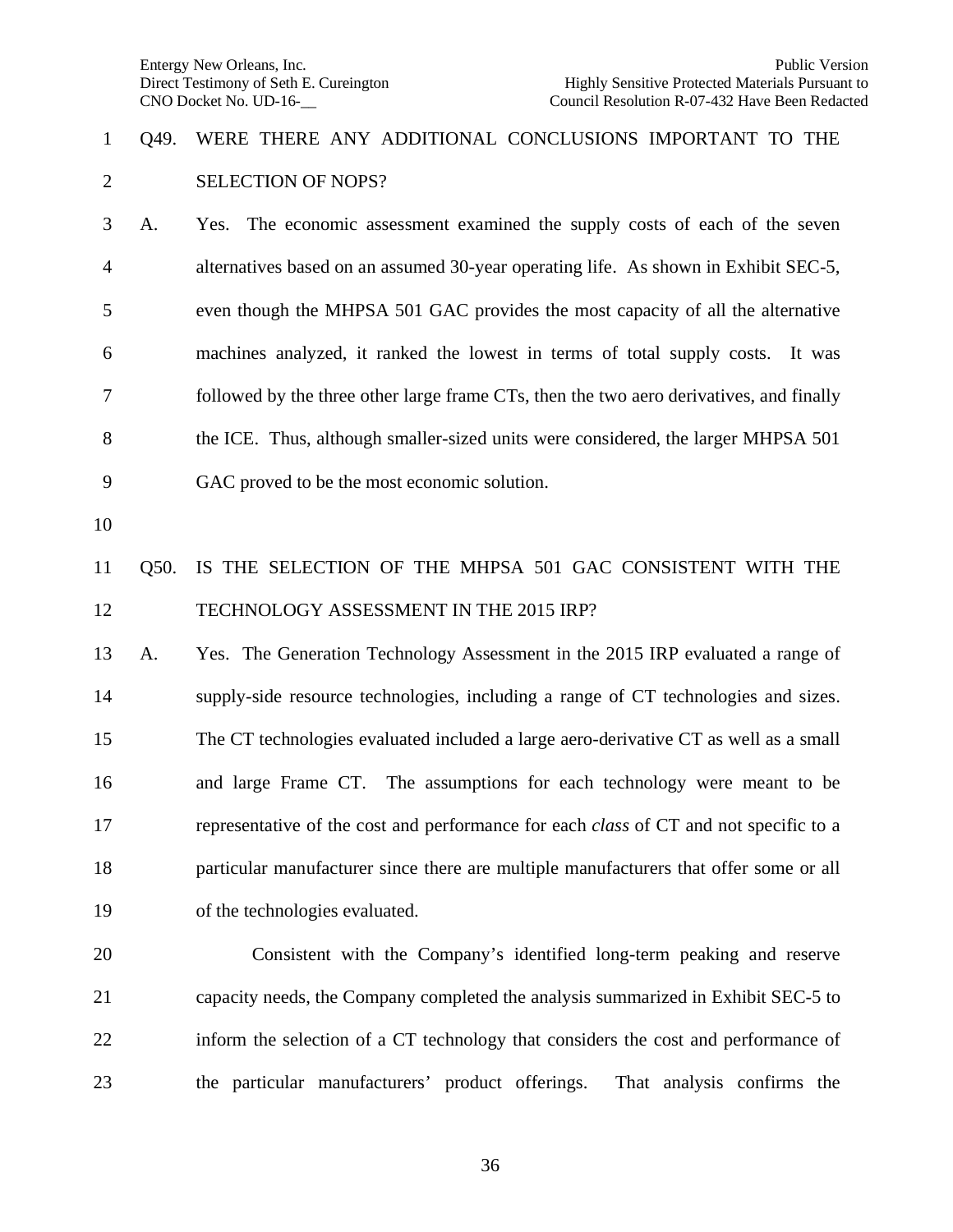| $\mathbf{1}$   |      | conclusion reached in the Draft and Final 2015 IRP that a large frame CT is the      |
|----------------|------|--------------------------------------------------------------------------------------|
| $\overline{2}$ |      | preferred CT technology to meet the Company's long-term peaking and reserve          |
| 3              |      | capacity needs. Moreover, the analysis in Exhibit SEC-5 provides the rationale for   |
| $\overline{4}$ |      | the particular CT chosen for NOPS – the MHPSA $501$ GAC – over the other             |
| 5              |      | alternatives, including other large Frame CTs.                                       |
| 6              |      |                                                                                      |
| 7              | Q51. | HAVE YOU CONDUCTED A MORE RECENT TECHNOLOGY ASSESSMENT?                              |
| 8              | A.   | Yes. In March 2016, the Company conducted an assessment using the best available     |
| 9              |      | information for the MHPSA 501 GAC as well as two alternative CTs.<br>That            |
| 10             |      | assessment included a screening level analysis comparing the MHPSA 501 GAC and       |
| 11             |      | GE 7FA.05 large frame CTs and the smaller GE LMS100 aero derivative CT. That         |
| 12             |      | screening level analysis is summarized in Figure 2 below, and confirms the selection |
| 13             |      | of the MHPSA 501 GAC over the GE 7FA.05 and GE LMS100 CTs.                           |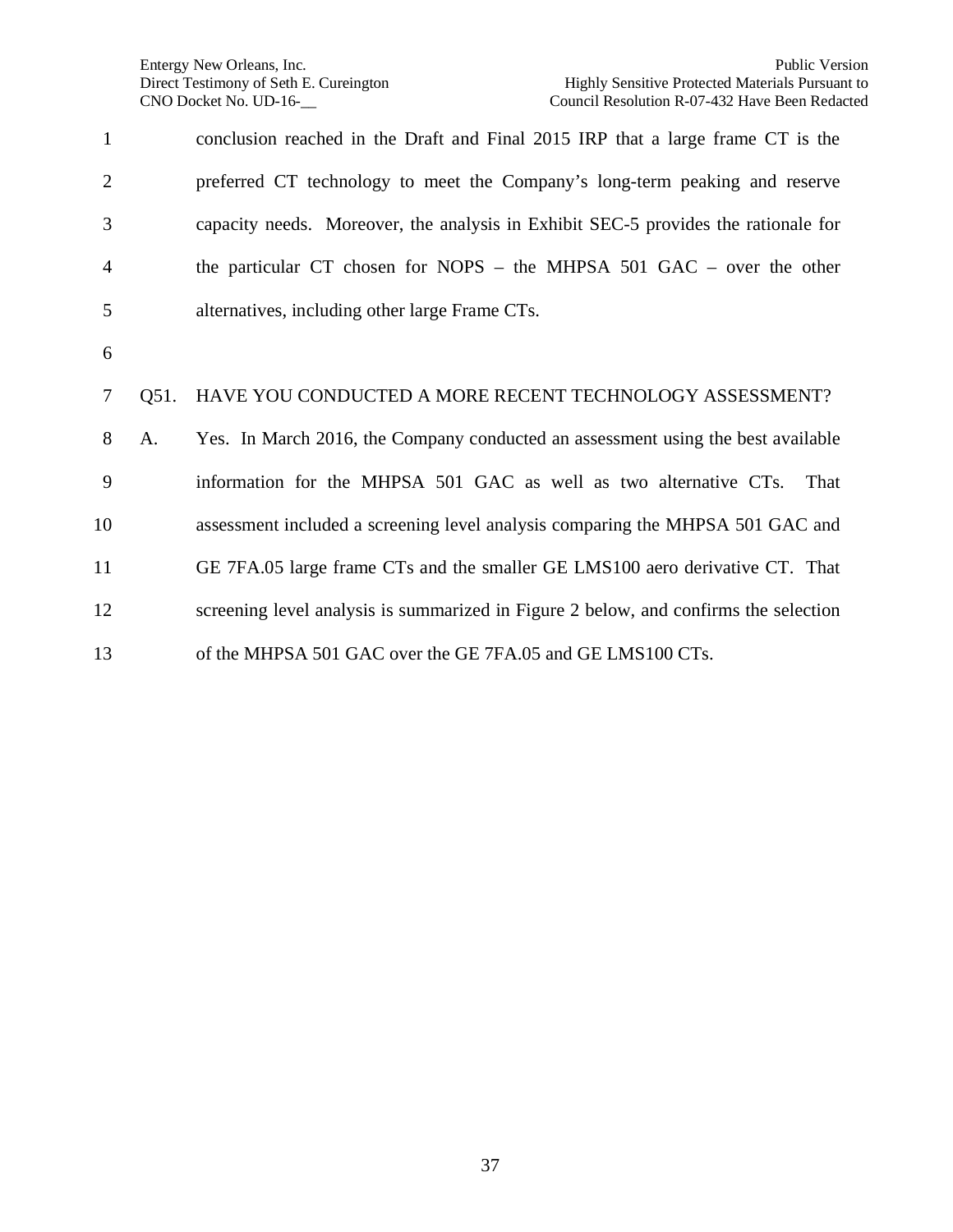**Figure 2 Highly Sensitive Protected Materials**



 

# Q52. WAS A MORE DETAILED ECONOMIC EVALUATION CONDUCTED AS PART OF THE 2016 ASSESSMENT?

 Yes. As a part of the 2016 assessment, the Company evaluated the total supply cost of the MHPSA 501 GAC and the smaller GE LMS100 using the AURORA production cost model to determine if the economics of deploying a single GE LMS100 in 2019 and deferring the addition of a second GE LMS100 until a later date could result in a lower total supply cost as compared to deploying the larger MHPSA 11 501 GAC in 2019.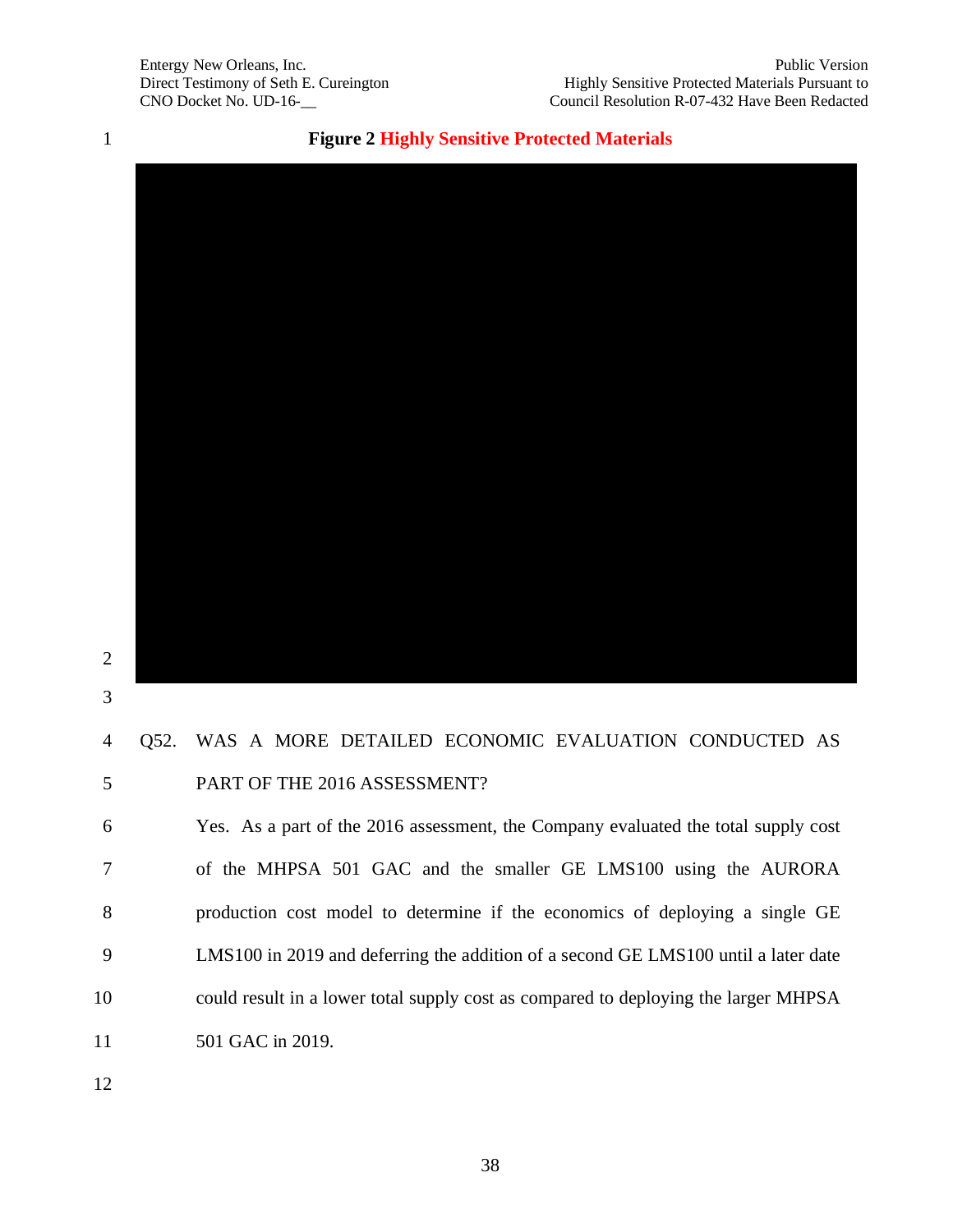### Q53. DID THAT ECONOMIC ANALYSIS CONFIRM THE SELECTION OF MHPSA 501 GAC FOR NOPS?

- A. Yes. Figure 3 summarizes the results of the total supply cost component of the 2016
- economic analysis comparing the MHPSA 501 GAC in 2019 (*i.e*., Alternative 1) to
- deploying the first GE LMS100 in 2019 and then a second GE LMS100 in each year
- of the analysis (*i.e*., Alternative 2). As shown in Figure 3, Alternative 2 is inferior
- because the total supply costs exceed that of Alternative 1 in each year regardless of
- how long the addition of the second GE LMS100 is deferred.
- 

#### **Figure 3 Highly Sensitive Protected Materials**

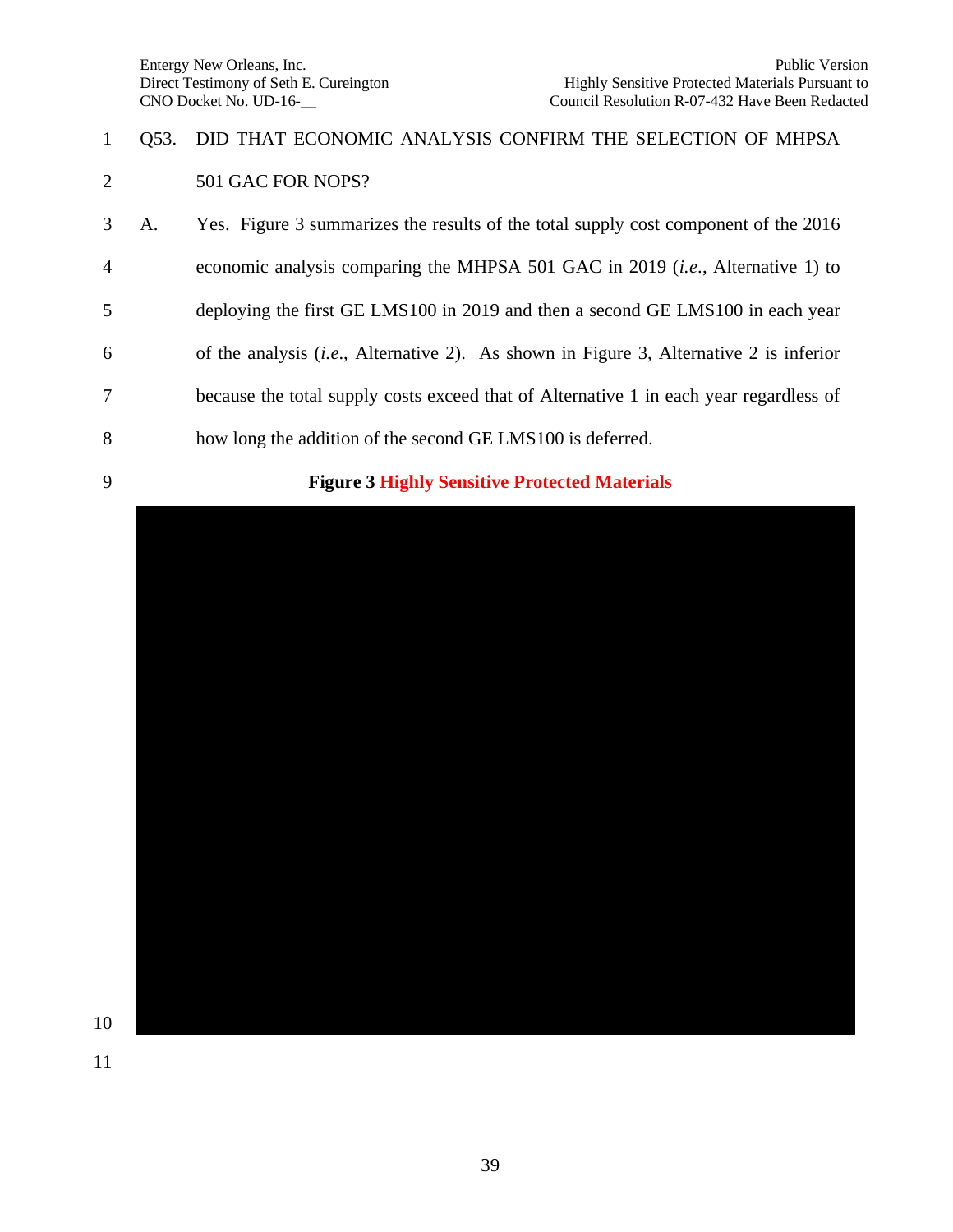### Q54. WERE OTHER FACTORS CONSIDERED IN THE 2016 ASSESSMENT THAT SUPPORTS ALTERNATIVE 1?

 A. Yes. As shown in Exhibit SEC-6, in addition to the evaluation of total supply cost, the Company also considered qualitative factors in determining the preferred alternative, including locational considerations, transmission upgrades, market risks, local area reliability, technology risks, and financing/capital requirements. The scoring on the qualitative assessment supports the selection of the MHPSA 501 GAC over the GE LMS100.

Q55. PLEASE SUMMARIZE THE RESULTS OF THE 2016 ASSESSMENT.

 A. Deploying the MHPSA 501 GAC in 2019 results in the lowest total supply costs and best meets ENO's long-term resource needs and stated planning objectives of cost, reliability, and risk mitigation:

- **the MHPSA 501 GAC** more closely aligns with ENO's need for long-term peaking and reserve resources and will provide additional local area generation in support of longer-term reliable operations within the Company's service area, while mitigating market and supply related risks;
- **the MHPSA 501 GAC provides better overall economics through a lower**  fixed cost commitment on a total dollar investment, and \$/kW installed cost, as compared to deploying one GE LMS100 in 2019 and deferring the addition 21 of a second GE LMS100 until a later date;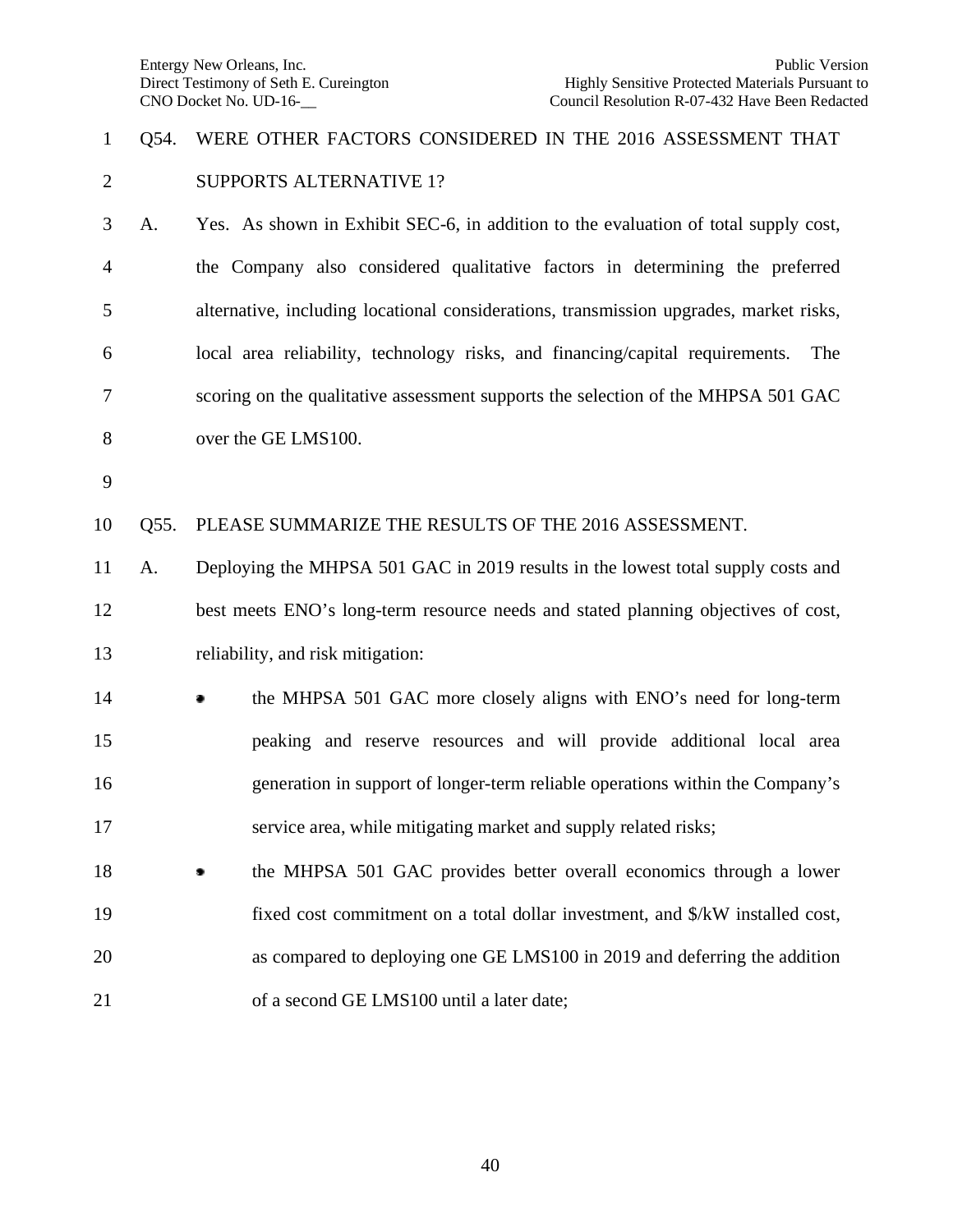| $\overline{4}$ |      | the MHPSA 501 GAC will mitigate risks associated with the increasing cost               |
|----------------|------|-----------------------------------------------------------------------------------------|
| 5              |      | of capacity, including construction and material costs, through a known and             |
| 6              |      | measurable upfront investment to meet long-term needs;                                  |
| 6              |      | the relative economics of the MHPSA 501 GAC are not dependent on the                    |
| 7              |      | market for capacity prices in MISO; and                                                 |
| 9              |      | deploying the MHPSA 501 GAC will allow the Company to leverage a                        |
| 10             |      | growing fleet with operational experience and efficiencies associated with              |
| 11             |      | operating and maintenance costs.                                                        |
| 10             |      |                                                                                         |
| 11             |      | <b>B.</b><br><b>Site Selection</b>                                                      |
| 12             | Q56. | HOW WAS THE SITE SELECTED FOR THIS PROJECT?                                             |
| 19             | A.   | Based on the local considerations discussed above, and in accordance with the           |
| 20             |      | Council's directive in Resolution R-15-524, which directed the Company to use           |
| 21             |      | "reasonable diligent efforts" to pursue development of a peaking resource in the City   |
| 22             |      | following termination of the ESA, the site selection process involved identification of |
| 23             |      | potential locations for the development of new generation in Orleans Parish.            |
| 24             |      | Considerations included factors related to fuel supply, transmission, existing          |
| 25             |      | infrastructure, site suitability, and environmental regulations.                        |
| 20             |      |                                                                                         |
| 22             | Q57. | WHAT ALTERNATIVE SITES WERE CONSIDERED FOR THE LOCATION OF                              |
| 23             |      | NOPS?                                                                                   |
| 24             | A.   | As shown in Exhibit SEC-5, two potential sites in Orleans Parish were evaluated for     |
| 25             |      | new unit suitability: A.B. Paterson and Michoud. A.B. Paterson was eliminated due       |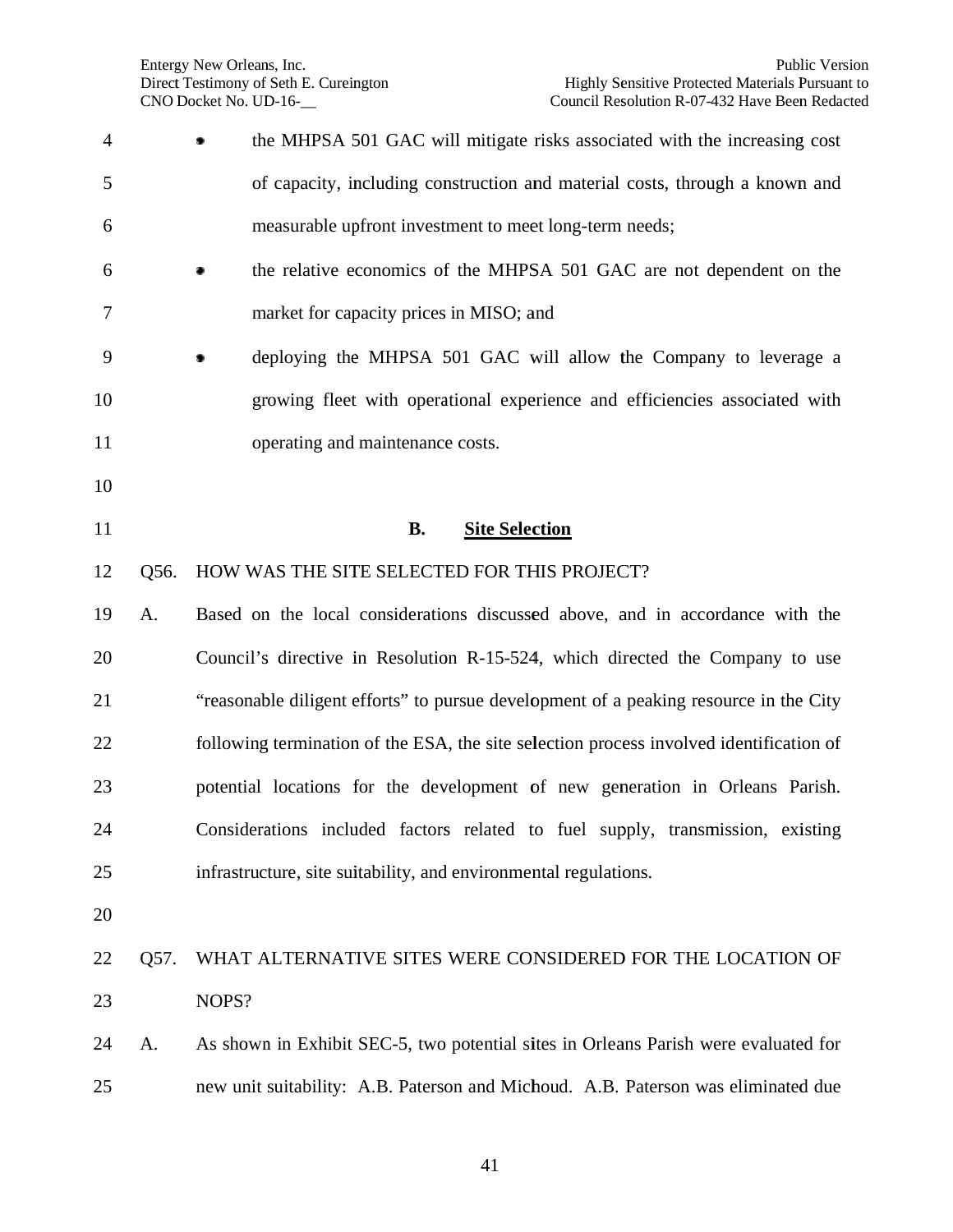| 8  |      | to limited fuel and other infrastructure. Michoud is located closer to three major gas     |
|----|------|--------------------------------------------------------------------------------------------|
| 9  |      | pipelines, and it has existing office building infrastructure as well as available bays in |
| 10 |      | the high-voltage switchyard for interconnection to the transmission system.<br>In          |
| 11 |      | addition, the Michoud substation is more strongly interconnected to the Company's          |
| 12 |      | service area and the load pocket more broadly, via multiple lines at both 230 kV and       |
| 13 |      | 115 kV voltages, which enables a resource at the Michoud site to provide more              |
| 14 |      | support to local reliability versus a resource interconnected at the A.B. Patterson site.  |
| 9  |      |                                                                                            |
| 10 |      | $C_{\bullet}$<br><b>Project Approval</b>                                                   |
| 12 | Q58. | DID THE ENO OPERATING COMMITTEE APPROVE THE CONSTRUCTION                                   |
| 13 |      | OF NOPS?                                                                                   |
| 14 | A.   | Based on the analysis presented in Exhibit SEC-6, the ENO Operating<br>Yes.                |
| 15 |      | Committee approved NOPS on March 31, 2016.                                                 |
| 15 |      |                                                                                            |
| 16 |      | <b>CONCLUSION</b><br>V.                                                                    |
| 17 | Q59. | PLEASE SUMMARIZE YOUR TESTIMONY.                                                           |
| 24 | A.   | The Company's long-term resource planning process indicates a need for capacity,           |
| 25 |      | including additional peaking and reserve capacity. Local considerations indicate that      |
| 26 |      | it would be most beneficial to customers to locate this new capacity in Orleans Parish,    |
| 27 |      | particularly considering the deactivation of Michoud Units 2 and 3. Locating the unit      |
| 28 |      | in Orleans Parish also provides reliability benefits by being close to the load it serves. |
| 29 |      | Finally, the construction of additional long-term generation in the Company's service      |
| 30 |      | area, such as NOPS, will mitigate risk to the Company's customers associated with          |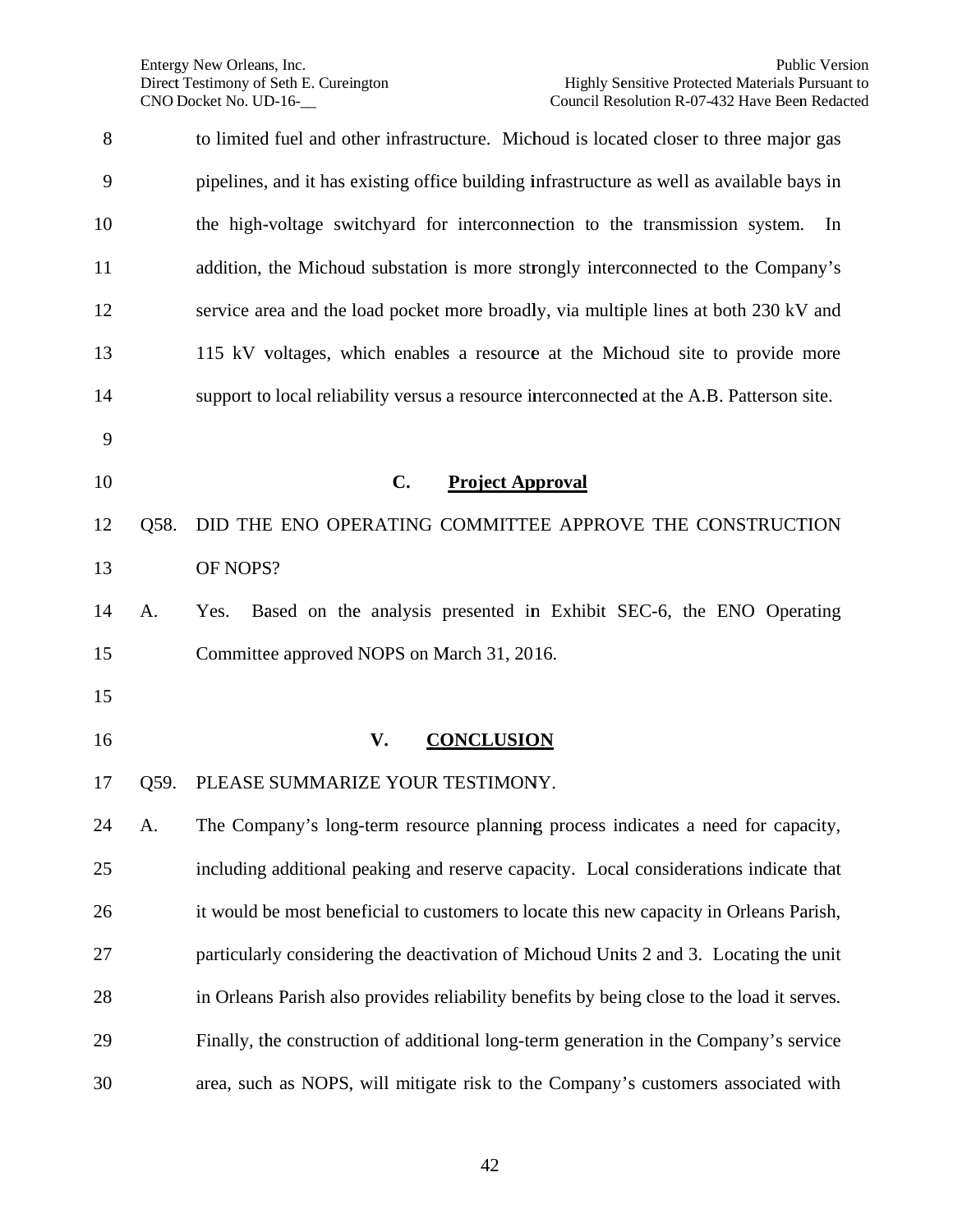| $\mathbf{1}$   |      | MISO capacity and energy market price volatility, enhance the Company's ability to    |
|----------------|------|---------------------------------------------------------------------------------------|
| $\overline{2}$ |      | restore service following severe weather events, and comply with the Council's        |
| 3              |      | directive in the System Agreement settlement to pursue locating a peaking resource in |
| $\overline{4}$ |      | Orleans Parish.                                                                       |
| 5              |      |                                                                                       |
| 6              | O60. | DOES THIS CONCLUDE YOUR DIRECT TESTIMONY?                                             |
|                |      |                                                                                       |

A. Yes, at this time.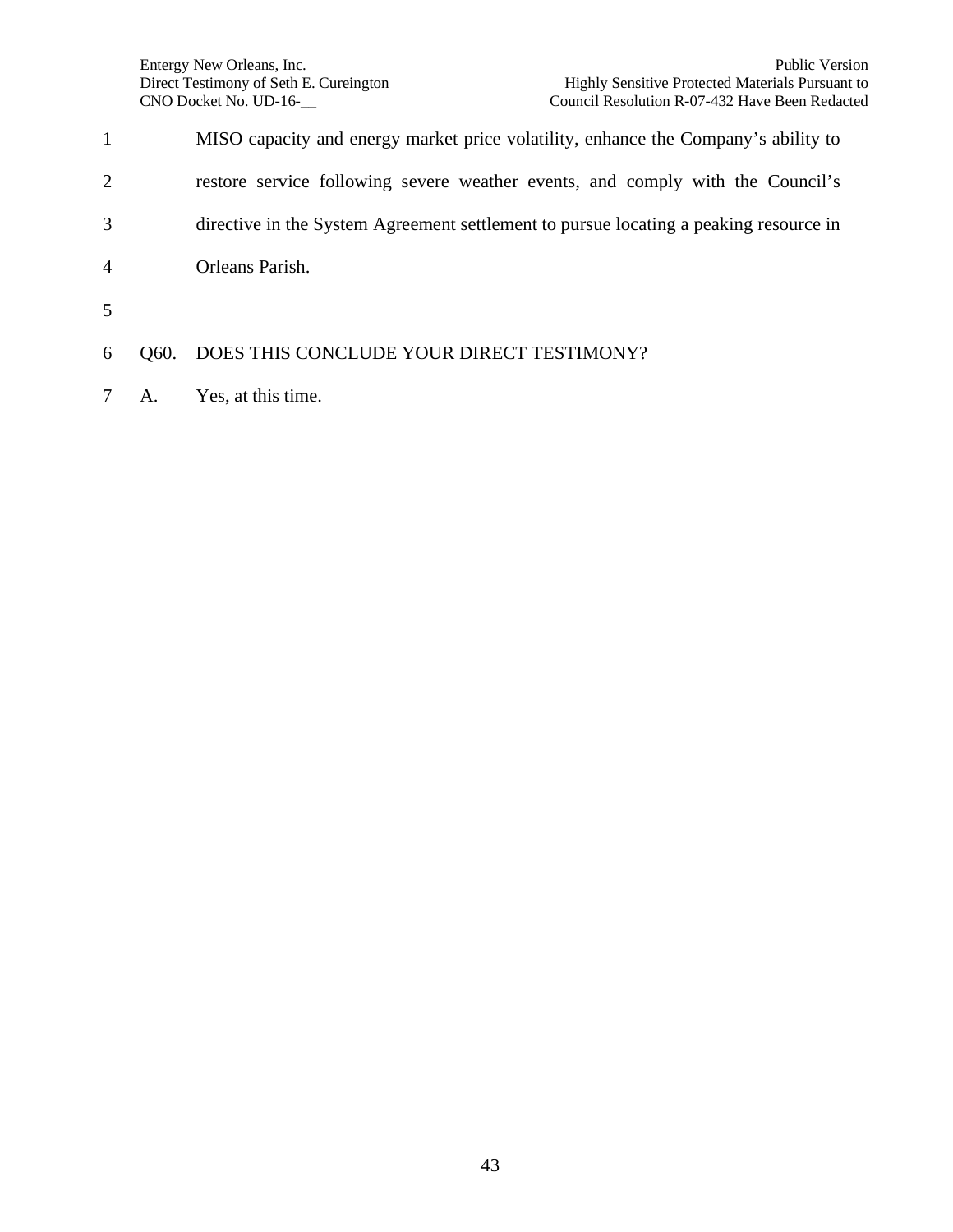#### **AFFIDAVIT**

**STATE OF LOUISIANA** 

PARISH OF DRUGANS

NOW BEFORE ME, the undersigned authority, personally came and appeared, SETH CUREINGTON, who after being duly sworn by me, did depose and say:

That the above and foregoing is his sworn testimony in this proceeding and that he knows the contents thereof, that the same are true as stated, except as to matters and things, if any, stated on information and belief, and that as to those matters and things, he verily believes them to be true.

Seth C ington SWORN TO AND , UBSCRIBED BEFORE ME THI **OTARY PUBLI** My commission expires: TIMOTHY S. CRACIN NOTARY PUBLIC (La. Bar No. 22312)

**Design of Orleans**, State of Comminden in insued for Life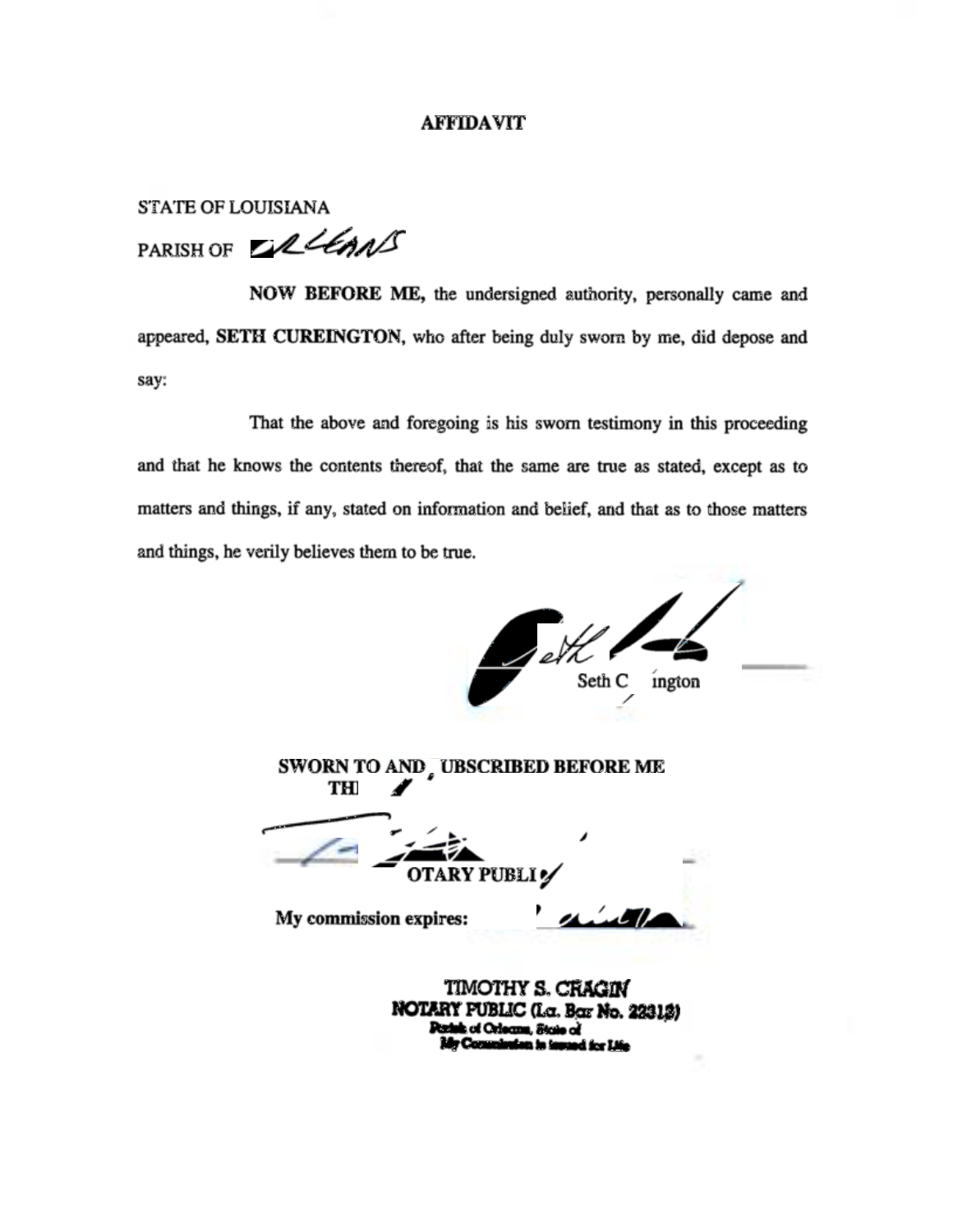Exhibit SEC-1 CNO Docket No. UD-16-\_\_\_ Page 1 of 1

#### **SETH E. CUREINGTON**

#### **PRIOR TESTIMONY BEFORE COUNCIL FOR THE CITY OF NEW ORLEANS**

| <u>Docket</u> | <u>Date</u>   | <b>On Behalf Of</b>       | <b>Subject</b>          |
|---------------|---------------|---------------------------|-------------------------|
| $UD-14-02$    | October 2014  | Entergy New Orleans, Inc. | <b>Algiers Transfer</b> |
| $UD-15-01$    | February 2015 | Entergy New Orleans, Inc. | Union PPA               |
| $UD-15-01$    | August 2015   | Entergy New Orleans, Inc. | Union Power Block 1     |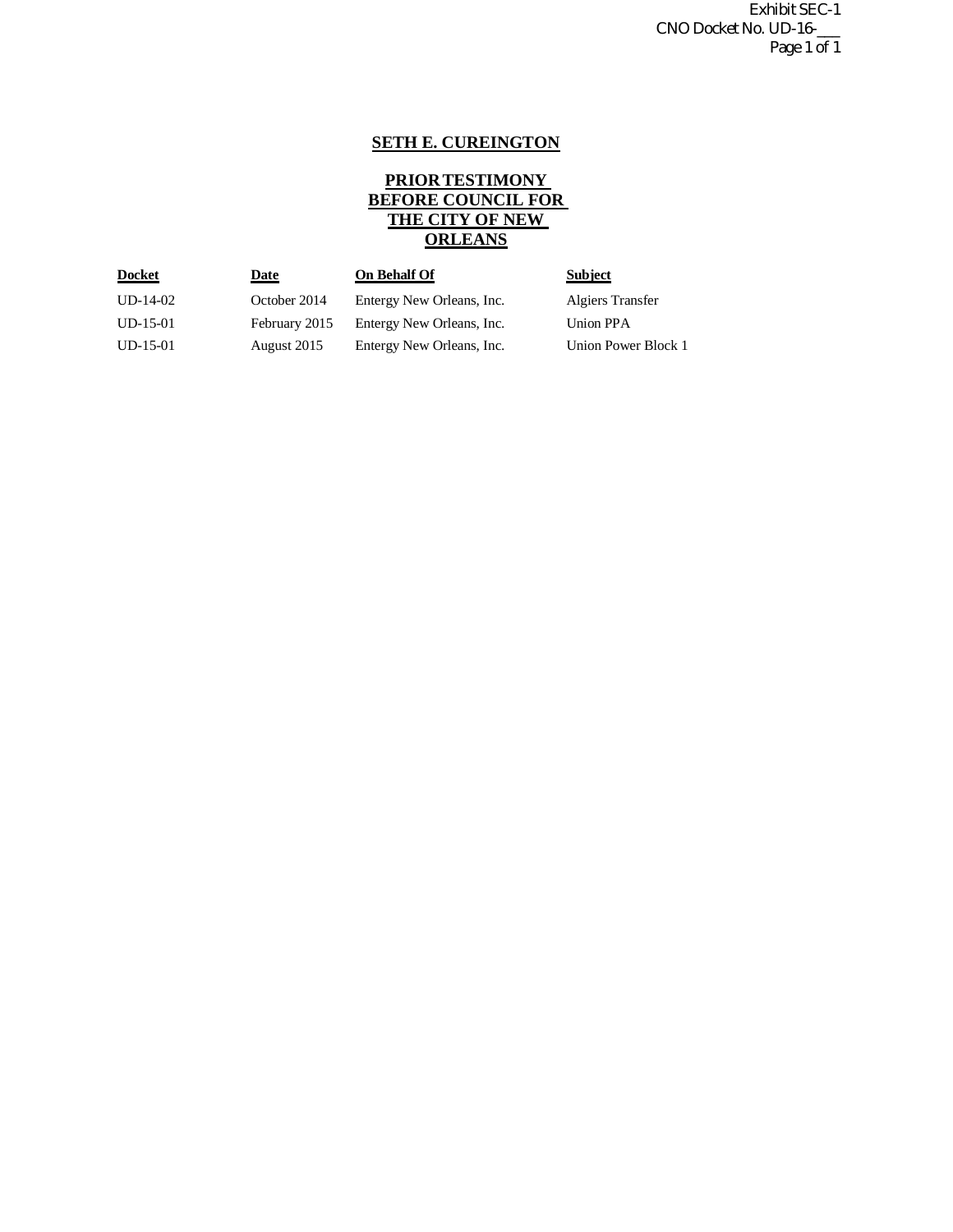Exhibit SEC-2 CNO Docket No. UD-16-\_\_\_ Page 1 of 13

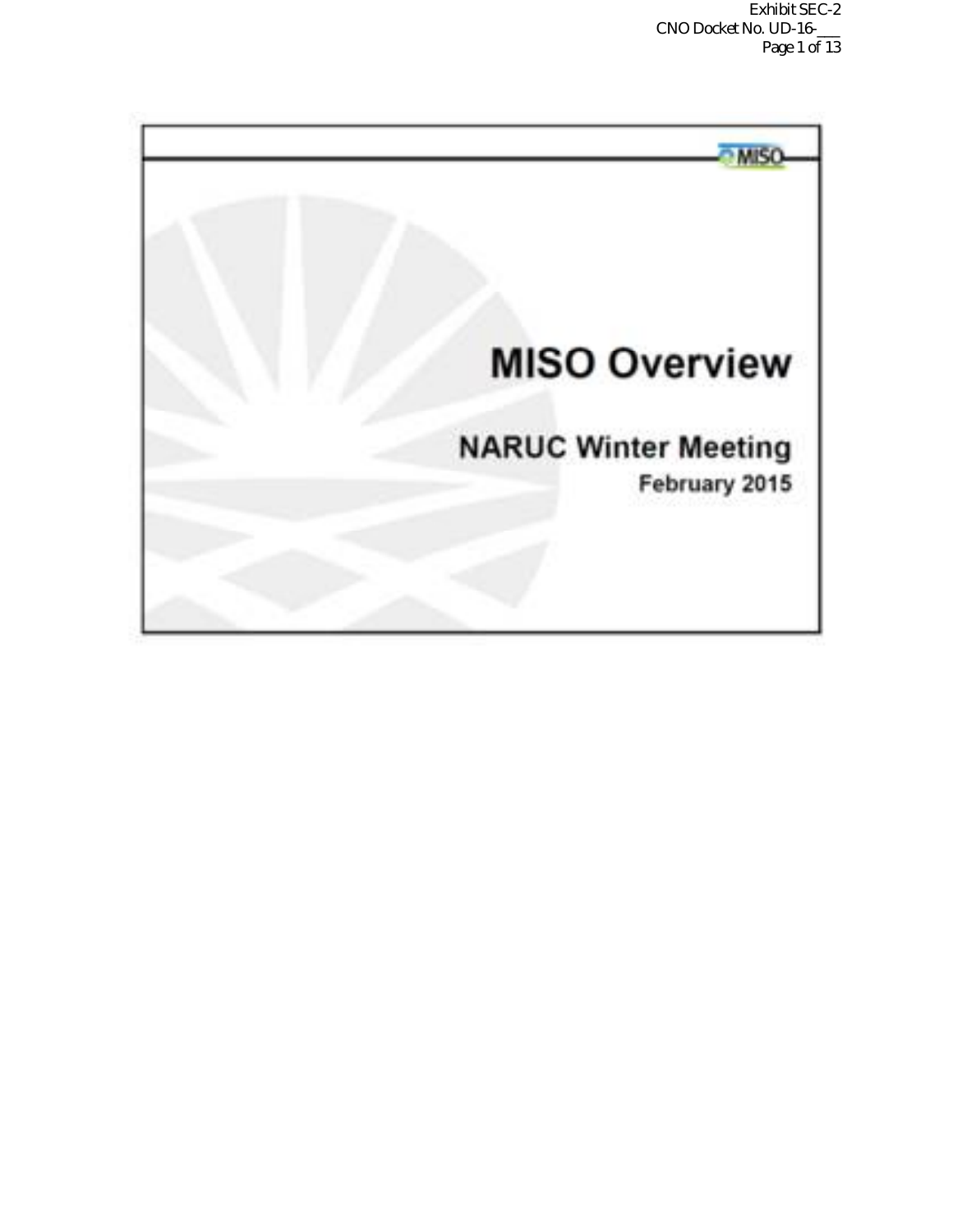

- Environmental Regulations managing transition to Mercury and Air Toxics Standards (MATS) and preparing for Clean Power Plan  $(111(0))$
- . Resource Adequacy efforts being taken to ensure adequacy throughout entire year and accommodate a changing portfolio
- MISO Processes and Procedures review / revise to align as industry continues to evolve
- · Seams Management and Optimization enhancing reliable movement of resources to minimize cost to end user

**MISO**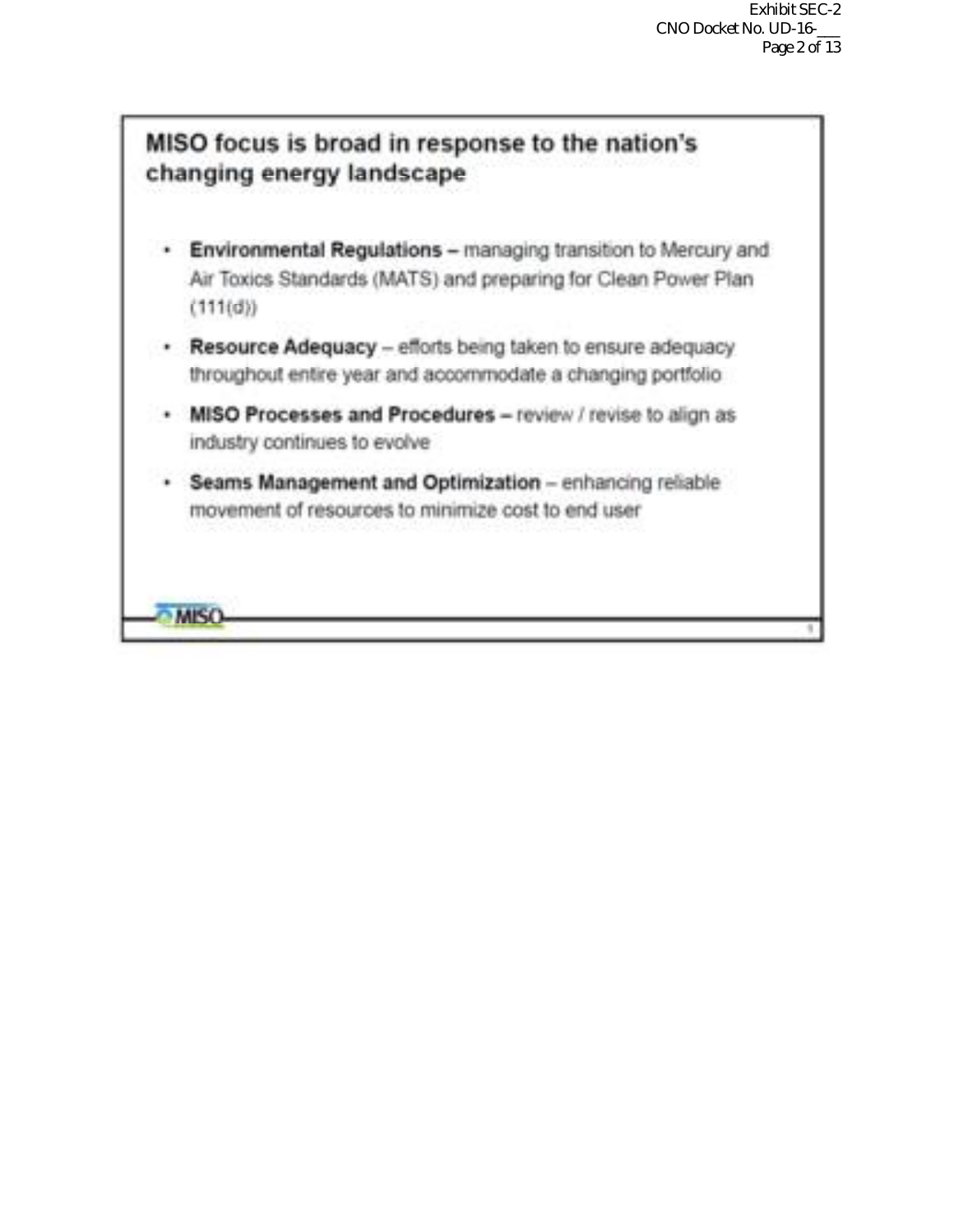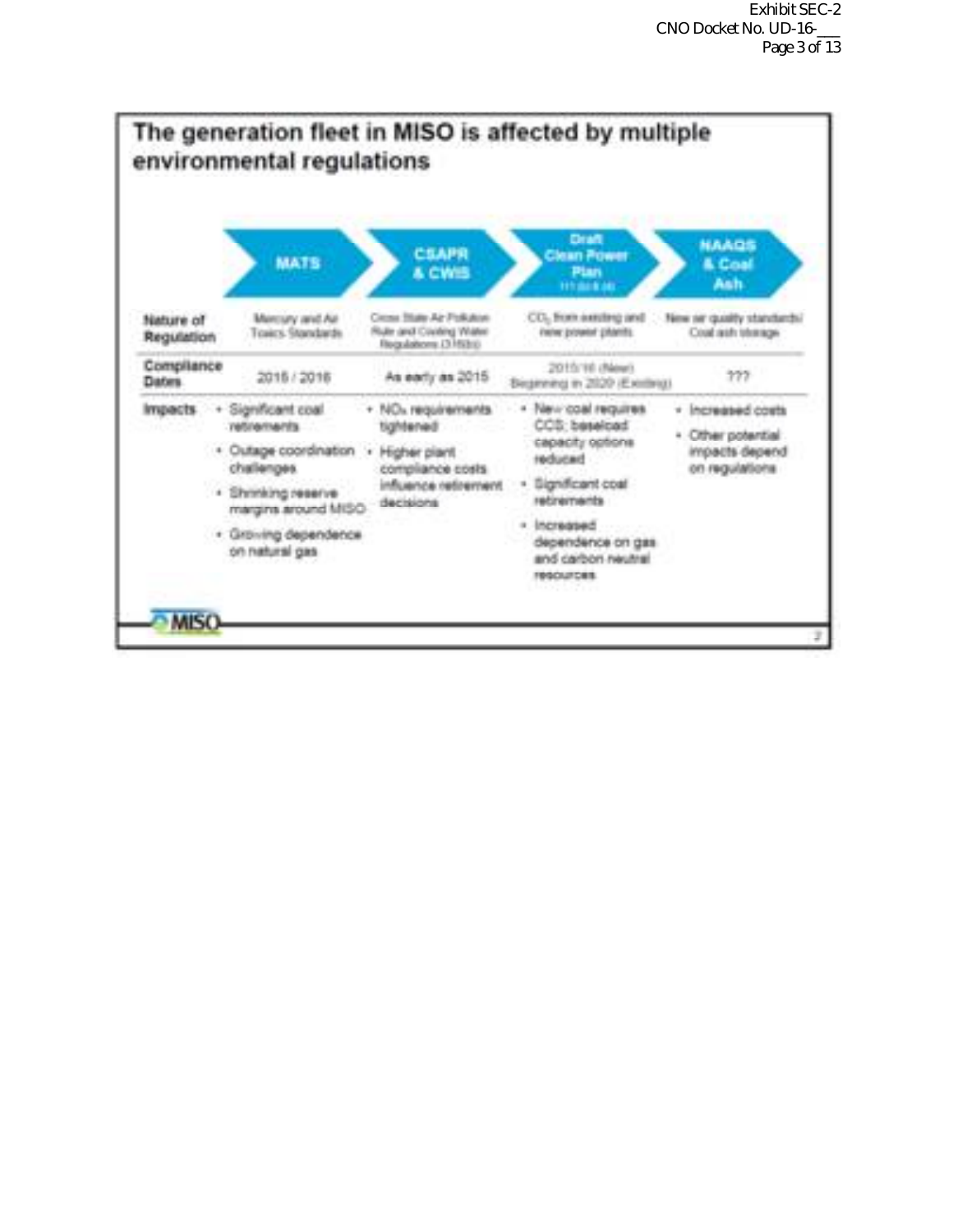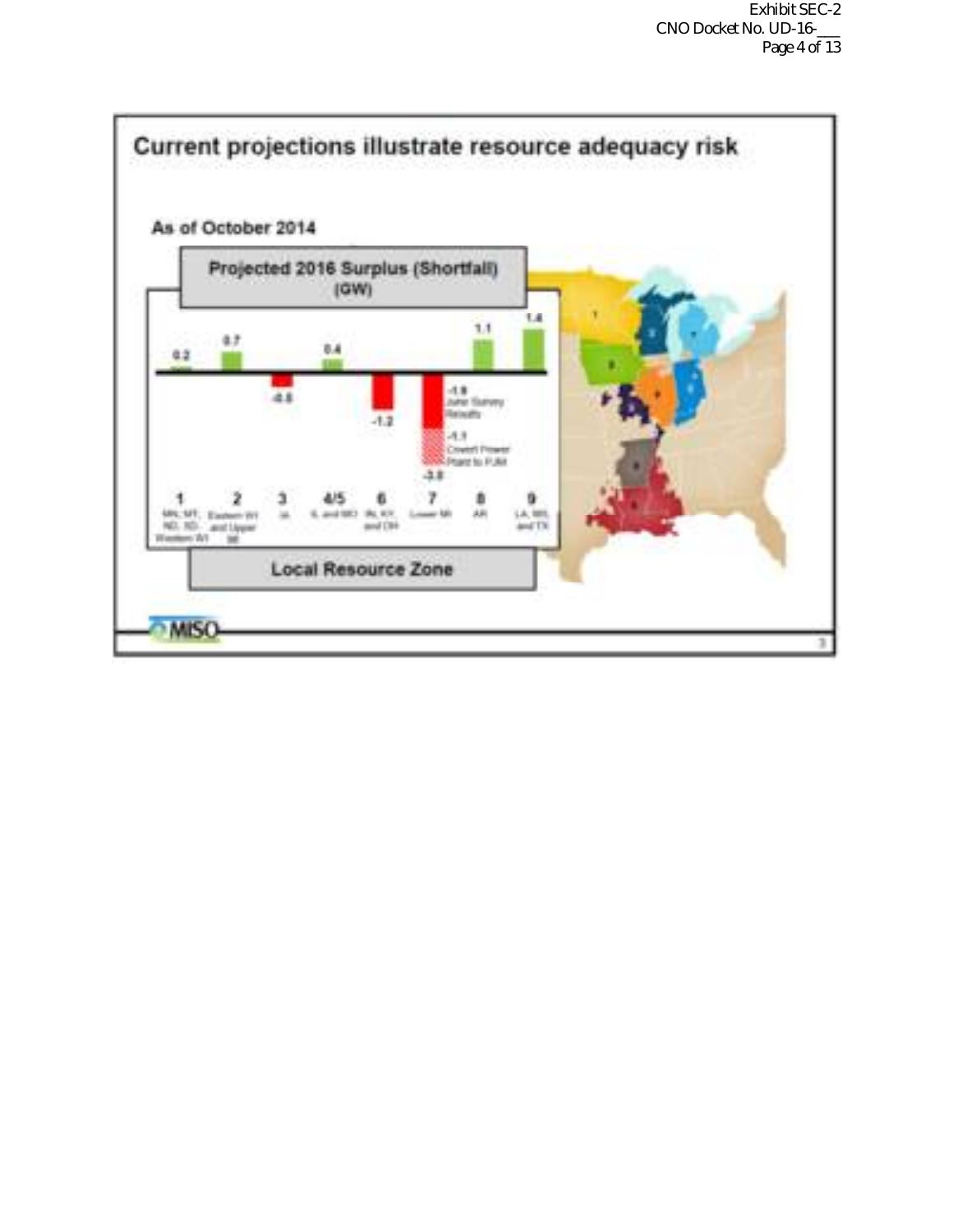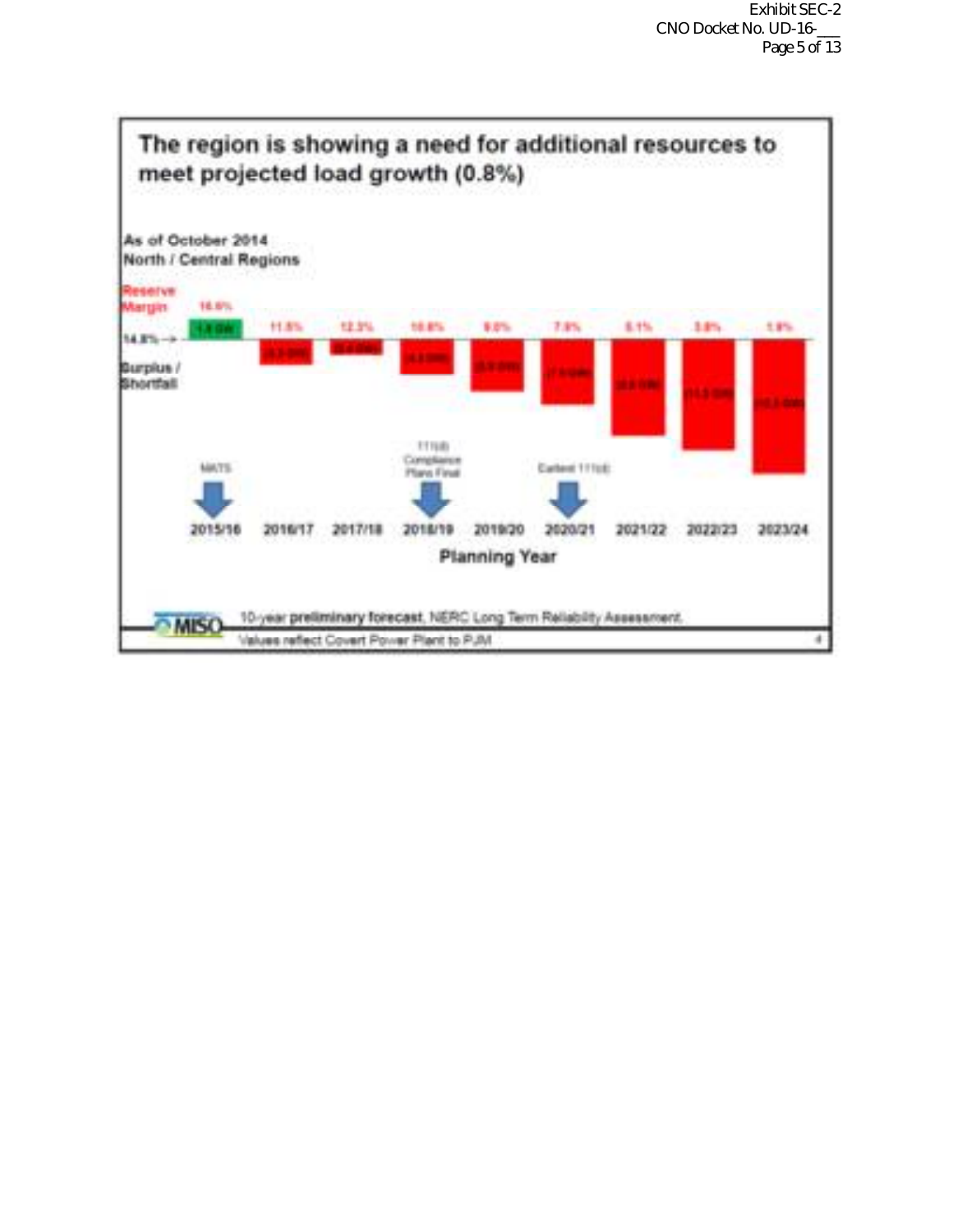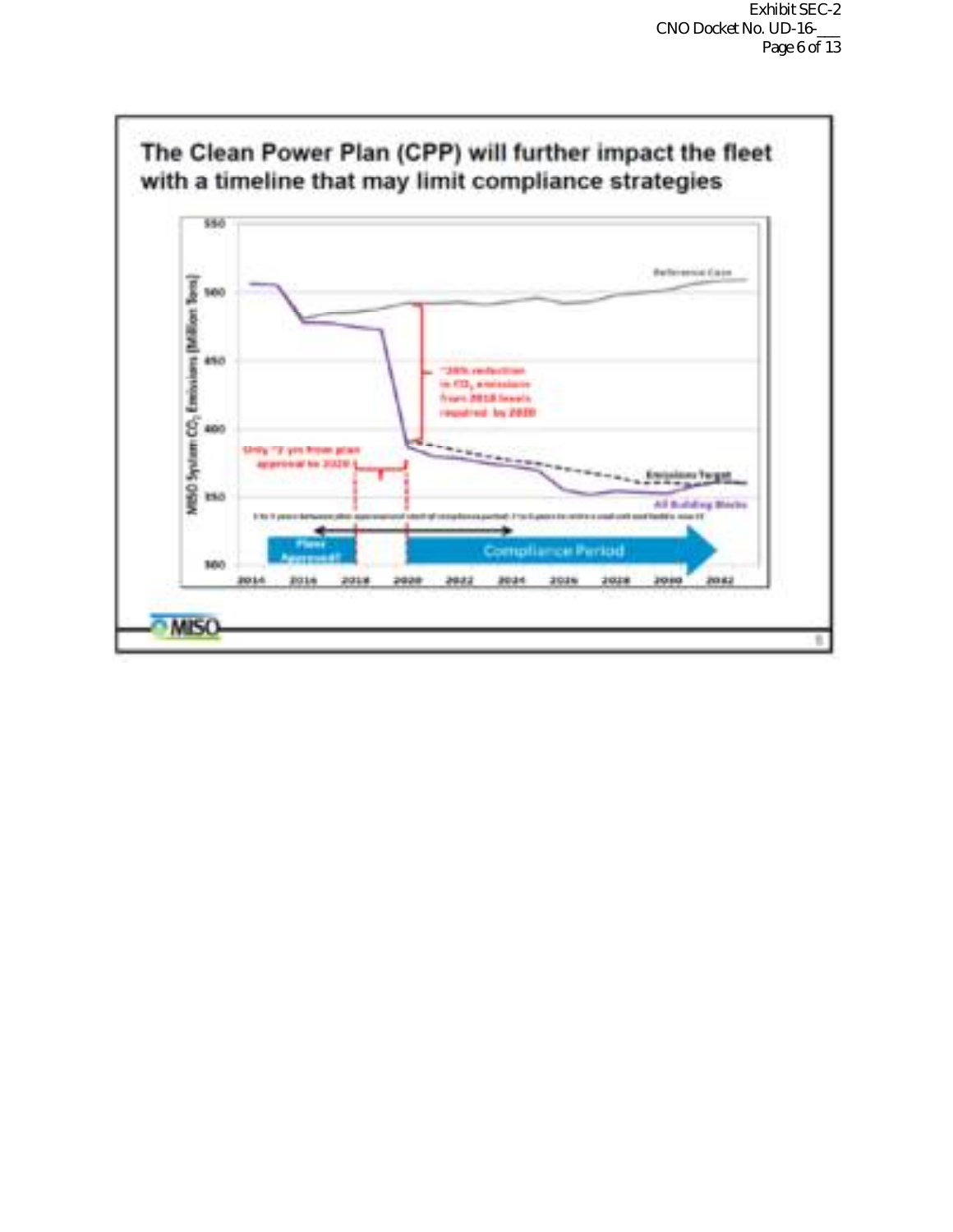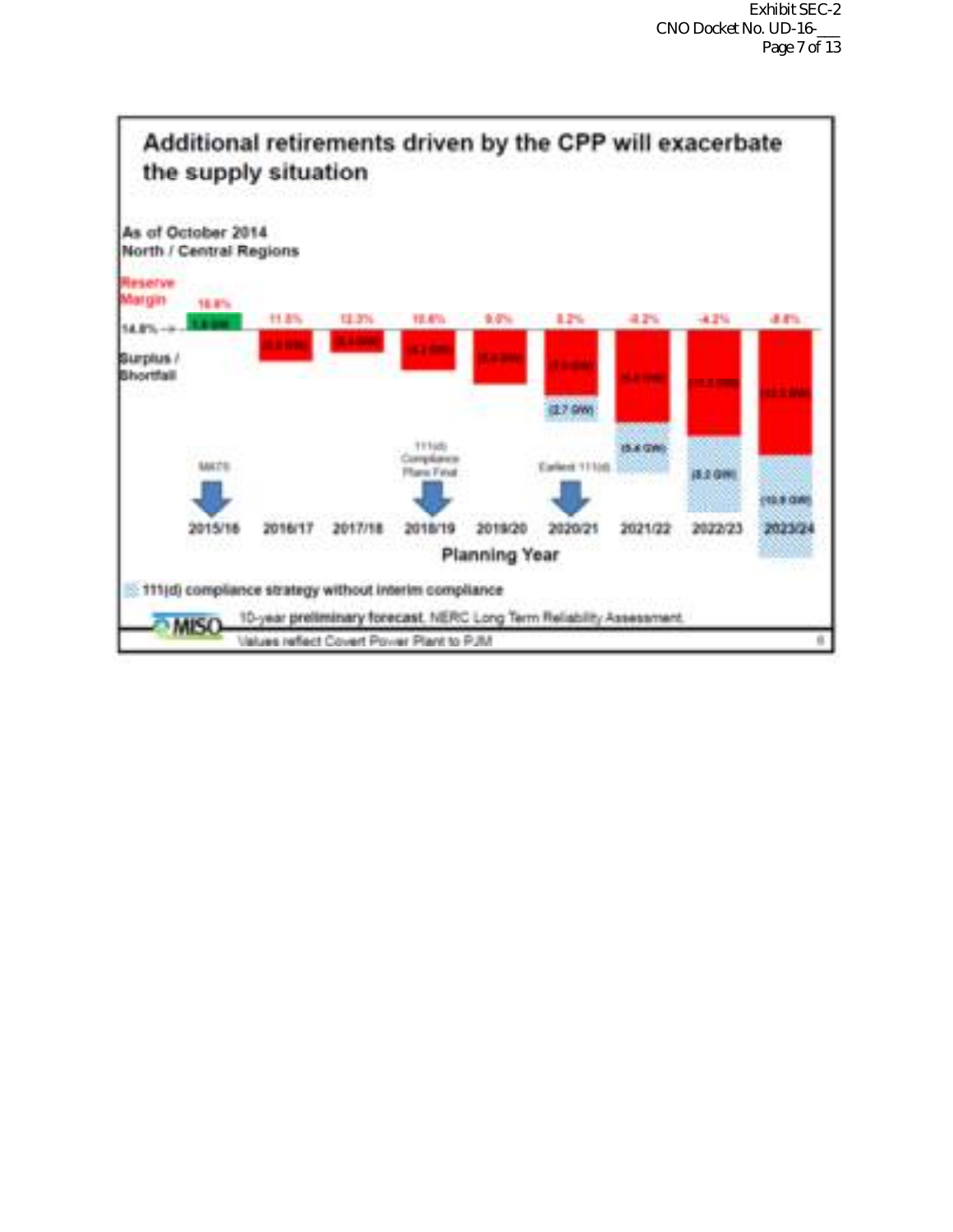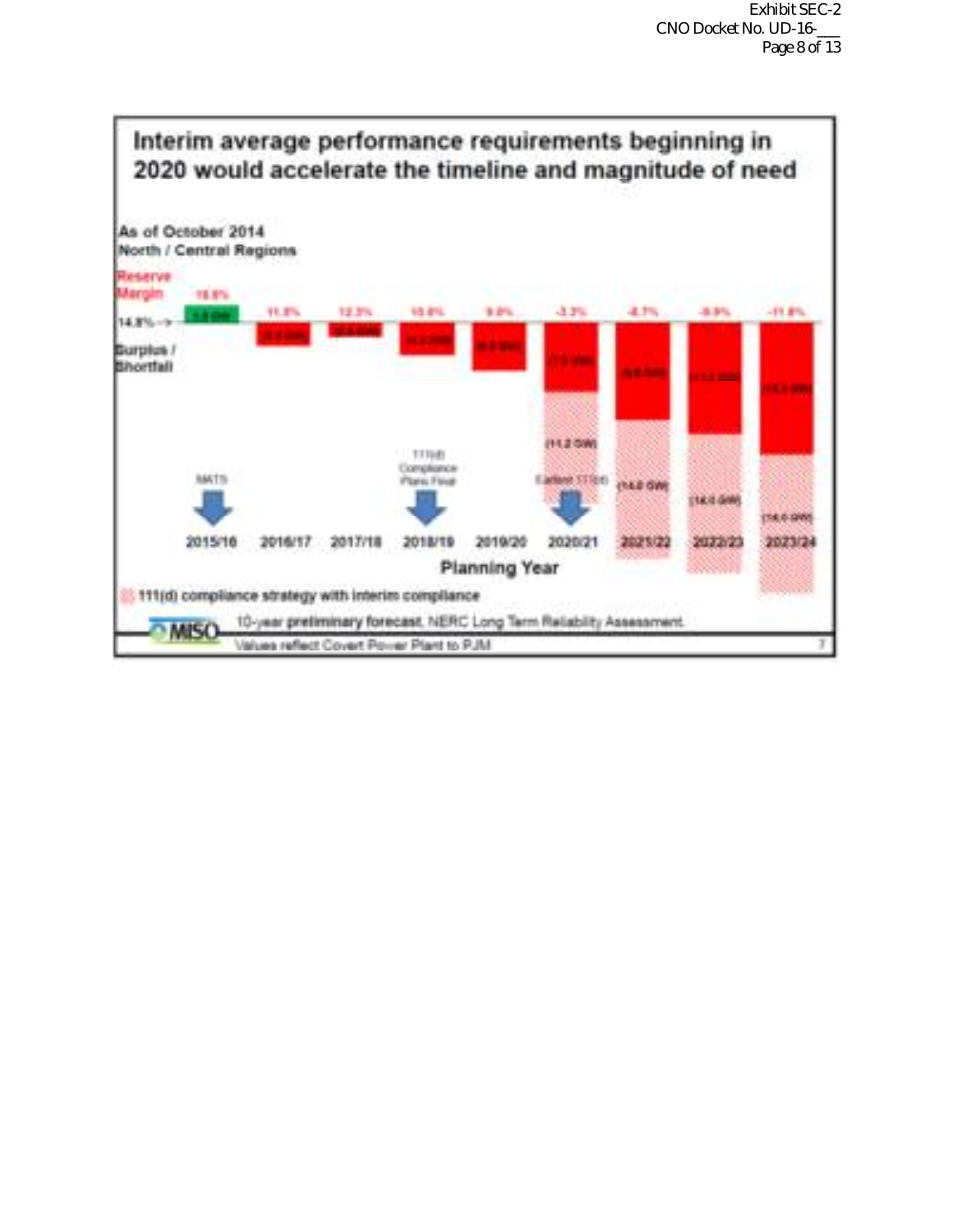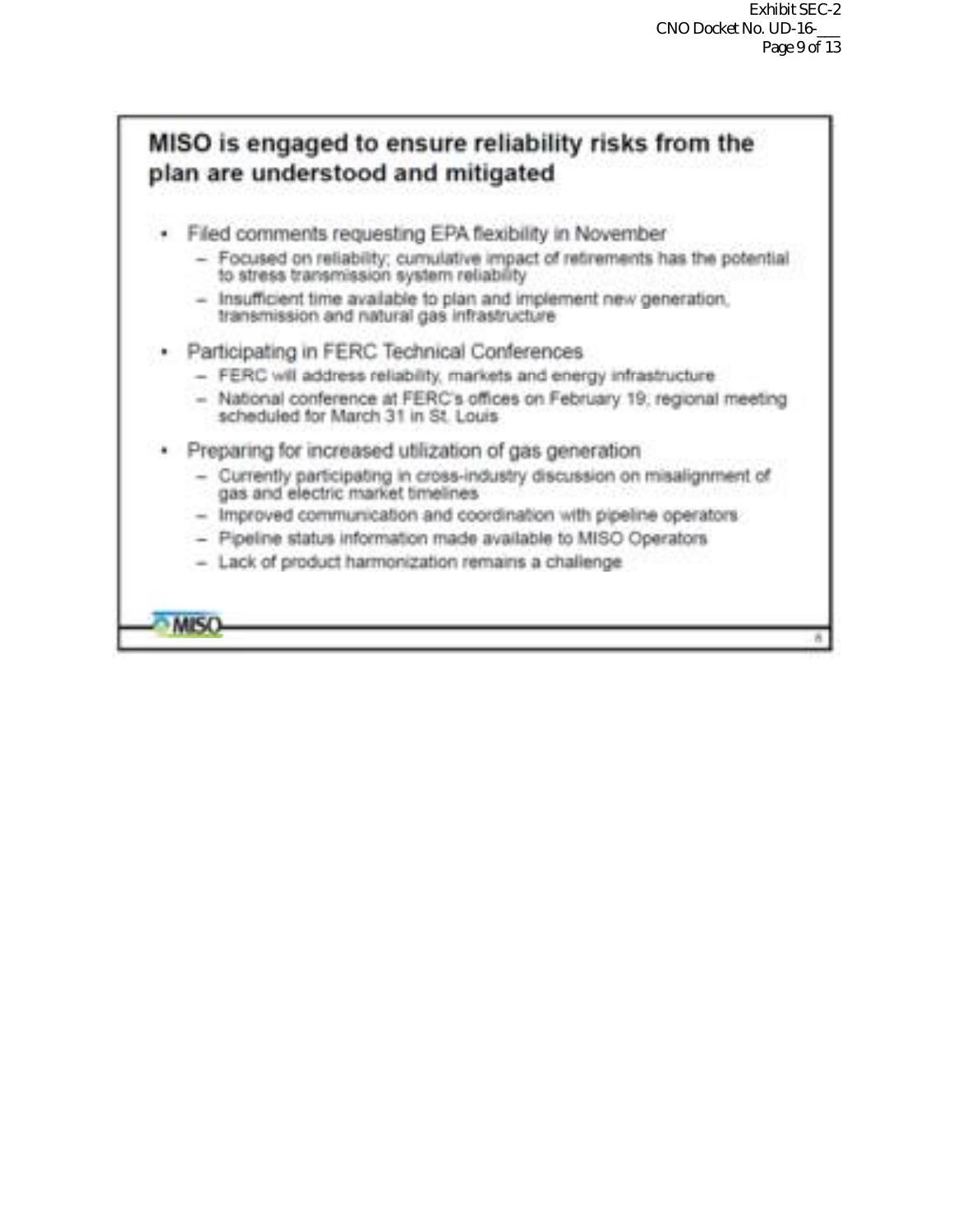# We are reviewing our processes and procedures to ensure they promote reliability

- Transparency via annual OMS-MISO survey ٠
- Evaluate seasonal resource accreditation
	- Demand response
	- Reliable fuel supply
	- Deliverability
- · Explore transition to EPA MATS compliance
	- Six-week timing gap
	- Product and exchange facilitation
- · Evaluate implications of adjacent market rule changes
	- PJM capacity performance initiative
	- Inter-market deliverability
- · Assessing alignment of processes and procedures
	- Resource Adequacy
	- $-$  Outage coordination
	- Interconnection and disconnection (retirement) process
	- Transmission service requests
	- Zonal modeling

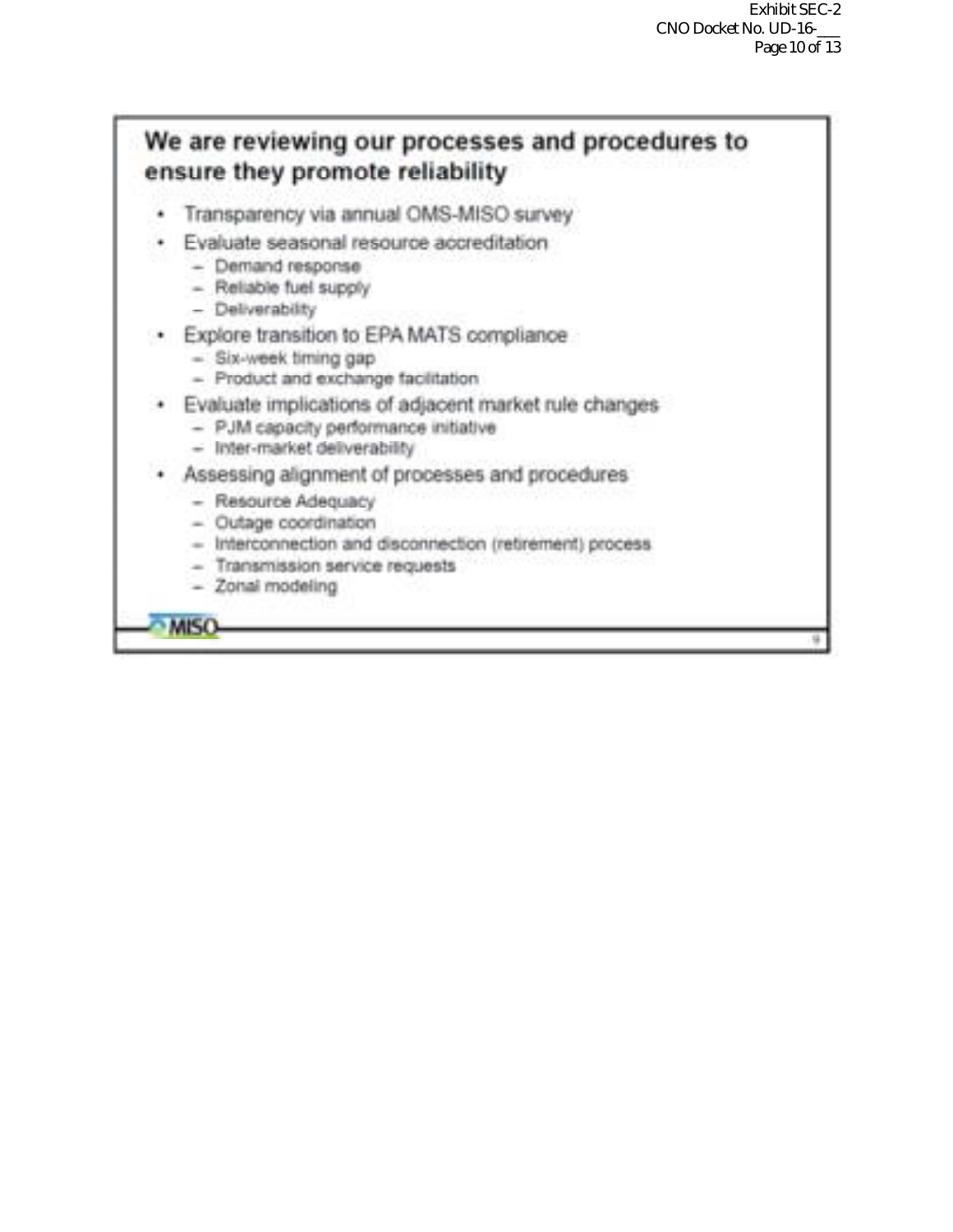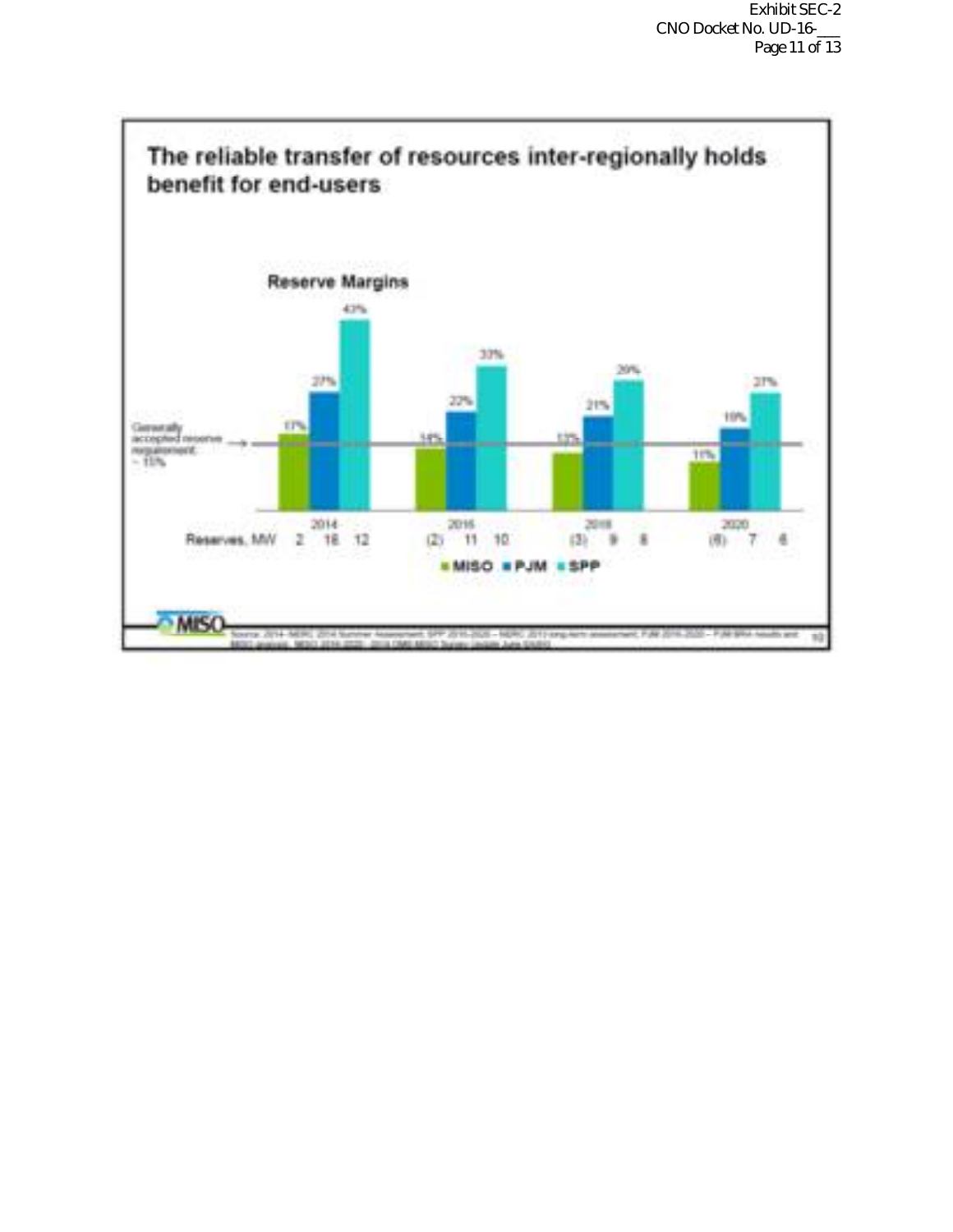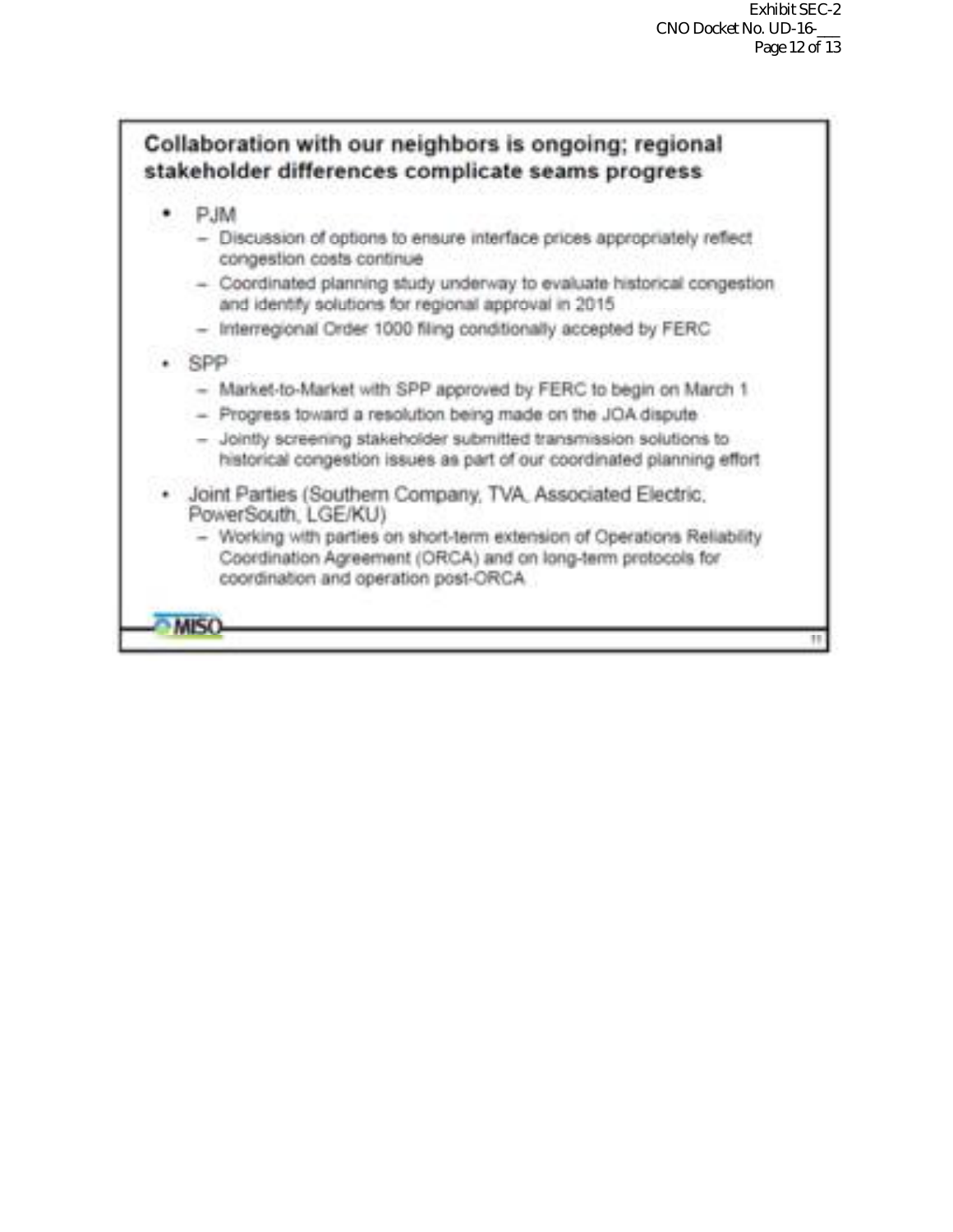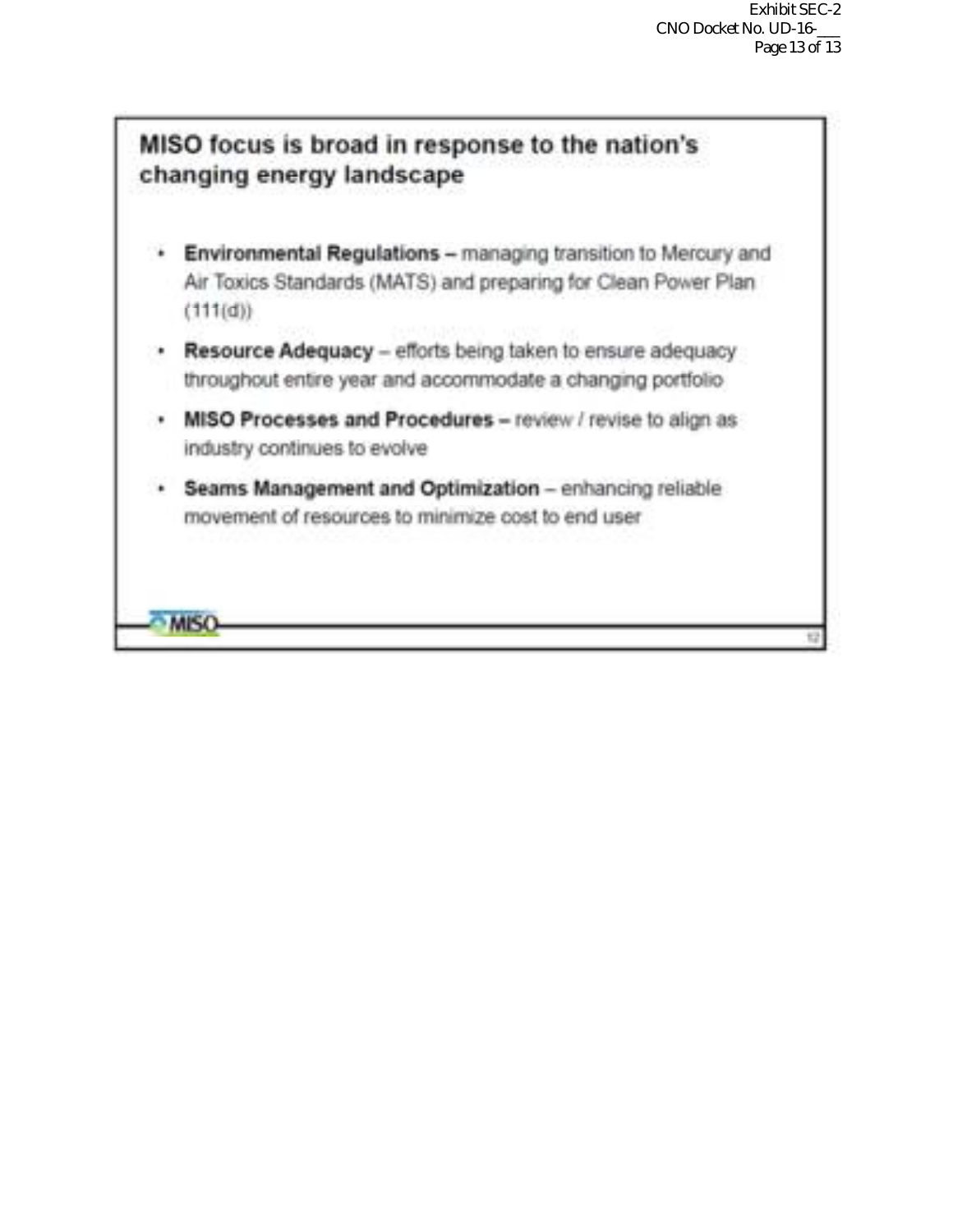RECEIVED October 31, 2014 INDIANA UTILITY<br>REGULATORY COMMISSION Exhibit SEC-3 CNO Docket No. UD-16-\_\_\_ Page 1 of 2

### Indianapolis Power & Light Company

## 2014 Integrated Resource Plan

Public Version

October 31, 2014